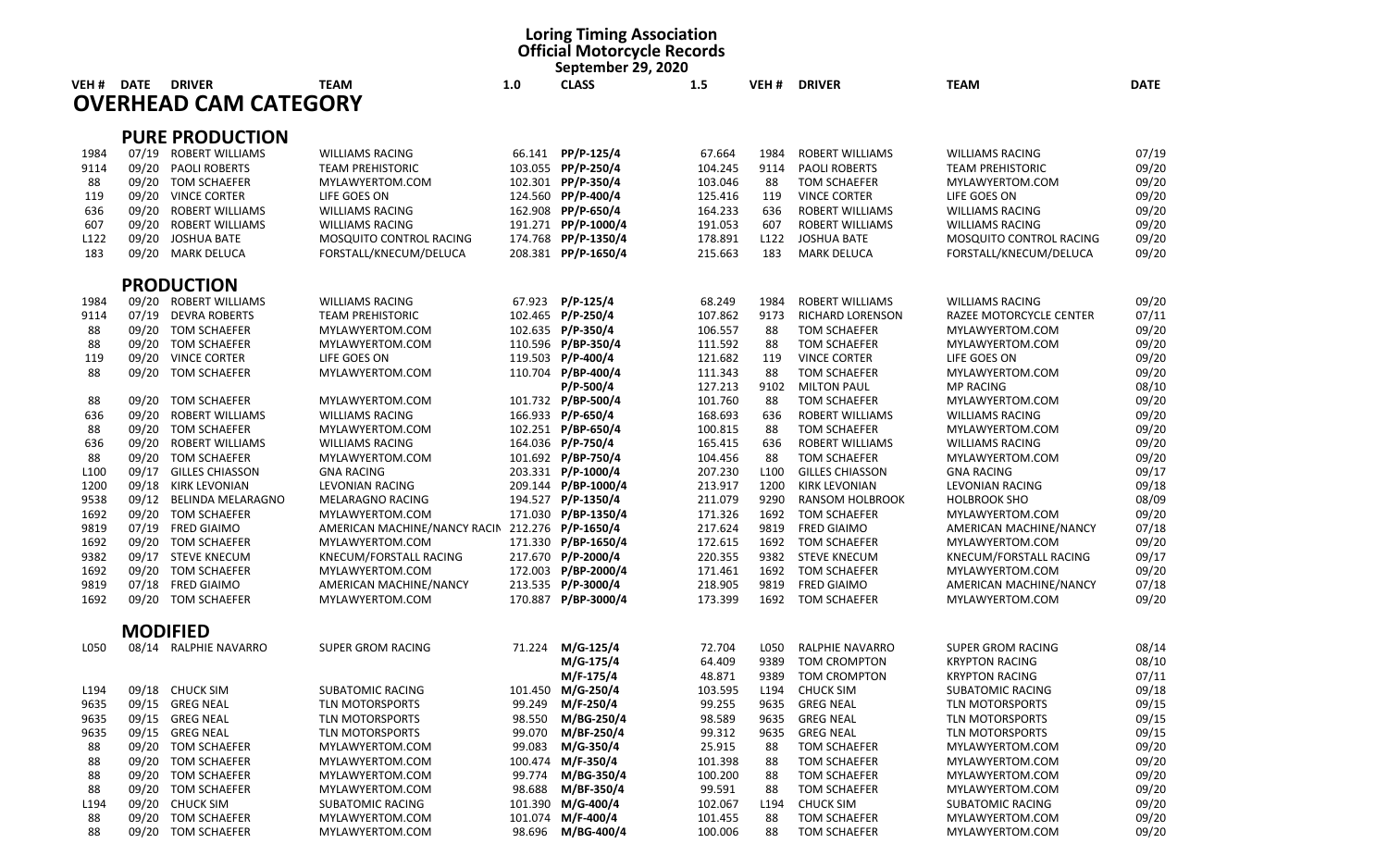| VEH #            | <b>DATE</b> | <b>DRIVER</b>                       | <b>TEAM</b>                 | 1.0    | <b>CLASS</b>         | 1.5     | VEH <sub>#</sub> | <b>DRIVER</b>           | <b>TEAM</b>                | DATE  |
|------------------|-------------|-------------------------------------|-----------------------------|--------|----------------------|---------|------------------|-------------------------|----------------------------|-------|
| 88               | 09/20       | <b>TOM SCHAEFER</b>                 | MYLAWYERTOM.COM             | 99.866 | M/BF-400/4           | 100.564 | 88               | <b>TOM SCHAEFER</b>     | MYLAWYERTOM.COM            | 09/20 |
| 9474             | 07/13       | <b>WENDELL ALLEN</b>                | <b>ALLEN RACING</b>         |        | 117.824 M/G-500/4    | 120.260 | 9474             | <b>WENDELL ALLEN</b>    | <b>ALLEN RACING</b>        | 07/13 |
| 88               | 09/20       | <b>TOM SCHAEFER</b>                 | MYLAWYERTOM.COM             |        | 100.895 M/F-500/4    | 103.033 | 88               | <b>TOM SCHAEFER</b>     | MYLAWYERTOM.COM            | 09/20 |
| 9877             | 07/18       | JOE HEFFERNAN                       | <b>FOIL HAT RACING</b>      |        | 157.299 M/BG-500/4   | 167.209 | 9877             | JOE HEFFERNAN           | FOIL HAT RACING            | 07/18 |
| 9877             |             | 07/18 CHUCK JAY                     | FOIL HAT RACING             |        | 162.285 M/BF-500/4   | 169.546 | 9877             | <b>CHUCK JAY</b>        | FOIL HAT RACING            | 07/18 |
|                  |             |                                     |                             |        | M/VG-500/4           | 94.239  | 9140             | <b>DAVID DUNFEY</b>     | DAVID DUNFEY               | 08/09 |
| 119              | 09/15       | <b>GREG NEAL</b>                    | TLN MOTORSPORTS             |        | 169.620 M/G-650/4    | 170.572 | 119              | <b>GREG NEAL</b>        | <b>TLN MOTORSPORTS</b>     | 09/15 |
| 119              | 09/15       | <b>GREG NEAL</b>                    | <b>TLN MOTORSPORTS</b>      |        | 171.539 M/F-650/4    | 171.984 | 765              | JOSEPH DALY             | <b>FAIRWAY MOTORSPORTS</b> | 08/14 |
| 119              | 09/15       | <b>GREG NEAL</b>                    | TLN MOTORSPORTS             |        | 170.614 M/BG-650/4   | 169.674 | 119              | <b>GREG NEAL</b>        | <b>TLN MOTORSPORTS</b>     | 09/15 |
| 119              |             | 09/15 GREG NEAL                     | <b>TLN MOTORSPORTS</b>      |        | 168.760 M/BF-650/4   | 166.624 | 119              | <b>GREG NEAL</b>        | <b>TLN MOTORSPORTS</b>     | 09/15 |
| 119              |             | 09/15 GREG NEAL                     | <b>TLN MOTORSPORTS</b>      |        | 169.361 M/G-750/4    | 170.346 | 119              | <b>GREG NEAL</b>        | <b>TLN MOTORSPORTS</b>     | 09/15 |
| 119              |             | 09/15 GREG NEAL                     | TLN MOTORSPORTS             |        | 173.166 M/F-750/4    | 172.698 | 119              | <b>GREG NEAL</b>        | <b>TLN MOTORSPORTS</b>     | 09/15 |
| 119              |             | 09/15 GREG NEAL                     | TLN MOTORSPORTS             |        | 171.894 M/BG-750/4   | 171.520 | 119              | <b>GREG NEAL</b>        | TLN MOTORSPORTS            | 09/15 |
| 119              |             | 09/15 GREG NEAL                     | TLN MOTORSPORTS             |        | 170.516 M/BF-750/4   | 165.937 | 119              | <b>GREG NEAL</b>        | TLN MOTORSPORTS            | 09/15 |
| 469              |             | 09/18 KRIS POULIN                   | #TEAM469                    |        | 184.742 M/G-1000/4   | 187.072 | 469              | <b>KRIS POULIN</b>      | #TEAM469                   | 09/18 |
| 9416             |             | 09/17 CLIFF DALY                    | <b>FAIRWAY MOTORSPORTS</b>  |        | 197.185 M/F-1000/4   | 196.150 | 9416             | <b>CLIFF DALY</b>       | <b>FAIRWAY MOTORSPORTS</b> | 07/16 |
| 800              | 07/19       | <b>RICHARD WHITEHEAD</b>            | <b>GRANT LEISURE RACING</b> |        | 151.252 M/BG-1000/4  | 220.647 | 1440             | <b>DEAN SABATINELLI</b> | SABATINELLI RSK-FAST       | 08/09 |
| 9416             |             | 05/16 CLIFF DALY                    | <b>FAIRWAY MOTORSPORTS</b>  |        | 195.091 M/BF-1000/4  | 197.299 | 9416             | <b>CLIFF DALY</b>       | <b>FAIRWAY MOTORSPORTS</b> | 07/15 |
| 1004             |             | 08/14 ALEX MERRELL                  | <b>MERRELL RACING</b>       |        | 200.869 M/G-1350/4   | 199.371 | 1004             | ALEX MERRELL            | <b>MERRELL RACING</b>      | 08/14 |
| 1004             |             | 07/13 ALEX MERRELL                  | <b>MERRELL RACING</b>       |        | 198.644 M/F-1350/4   | 199.696 | 1004             | ALEX MERRELL            | <b>MERRELL RACING</b>      | 07/13 |
| 9727             | 08/13       | JOHN UBERMUTH                       | <b>UBERMUTH RACING</b>      |        | 171.512 M/BG-1350/4  | 172.344 | 9727             | JOHN UBERMUTH           | <b>UBERMUTH RACING</b>     | 08/13 |
| 265              |             | 07/19 SHANE STUBBS                  | TREDWAY STUBBS RACING       |        | 265.291 M/BF-1350/4  | 208.768 | 3268             | <b>DEREK TOTI</b>       | <b>TNT RACING</b>          | 07/16 |
|                  |             |                                     |                             |        | M/VF-1350/4          | 96.074  | 9125             | <b>BRIAN HAENLEIN</b>   | BRIAN HAENLEIN RACING      | 07/10 |
|                  |             |                                     |                             |        | M/G-1650/4           | 202.821 | 9465             | <b>ROY BROOKS</b>       | <b>BROOKS RACING</b>       | 08/09 |
|                  |             |                                     |                             |        | M/F-1650/4           | 202.853 | 9465             | <b>ROY BROOKS</b>       | <b>BROOKS RACING</b>       | 08/10 |
| 265              |             | 07/19 SHANE STUBBS                  | TREDWAY STUBBS RACING       |        | 261.086 M/BF-1650/4  | 216.199 | 9647             | <b>MARK GORDON</b>      | <b>GORDON RACING</b>       | 09/12 |
| 7112             |             | 07/17 LANCE FRIEDMAN                | <b>OXCART RACING</b>        |        | 172.485 M/F-2000/4   | 174.034 | 7112             | <b>LANCE FRIEDMAN</b>   | <b>OXCART RACING</b>       | 07/17 |
| 9647             |             | 09/12 MARK GORDON                   | <b>GORDON RACING</b>        |        | 207.115 M/BF-2000/4  | 211.444 | 9647             | <b>MARK GORDON</b>      | <b>GORDON RACING</b>       | 09/12 |
| 7112             |             | 07/17 LANCE FRIEDMAN                | <b>OXCART RACING</b>        |        | 176.243 M/F-3000/4   | 178.779 | 7112             | <b>LANCE FRIEDMAN</b>   | <b>OXCART RACING</b>       | 07/17 |
| 9647             |             | 09/12 MARK GORDON                   | <b>GORDON RACING</b>        |        | 208.297 M/BF-3000/4  | 222.699 | 9647             | <b>MARK GORDON</b>      | <b>GORDON RACING</b>       | 09/12 |
|                  |             |                                     |                             |        |                      |         |                  |                         |                            |       |
|                  |             | <b>MODIFIED PARTIAL STREAMLINER</b> |                             |        |                      |         |                  |                         |                            |       |
| 419              |             | 07/18 JOE ROBINSON                  | I NEED COFFEE               | 71.889 | MPS/G-100/4          | 72.914  | 419              | <b>JOE ROBINSON</b>     | I NEED COFFEE              | 07/18 |
| 419              |             | 07/18 MELONIE AURAND                | I NEED COFFEE               |        | 74.201 MPS/G-125/4   | 75.018  | 419              | MELONIE AURAND          | I NEED COFFEE              | 07/18 |
|                  |             |                                     |                             |        | MPS/G-175/4          | 67.391  | 9389             | <b>TOM CROMPTON</b>     | <b>KRYPTON RACING</b>      | 07/11 |
|                  |             |                                     |                             |        | MPS/F-175/4          | 67.333  | 9389             | <b>TOM CROMPTON</b>     | <b>KRYPTON RACING</b>      | 08/10 |
| 904              | 09/18       | <b>MELONIE AURAND</b>               | I NEED COFFEE               |        | 100.288 MPS/G-250/4  | 107.102 | 9635             | <b>GREG NEAL</b>        | <b>TLN MOTORSPORTS</b>     | 08/09 |
| 904              | 09/18       | <b>MELONIE AURAND</b>               | I NEED COFFEE               |        | 105.298 MPS/F-250/4  | 108.028 | 904              | <b>DAVE AURAND</b>      | I NEED COFFEE              | 09/18 |
| 9635             | 09/15       | GREG NEAL                           | <b>TLN MOTORSPORTS</b>      |        | 104.699 MPS/BF-250/4 | 105.647 | 9635             | <b>GREG NEAL</b>        | <b>TLN MOTORSPORTS</b>     | 09/15 |
| L <sub>155</sub> | 07/15       | RACHEAL JOHNSON                     | WARP 12 RACING              |        | 114.324 MPS/G-350/4  | 116.314 | L <sub>155</sub> | RACHEAL JOHNSON         | WARP 12 RACING             | 07/15 |
| L <sub>155</sub> | 07/15       | RACHEAL JOHNSON                     | WARP 12 RACING              |        | 115.774 MPS/F-350/4  | 117.442 | L <sub>155</sub> | RACHEAL JOHNSON         | WARP 12 RACING             | 07/15 |
| L <sub>155</sub> | 07/15       | RACHEAL JOHNSON                     | WARP 12 RACING              |        | 114.839 MPS/BG-350/4 | 116.553 | L <sub>155</sub> | RACHEAL JOHNSON         | WARP 12 RACING             | 07/15 |
| L <sub>155</sub> | 07/15       | RACHEAL JOHNSON                     | WARP 12 RACING              |        | 115.561 MPS/BF-350/4 | 115.865 | L <sub>155</sub> | RACHEAL JOHNSON         | WARP 12 RACING             | 07/15 |
| L155             | 07/15       | RACHEAL JOHNSON                     | WARP 12 RACING              |        | 112.367 MPS/G-400/4  | 112.716 | L <sub>155</sub> | RACHEAL JOHNSON         | WARP 12 RACING             | 07/15 |
| L <sub>155</sub> | 07/15       | RACHEAL JOHNSON                     | WARP 12 RACING              |        | 110.675 MPS/F-400/4  | 111.505 | L <sub>155</sub> | RACHEAL JOHNSON         | WARP 12 RACING             | 07/15 |
| L155             | 07/15       | RACHEAL JOHNSON                     | WARP 12 RACING              |        | 112.901 MPS/BG-400/4 | 112.858 | L <sub>155</sub> | RACHEAL JOHNSON         | WARP 12 RACING             | 07/15 |
| L <sub>155</sub> | 07/15       | RACHEAL JOHNSON                     | WARP 12 RACING              |        | 111.656 MPS/BF-400/4 | 112.003 | L <sub>155</sub> | RACHEAL JOHNSON         | WARP 12 RACING             | 07/15 |
| 9474             |             | 07/15 WENDELL ALLEN                 | ALLEN RACING                |        | 132.179 MPS/G-500/4  | 135.931 | 9474             | <b>WENDELL ALLEN</b>    | <b>ALLEN RACING</b>        | 07/16 |
|                  |             |                                     |                             |        | MPS/F-500/4          | 131.953 | 9102             | <b>MILTON PAUL</b>      | <b>MP RACING</b>           | 08/09 |
| 9877             | 07/18       | JOE HEFFERNAN                       | FOIL HAT RACING             |        | 178.060 MPS/BG-500/4 | 185.832 | 9877             | JOE HEFFERNAN           | FOIL HAT RACING            | 07/18 |
| 9877             |             | 07/18 CHUCK JAY                     | <b>FOIL HAT RACING</b>      |        | 181.804 MPS/BF-500/4 | 170.756 | 9877             | <b>CHUCK JAY</b>        | FOIL HAT RACING            | 07/13 |
| 9444             |             | 07/16 GREG NEAL                     | TLN MOTORSPORTS             |        | 190.176 MPS/G-650/4  | 195.636 | 9444             | <b>GREG NEAL</b>        | TLN MOTORSPORTS            | 07/16 |
| 9444             |             | 07/16 GREG NEAL                     | TLN MOTORSPORTS             |        | 190.947 MPS/F-650/4  | 194.597 | 9444             | <b>GREG NEAL</b>        | <b>TLN MOTORSPORTS</b>     | 07/16 |
| 119              |             | 07/15 GREG NEAL                     | <b>TLN MOTORSPORTS</b>      |        | 187.424 MPS/BG-650/4 | 190.599 | 119              | <b>GREG NEAL</b>        | <b>TLN MOTORSPORTS</b>     | 07/15 |
| 119              |             | 07/15 GREG NEAL                     | TLN MOTORSPORTS             |        | 188.847 MPS/BF-650/4 | 191.583 | 119              | <b>GREG NEAL</b>        | TLN MOTORSPORTS            | 07/15 |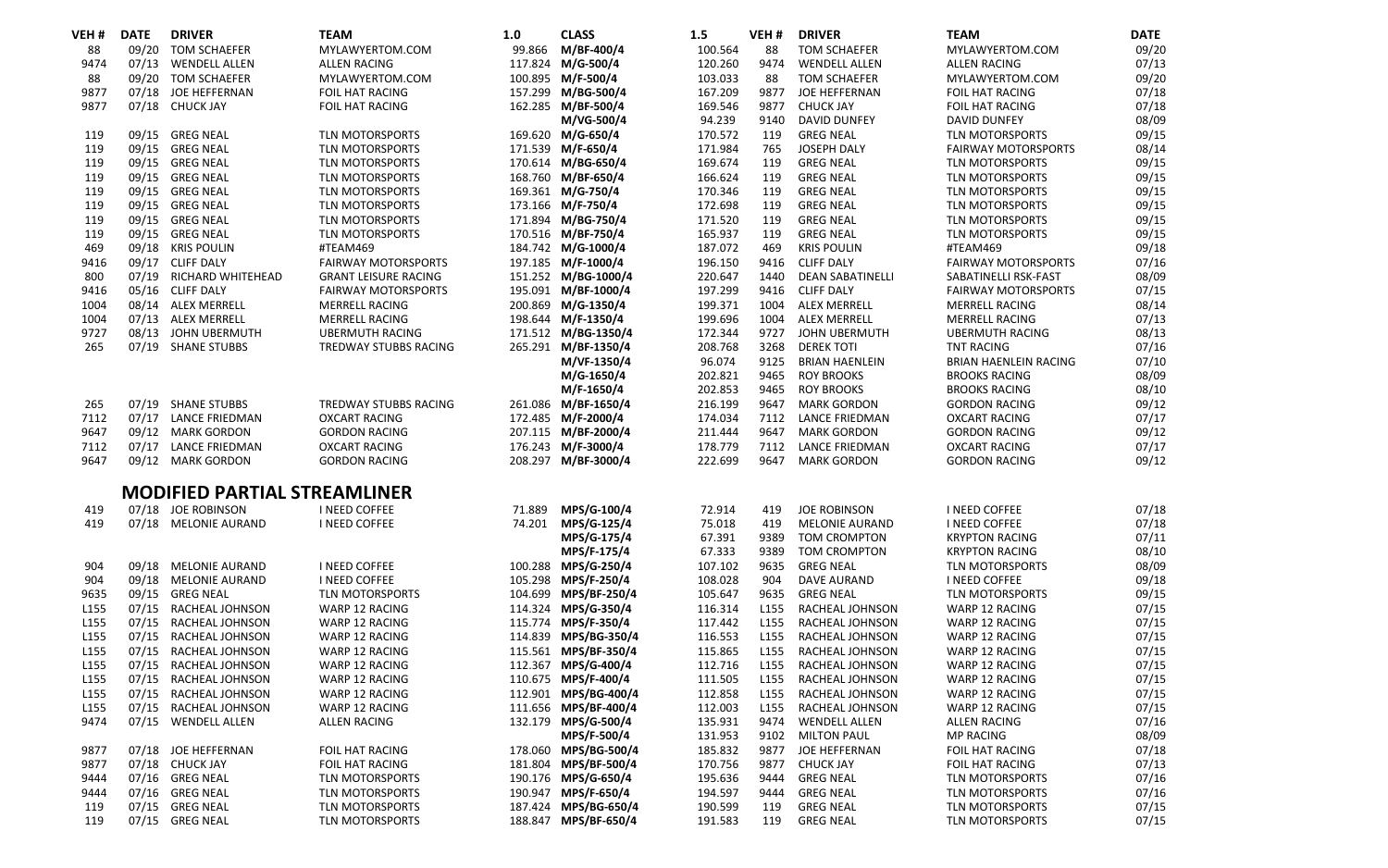| /EH # | <b>DATE</b>    | <b>DRIVER</b>           | <b>TEAM</b>                                       | 1.0     | <b>CLASS</b>          | 1.5     | VEH# | <b>DRIVER</b>            | <b>TEAM</b>                 | <b>DATE</b> |
|-------|----------------|-------------------------|---------------------------------------------------|---------|-----------------------|---------|------|--------------------------|-----------------------------|-------------|
| 119   | 05/16          | <b>GREG NEAL</b>        | TLN MOTORSPORTS                                   |         | 188.895 MPS/G-750/4   | 192.690 | 119  | <b>GREG NEAL</b>         | TLN MOTORSPORTS             | 05/16       |
| 119   | 05/16          | <b>GREG NEAL</b>        | TLN MOTORSPORTS                                   |         | 189.808 MPS/F-750/4   | 191.941 | 119  | <b>GREG NEAL</b>         | <b>TLN MOTORSPORTS</b>      | 05/16       |
| 119   | 07/15          | <b>GREG NEAL</b>        | TLN MOTORSPORTS                                   |         | 187.639 MPS/BG-750/4  | 189.053 | 119  | <b>GREG NEAL</b>         | <b>TLN MOTORSPORTS</b>      | 07/15       |
| 119   | 05/16          | <b>GREG NEAL</b>        | <b>TLN MOTORSPORTS</b>                            |         | 187.771 MPS/BF-750/4  | 192.284 | 119  | <b>GREG NEAL</b>         | <b>TLN MOTORSPORTS</b>      | 05/16       |
| 469   | 09/20          | <b>KRIS POULIN</b>      | #TEAM469                                          |         | 208.030 MPS/G-1000/4  | 210.461 | 469  | <b>KRIS POULIN</b>       | #TEAM469                    | 09/20       |
| 9731  | 09/12          | <b>GREG NEAL</b>        | TLN MOTORSPORTS                                   |         | 204.792 MPS/F-1000/4  | 206.543 | 9731 | <b>GREG NEAL</b>         | <b>TLN MOTORSPORTS</b>      | 09/12       |
| 1400  |                | 07/18 ADAM BURROWS      | <b>CMP/BROCKS</b>                                 |         | 233.636 MPS/BG-1000/4 | 245.345 | 1440 | <b>DEAN SABATINELLI</b>  | SABATINELLI RSK-FAST        | 08/09       |
| 9280  |                | 09/12 DON HASS          | HASS-SERAFINI RACING                              |         | 234.632 MPS/BF-1000/4 | 239.852 | 9280 | <b>DON HASS</b>          | LAST MINUTE RACING          | 08/09       |
| 4473  |                | 07/12 BRENDA SUE CARVER | <b>BRENDA SUE CARVER</b>                          |         | 216.765 MPS/G-1350/4  | 221.572 | 4473 | <b>BRENDA SUE CARVER</b> | <b>BRENDA SUE CARVER</b>    | 07/12       |
| 9486  |                | 07/16 SCOTT DAVIS       | <b>HUNTER RACING</b>                              |         | 215.124 MPS/F-1350/4  | 229.621 | 9314 | ALI ABABAKR              | <b>RNR CYCLES</b>           | 08/09       |
| 2095  | 07/15          | <b>BREVON SCOTT</b>     | <b>DBMOTO</b>                                     | 239.011 | MPS/BG-1350/4         | 257.813 | 5112 | <b>BILL WARNER</b>       | WILD BROS RACING            | 08/09       |
| 38    | 07/18          | <b>EDWARD FOY</b>       | FOY BROTHERS RACING                               | 236.307 | MPS/BF-1350/4         | 273.356 | 5112 | <b>BILL WARNER</b>       | WARNER/FORSTALL RACING      | 07/10       |
| 9819  | 09/20          | <b>FRED GIAIMO</b>      | AMERICAN MACHINE/NANCY RACIN 214.159 MPS/G-1650/4 |         |                       | 237.742 | 4182 | <b>MARK DELUCA</b>       | FORSTALL/DELUCA/KNECUM      | 08/09       |
| 623   | 09/20          | <b>VINCE CORTER</b>     | LIFE GOES ON                                      |         | 212.576 MPS/F-1650/4  | 235.777 | 9639 | <b>COLT BATEMAN</b>      | <b>TEAM FAT ASS</b>         | 07/12       |
| L1000 | 05/16          | HUSSAIN ALSOWAIGH       | ALSOWAIGH RACING                                  | 234.863 | MPS/BG-1650/4         | 232.293 | 9363 | <b>DEAN SABATINELLI</b>  | <b>HPC GREG WILLIAMS</b>    | 08/09       |
| 2095  | 07/16          | <b>BREVON SCOTT</b>     | <b>DBMOTO</b>                                     |         | 245.112 MPS/BF-1650/4 | 260.990 | 1105 | <b>SHANE STUBBS</b>      | <b>SCOTT GUTHRIE RACING</b> | 08/09       |
| 118   | 07/17          | <b>RANSOM HOLBROOK</b>  | <b>H&amp;H RACING</b>                             |         | 215.066 MPS/G-2000/4  | 223.214 | 118  | <b>RANSOM HOLBROOK</b>   | <b>H&amp;H RACING</b>       | 07/17       |
| 473   | 07/15          | <b>FRED VANCE</b>       | <b>VANCE&amp; FORSTALL</b>                        |         | 227.647 MPS/F-2000/4  | 234.855 | 473  | <b>FRED VANCE</b>        | <b>VANCE&amp; FORSTALL</b>  | 07/15       |
| L1001 | 05/16          | HUSSAIN ALSOWAIGH       | ALSOWAIGH RACING                                  |         | 255.624 MPS/BG-2000/4 | 265.181 | 1105 | <b>SHANE STUBBS</b>      | <b>SCOTT GUTHRIE RACING</b> | 08/09       |
| 214   | 07/15          | <b>RYAN OSTERGARD</b>   | <b>OSTERGARD RACING</b>                           |         | 246.892 MPS/BF-2000/4 | 253.351 | 214  | RYAN OSTERGARD           | <b>OSTERGARD RACING</b>     | 07/15       |
| 1985  | 09/20          | <b>ROBERT WILLIAMS</b>  | <b>WILLIAMS RACING</b>                            |         | 207.151 MPS/G-3000/4  | 225.301 | 826  | MIKE BRAKEL              | MIKE BRAKEL RACING          | 07/12       |
| L173  | 05/16          | <b>BEN KNIGHT</b>       | <b>BEN KNIGHT RACING</b>                          |         | 227.358 MPS/F-3000/4  | 235.189 | 3182 | <b>STEVE KNECUM</b>      | FORSTALL/DELUCA/KNECUM      | 08/09       |
| 2095  | 05/16          | <b>BREVON SCOTT</b>     | <b>DBMOTO</b>                                     |         | 251.816 MPS/BG-3000/4 | 239.242 | 9532 | <b>EDWARD PETROZZI</b>   | 2 BAR RACING                | 09/16       |
| 9532  | 08/14          | <b>EDWARD PETROZZI</b>  | 2 BAR RACING                                      |         | 245.695 MPS/BF-3000/4 | 250.274 | 9532 | <b>EDWARD PETROZZI</b>   | 2 BAR RACING                | 08/14       |
|       |                |                         |                                                   |         |                       |         |      |                          |                             |             |
|       | <b>ALTERED</b> |                         |                                                   |         |                       |         |      |                          |                             |             |
| 9635  |                | 09/15 GREG NEAL         | <b>TLN MOTORSPORTS</b>                            | 99.060  | A/G-250/4             | 99.090  | 9635 | <b>GREG NEAL</b>         | <b>TLN MOTORSPORTS</b>      | 09/15       |
| 9635  | 09/15          | <b>GREG NEAL</b>        | TLN MOTORSPORTS                                   | 98.920  | A/F-250/4             | 98.617  | 9635 | <b>GREG NEAL</b>         | <b>TLN MOTORSPORTS</b>      | 09/15       |
| 9635  |                | 09/15 GREG NEAL         | TLN MOTORSPORTS                                   | 99.715  | A/BG-250/4            | 99.015  | 9635 | <b>GREG NEAL</b>         | <b>TLN MOTORSPORTS</b>      | 09/15       |
| 9635  |                | 09/15 GREG NEAL         | TLN MOTORSPORTS                                   | 99.219  | A/BF-250/4            | 98.489  | 9635 | <b>GREG NEAL</b>         | <b>TLN MOTORSPORTS</b>      | 09/15       |
| 1908  |                | 07/16 JESSE MICHAUD     | <b>FAIRWAY MOTORSPORTS</b>                        |         | 102.520 A/F-400/4     | 102.411 | 1908 | <b>FRANK JOHN</b>        | <b>FAIRWAY MOTORSPORTS</b>  | 07/16       |
| 1908  | 07/16          | JOSEPH DALY             | <b>FAIRWAY MOTORSPORTS</b>                        |         | 104.733 A/BF-400/4    | 104.686 | 1908 | JOSEPH DALY              | <b>FAIRWAY MOTORSPORTS</b>  | 07/16       |
| 9444  | 07/16          | <b>GREG NEAL</b>        | TLN MOTORSPORTS                                   |         | 169.608 A/G-650/4     | 168.199 | 9444 | <b>GREG NEAL</b>         | TLN MOTORSPORTS             | 07/16       |
| 9444  |                | 09/16 GREG NEAL         | TLN MOTORSPORTS                                   |         | 168.550 A/F-650/4     | 169.193 | 765  | <b>CLIFF DALY</b>        | <b>FAIRWAY MOTORSPORTS</b>  | 07/15       |
| 9444  | 07/16          | <b>GREG NEAL</b>        | <b>TLN MOTORSPORTS</b>                            |         | 169.121 A/BG-650/4    | 168.777 | 9444 | <b>GREG NEAL</b>         | <b>TLN MOTORSPORTS</b>      | 07/16       |
| 336   | 07/17          | <b>ETIENNE CREVIER</b>  | <b>G-FORCE</b>                                    | 179.237 | A/BF-650/4            | 169.292 | 765  | JOSEPH DALY              | <b>FAIRWAY MOTORSPORTS</b>  | 08/14       |
| 889   |                | 09/15 RAY ROBERT        | <b>ROBERT RACING</b>                              |         | 119.656 A/BVF-650/4   | 70.113  | 889  | <b>RAY ROBERT</b>        | <b>ROBERT RACING</b>        | 09/15       |
| 9444  |                | 09/16 GREG NEAL         | <b>TLN MOTORSPORTS</b>                            |         | 168,506 A/G-750/4     | 166.175 | 9444 | <b>GREG NEAL</b>         | <b>TLN MOTORSPORTS</b>      | 09/16       |
| 765   | 08/14          | <b>CLIFF DALY</b>       | <b>FAIRWAY MOTORSPORTS</b>                        |         | 169.478 A/F-750/4     | 172.763 | 765  | <b>CLIFF DALY</b>        | <b>FAIRWAY MOTORSPORTS</b>  | 08/14       |
| 765   |                | 07/17 JOSEPH DALY       | <b>FAIRWAY MOTORSPORTS</b>                        |         | 197.301 A/BG-750/4    | 200.931 | 765  | <b>JOSEPH DALY</b>       | <b>FAIRWAY MOTORSPORTS</b>  | 07/17       |
| 765   |                | 07/17 CLIFF DALY        | <b>FAIRWAY MOTORSPORTS</b>                        |         | 201.830 A/BF-750/4    | 204.289 | 765  | <b>CLIFF DALY</b>        | <b>FAIRWAY MOTORSPORTS</b>  | 07/17       |
| 9516  |                | 07/19 CLIFF DALY        | <b>FAIRWAY MOTORSPORTS</b>                        |         | 169.344 A/G-1000/4    | 177.442 | 9516 | <b>CLIFF DALY</b>        | <b>FAIRWAY MOTORSPORTS</b>  | 07/19       |
| 9516  |                | 09/15 JOE DALY          | <b>FAIRWAY MOTORSPORTS</b>                        |         | 170.348 A/F-1000/4    | 187.480 | 9516 | JOE DALY                 | <b>FAIRWAY MOTORSPORTS</b>  | 07/15       |
| 765   |                | 09/17 JOSEPH DALY       | <b>FAIRWAY MOTORSPORTS</b>                        |         | 199.212 A/BG-1000/4   | 204.473 | 765  | JOSEPH DALY              | <b>FAIRWAY MOTORSPORTS</b>  | 09/17       |
| 9444  |                | 09/16 GREG NEAL         | TLN MOTORSPORTS                                   |         | 168.553 A/BF-1000/4   | 168.932 | 9444 | <b>GREG NEAL</b>         | <b>TLN MOTORSPORTS</b>      | 09/16       |
| 1315  | 07/16          | <b>MARK DOTSON</b>      | MARK THE MECHANIC RACING                          |         | 196.714 A/G-1350/4    | 198.708 | 1315 | <b>MARK DOTSON</b>       | MARK THE MECHANIC RACING    | 07/16       |
| 473   |                | 07/12 FRED VANCE        | <b>VANCE&amp; FORSTALL</b>                        |         | 204.878 A/F-1350/4    | 209.435 | 473  | <b>FRED VANCE</b>        | <b>VANCE&amp; FORSTALL</b>  | 07/12       |
| 9444  |                | 09/16 GREG NEAL         | TLN MOTORSPORTS                                   |         | 168.491 A/BG-1350/4   | 241.260 | 1110 | <b>DEAN SABATINELLI</b>  | <b>SCOTT GUTHRIE RACING</b> | 07/10       |
| 9444  | 09/16          | <b>GREG NEAL</b>        | TLN MOTORSPORTS                                   |         | 166.224 A/BF-1350/4   | 248.467 | 2183 | <b>STEVE KNECUM</b>      | FORSTALL/DELUCA/KNECUM      | 08/09       |
| 182   | 09/20          | <b>STEVE KNECUM</b>     | FORSTALL/KNECUM/DELUCA                            |         | 215.164 A/G-1650/4    | 217.699 | 182  | <b>STEVE KNECUM</b>      | FORSTALL/KNECUM/DELUCA      | 09/20       |
| 9516  |                | 07/16 JESSE MICHAUD     | <b>FAIRWAY MOTORSPORTS</b>                        |         | 181.307 A/F-1650/4    | 165.474 | 9516 | <b>JESSE MICHAUD</b>     | <b>FAIRWAY MOTORSPORTS</b>  | 07/16       |
|       |                |                         |                                                   |         | A/BG-1650/4           | 242.548 | 1110 | <b>DEAN SABATINELLI</b>  | <b>SCOTT GUTHRIE RACING</b> | 07/10       |
|       |                |                         |                                                   |         | A/BF-1650/4           | 230.698 | 9647 | <b>MARK GORDON</b>       | <b>GORDON RACING</b>        | 07/11       |
| 182   |                | 08/19 STEVE KNECUM      | KNECUM/FORSTALL RACING                            |         | 214.629 A/G-2000/4    | 204.171 | 1315 | <b>MARK DOTSON</b>       | MARK THE MECHANIC RACING    | 07/16       |
| 9516  |                | 09/16 JESSE MICHAUD     | <b>FAIRWAY MOTORSPORTS</b>                        |         | 169.303 A/F-2000/4    | 172.862 | 9516 | <b>JESSE MICHAUD</b>     | <b>FAIRWAY MOTORSPORTS</b>  | 09/16       |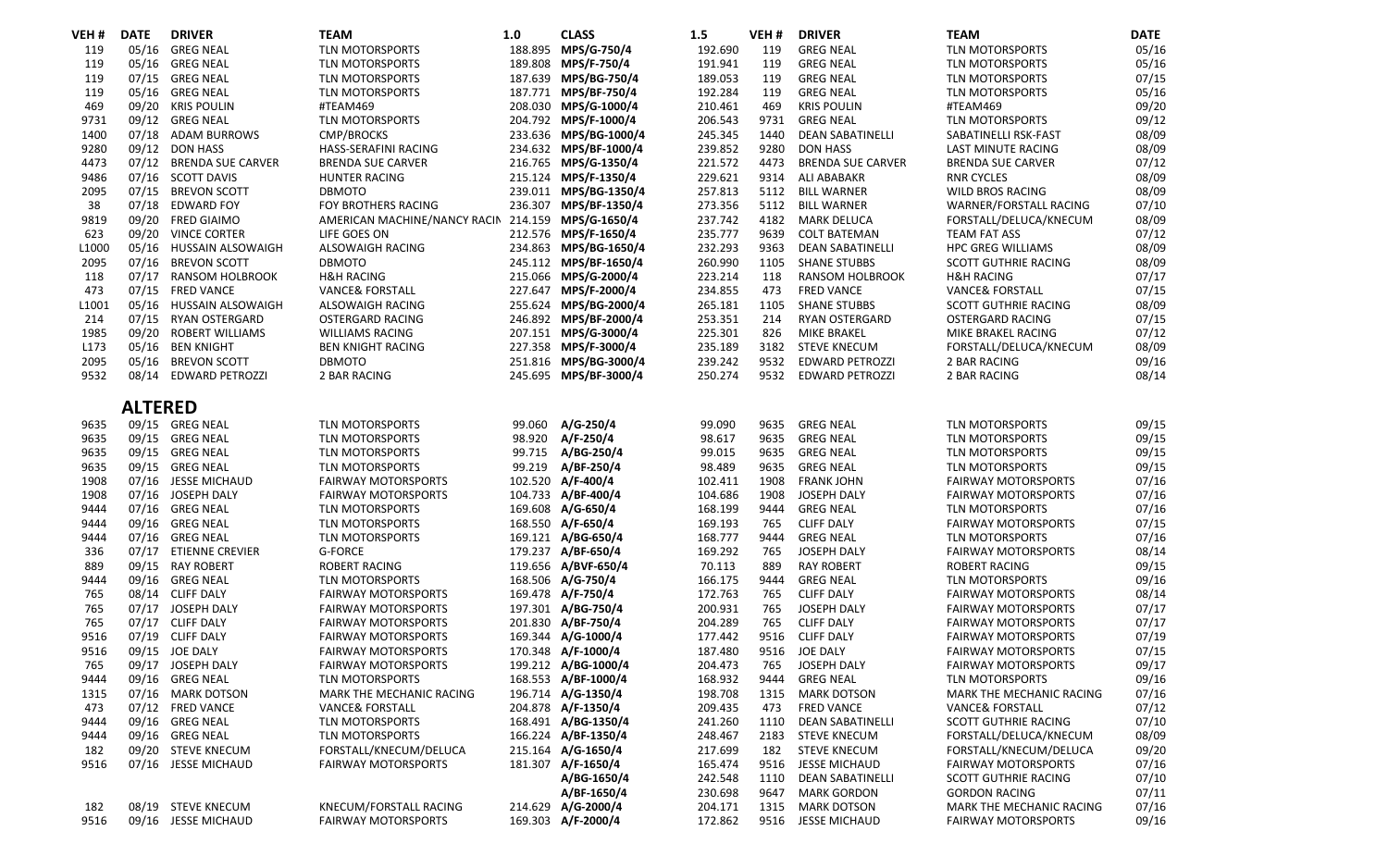| A/BG-2000/4<br>244.260<br>07/10<br>1110<br><b>DEAN SABATINELLI</b><br><b>SCOTT GUTHRIE RACING</b><br>07/19<br><b>DON HASS</b><br>HASS-SERAFINI RACING<br>244.851 A/BF-2000/4<br>223.375<br>9647<br><b>MARK GORDON</b><br><b>GORDON RACING</b><br>07/11<br>7625<br>9444<br>TLN MOTORSPORTS<br>167.241 A/G-3000/4<br>167.698<br>9444<br>09/16<br>09/16 GREG NEAL<br><b>GREG NEAL</b><br><b>TLN MOTORSPORTS</b><br>161.873 A/F-3000/4<br>07/19<br>259<br>07/19<br><b>MIKE YURKO</b><br>YURKO RACING<br>164.650<br>259<br><b>MIKE YURKO</b><br>YURKO RACING<br>A/BG-3000/4<br>244.545<br>07/10<br>1110<br><b>DEAN SABATINELLI</b><br>SCOTT GUTHRIE RACING<br>212.029 A/BF-3000/4<br>08/10<br>9647<br>09/12 MARK GORDON<br><b>GORDON RACING</b><br>223.131<br>1107<br><b>JOSH OWEN</b><br><b>SCOTT GUTHRIE RACING</b><br>09/16<br>9444<br>09/16<br><b>GREG NEAL</b><br>TLN MOTORSPORTS<br>167.532 A/G-3001+/4<br>166.986<br>9444<br><b>GREG NEAL</b><br>TLN MOTORSPORTS<br>168.380 A/F-3001+/4<br>09/16<br>9444<br>09/16<br><b>GREG NEAL</b><br><b>TLN MOTORSPORTS</b><br>168.014<br>9444<br><b>GREG NEAL</b><br><b>TLN MOTORSPORTS</b><br>07/11<br>7625<br>05/16<br><b>DON HASS</b><br>234.716 A/BG-3001+/4<br>246.334<br><b>SCOTT HORNER</b><br><b>HASS-SERAFINI RACING</b><br>9647<br><b>MARK GORDON</b><br>7625<br>05/16 DON HASS<br>195.437 A/BF-3001+/4<br>234.085<br>9647<br><b>SCOTT HORNER</b><br>07/11<br>HASS-SERAFINI RACING<br><b>MARK GORDON</b><br>ALTERED PARTIAL STREAMLINER<br>07/15 GREG NEAL<br>07/15<br>9635<br><b>TLN MOTORSPORTS</b><br>110.621 APS/G-250/4<br>112.059<br>9635<br><b>GREG NEAL</b><br><b>TLN MOTORSPORTS</b><br>09/15<br>9635<br>09/15 GREG NEAL<br><b>TLN MOTORSPORTS</b><br>105.569 APS/F-250/4<br>104.701<br>9635<br><b>GREG NEAL</b><br><b>TLN MOTORSPORTS</b><br>9635<br>09/15 GREG NEAL<br>TLN MOTORSPORTS<br>106.186 APS/BG-250/4<br>105.763<br>09/15<br>9635<br><b>GREG NEAL</b><br>TLN MOTORSPORTS<br>9635<br>07/15 GREG NEAL<br>TLN MOTORSPORTS<br>106.186 APS/BF-250/4<br>107.332<br>9635<br><b>GREG NEAL</b><br><b>TLN MOTORSPORTS</b><br>07/15<br>07/15<br>9635<br>07/15 GREG NEAL<br>TLN MOTORSPORTS<br>108.154 APS/G-350/4<br>108.298<br>9635<br><b>GREG NEAL</b><br><b>TLN MOTORSPORTS</b><br>9635<br>07/15 GREG NEAL<br>106.294 APS/F-350/4<br>106.822<br>07/15<br>TLN MOTORSPORTS<br>9635<br><b>GREG NEAL</b><br><b>TLN MOTORSPORTS</b><br>9635<br>07/15 GREG NEAL<br>109.110 APS/BG-350/4<br>110.945<br>9635<br>07/15<br><b>TLN MOTORSPORTS</b><br><b>GREG NEAL</b><br><b>TLN MOTORSPORTS</b><br>9635<br>108.523 APS/BF-350/4<br>108.326<br>07/15<br>07/15 GREG NEAL<br>TLN MOTORSPORTS<br>9635<br><b>GREG NEAL</b><br>TLN MOTORSPORTS<br>9635<br>108.500 APS/G-400/4<br>07/15<br>07/15 GREG NEAL<br><b>TLN MOTORSPORTS</b><br>108.544<br>9635<br><b>GREG NEAL</b><br><b>TLN MOTORSPORTS</b><br>9635<br>07/15 GREG NEAL<br>112.373 APS/F-400/4<br>07/15<br>TLN MOTORSPORTS<br>112.681<br>9635<br><b>GREG NEAL</b><br>TLN MOTORSPORTS<br>109.344 APS/BG-400/4<br>07/15<br>9635<br>07/15 GREG NEAL<br><b>TLN MOTORSPORTS</b><br>110.848<br>9635<br><b>GREG NEAL</b><br><b>TLN MOTORSPORTS</b><br>9635<br>07/15 GREG NEAL<br>111.311 APS/BF-400/4<br>112.583<br>9635<br><b>GREG NEAL</b><br>07/15<br>TLN MOTORSPORTS<br><b>TLN MOTORSPORTS</b><br>9635<br>07/15 GREG NEAL<br>110.527 APS/G-500/4<br>110.586<br>07/15<br>TLN MOTORSPORTS<br>9635<br><b>GREG NEAL</b><br><b>TLN MOTORSPORTS</b><br>APS/F-500/4<br>07/15<br>9635<br>07/15 GREG NEAL<br><b>TLN MOTORSPORTS</b><br>110.447<br>110.287<br>9635<br><b>GREG NEAL</b><br><b>TLN MOTORSPORTS</b><br>9635<br>110.155 APS/BG-500/4<br>109.834<br>9635<br>07/15<br>07/15<br>GREG NEAL<br><b>TLN MOTORSPORTS</b><br><b>GREG NEAL</b><br><b>TLN MOTORSPORTS</b><br>9635<br>09/15 GREG NEAL<br>104.171 APS/BF-500/4<br>103.670<br>09/15<br>TLN MOTORSPORTS<br>9635<br><b>GREG NEAL</b><br>TLN MOTORSPORTS<br>188.490 APS/G-650/4<br>07/16<br>9444<br>07/16 GREG NEAL<br><b>TLN MOTORSPORTS</b><br>194.235<br>9444<br><b>GREG NEAL</b><br><b>TLN MOTORSPORTS</b><br>119<br>188.273 APS/F-650/4<br>190.987<br>05/16<br>05/16<br><b>GREG NEAL</b><br>TLN MOTORSPORTS<br>119<br><b>GREG NEAL</b><br><b>TLN MOTORSPORTS</b><br>9444<br>189.575 APS/BG-650/4<br>07/16<br>07/16 GREG NEAL<br><b>TLN MOTORSPORTS</b><br>192.355<br>9444<br><b>GREG NEAL</b><br><b>TLN MOTORSPORTS</b><br>334<br>07/17<br><b>PATRICK LESSARD</b><br><b>G-FORCE</b><br>200.065 APS/BF-650/4<br>193.728<br>9444<br><b>GREG NEAL</b><br>07/16<br>TLN MOTORSPORTS<br>119<br>188.346 APS/G-750/4<br>07/15<br>07/15 GREG NEAL<br>TLN MOTORSPORTS<br>192.165<br>119<br><b>GREG NEAL</b><br><b>TLN MOTORSPORTS</b><br>187.306 APS/F-750/4<br>192.365<br>07/16<br>9444<br>07/16 GREG NEAL<br><b>TLN MOTORSPORTS</b><br>9444<br><b>GREG NEAL</b><br><b>TLN MOTORSPORTS</b><br>765<br>JOSEPH DALY<br>197.612 APS/BG-750/4<br>200.155<br>765<br>09/17<br>09/17<br><b>FAIRWAY MOTORSPORTS</b><br>JOSEPH DALY<br><b>FAIRWAY MOTORSPORTS</b><br>765<br>202.953 APS/BF-750/4<br>09/17<br>09/17 CLIFF DALY<br><b>FAIRWAY MOTORSPORTS</b><br>206.158<br>765<br><b>CLIFF DALY</b><br><b>FAIRWAY MOTORSPORTS</b><br>9731<br>201.827 APS/G-1000/4<br>207.702<br>07/12<br>07/12 GREG NEAL<br>TLN MOTORSPORTS<br>9731<br><b>GREG NEAL</b><br><b>TLN MOTORSPORTS</b><br>9444<br>187.152 APS/F-1000/4<br>08/10<br>09/16<br><b>GREG NEAL</b><br>TLN MOTORSPORTS<br>203.536<br>9731<br><b>GREG NEAL</b><br>TLN MOTORSPORTS<br>9731<br>09/12<br>09/12 GREG NEAL<br>TLN MOTORSPORTS<br>202.290<br>APS/BG-1000/4<br>204.940<br>9731<br><b>GREG NEAL</b><br>TLN MOTORSPORTS<br>08/10<br>9444<br>09/16 GREG NEAL<br>TLN MOTORSPORTS<br>186.011 APS/BF-1000/4<br>205.301<br>1440<br><b>DEAN SABATINELLI</b><br>SABATINELLI/GUTHRIE<br>9731<br>203.222 APS/G-1350/4<br>9731<br>07/12<br>07/12<br><b>GREG NEAL</b><br>207.858<br><b>GREG NEAL</b><br><b>TLN MOTORSPORTS</b><br>TLN MOTORSPORTS<br>9290<br>252.222<br>07/16<br>241.448<br>APS/F-1350/4<br>9290<br><b>RANSOM HOLBROOK</b><br><b>H&amp;H RACING</b><br>07/16<br>RANSOM HOLBROOK<br><b>H&amp;H RACING</b><br>APS/BG-1350/4<br>264.130<br><b>DEAN SABATINELLI</b><br>08/10<br>1110<br>SCOTT GUTHRIE RACING<br>296.128 APS/BF-1350/4<br>311.945<br>5113<br>07/11<br>5113<br>07/13 BILL WARNER<br>WARNER/FORSTALL RACING<br><b>BILL WARNER</b><br>WARNER/FORSTALL RACING<br>07/18<br>909<br><b>JOE ROBINSON</b><br>I NEED COFFEE<br>205.313 APS/G-1650/4<br>212.482<br>909<br><b>JOE ROBINSON</b><br><b>I NEED COFFEE</b><br>07/18<br>229.683 APS/F-1650/4<br>07/13<br>7607<br>07/13<br>JENNIFER ROBERTSON<br><b>OSTERGARD RACING</b><br>234.056<br>7607<br>JENNIFER ROBERTSON<br><b>OSTERGARD RACING</b><br>238.365 APS/BG-1650/4<br>08/10<br>L200<br>09/15<br>HUSSAIN ALSOWAIGH<br>ALSOWAIGH RACING<br>267.006<br>1110<br><b>DEAN SABATINELL</b><br>SCOTT GUTHRIE RACING<br>07/12<br>5113<br>07/12<br><b>BILL WARNER</b><br>290.294<br>APS/BF-1650/4<br>262.161<br>WARNER/FORSTALL RACING<br>9494<br><b>THOMAS CRONAN</b><br><b>DAS PERFORMANCE</b><br>757<br>223.697 APS/G-2000/4<br>07/12<br>09/16<br><b>BRENDA SUE CARVER</b><br><b>CARKNEFOR RACING</b><br>206.203<br>9731<br><b>GREG NEAL</b><br><b>TLN MOTORSPORTS</b><br>APS/F-2000/4<br>228.038<br>1302<br><b>JOSH OWEN</b><br>08/09<br>SCOTT GUTHRIE RACING<br>223.149 APS/BG-2000/4<br>08/10<br>L155A<br>07/17<br><b>EDWARD MANES</b><br><b>RAVEN RACING</b><br>266.130<br>1110<br><b>DEAN SABATINELLI</b><br>SCOTT GUTHRIE RACING<br>07/17<br>121H<br>APS/BF-2000/4<br>223.183<br>121H<br>07/17 SCOTT DAVIS<br>COLOR ME GONE RACING<br>263.190<br><b>SCOTT DAVIS</b><br>COLOR ME GONE RACING<br>202.825 APS/G-3000/4<br>207.729<br>09/16<br>L <sub>155</sub><br>09/16<br><b>ED MANES</b><br><b>RAVEN RACING</b><br>L <sub>155</sub><br><b>ALAN MANES</b><br><b>RAVEN RACING</b><br>9290<br>203.612 APS/F-3000/4<br>07/17<br>07/17<br><b>RANSOM HOLBROOK</b><br><b>H&amp;H RACING</b><br>213.471<br>9290<br><b>RANSOM HOLBROOK</b><br><b>H&amp;H RACING</b><br>08/10<br>L1001<br>07/16<br>261.114 APS/BG-3000/4<br>266.919<br>1110<br>RASHID AL-HAJRI<br><b>MK RACING</b><br><b>DEAN SABATINELLI</b><br>SCOTT GUTHRIE RACING | VEH <sub>#</sub> | <b>DATE</b> | <b>DRIVER</b> | <b>TEAM</b> | 1.0 | <b>CLASS</b> | 1.5 | VEH# | <b>DRIVER</b> | <b>TEAM</b> | <b>DATE</b> |
|-----------------------------------------------------------------------------------------------------------------------------------------------------------------------------------------------------------------------------------------------------------------------------------------------------------------------------------------------------------------------------------------------------------------------------------------------------------------------------------------------------------------------------------------------------------------------------------------------------------------------------------------------------------------------------------------------------------------------------------------------------------------------------------------------------------------------------------------------------------------------------------------------------------------------------------------------------------------------------------------------------------------------------------------------------------------------------------------------------------------------------------------------------------------------------------------------------------------------------------------------------------------------------------------------------------------------------------------------------------------------------------------------------------------------------------------------------------------------------------------------------------------------------------------------------------------------------------------------------------------------------------------------------------------------------------------------------------------------------------------------------------------------------------------------------------------------------------------------------------------------------------------------------------------------------------------------------------------------------------------------------------------------------------------------------------------------------------------------------------------------------------------------------------------------------------------------------------------------------------------------------------------------------------------------------------------------------------------------------------------------------------------------------------------------------------------------------------------------------------------------------------------------------------------------------------------------------------------------------------------------------------------------------------------------------------------------------------------------------------------------------------------------------------------------------------------------------------------------------------------------------------------------------------------------------------------------------------------------------------------------------------------------------------------------------------------------------------------------------------------------------------------------------------------------------------------------------------------------------------------------------------------------------------------------------------------------------------------------------------------------------------------------------------------------------------------------------------------------------------------------------------------------------------------------------------------------------------------------------------------------------------------------------------------------------------------------------------------------------------------------------------------------------------------------------------------------------------------------------------------------------------------------------------------------------------------------------------------------------------------------------------------------------------------------------------------------------------------------------------------------------------------------------------------------------------------------------------------------------------------------------------------------------------------------------------------------------------------------------------------------------------------------------------------------------------------------------------------------------------------------------------------------------------------------------------------------------------------------------------------------------------------------------------------------------------------------------------------------------------------------------------------------------------------------------------------------------------------------------------------------------------------------------------------------------------------------------------------------------------------------------------------------------------------------------------------------------------------------------------------------------------------------------------------------------------------------------------------------------------------------------------------------------------------------------------------------------------------------------------------------------------------------------------------------------------------------------------------------------------------------------------------------------------------------------------------------------------------------------------------------------------------------------------------------------------------------------------------------------------------------------------------------------------------------------------------------------------------------------------------------------------------------------------------------------------------------------------------------------------------------------------------------------------------------------------------------------------------------------------------------------------------------------------------------------------------------------------------------------------------------------------------------------------------------------------------------------------------------------------------------------------------------------------------------------------------------------------------------------------------------------------------------------------------------------------------------------------------------------------------------------------------------------------------------------------------------------------------------------------------------------------------------------------------------------------------------------------------------------------------------------------------------------------------------------------------------------------------------------------------------------------------------------------------------------------------------------------------------------------------------------------------------------------------------------------------------------------------------------------------------------------------------------------------------------------------------------------------------------------------------------------------------------------------------------------------------------------------------------------------------------------------------------------------------------------------------------------------------------------------------------------------------------------------------------------------------------------------------------------------------------------------------------------------------------------------------------------------------------------------------------------------------------------------------------------------------------------------------------------------------------------------------------------------------------------------------------------------------------------------------------------------------------------------------------------------|------------------|-------------|---------------|-------------|-----|--------------|-----|------|---------------|-------------|-------------|
|                                                                                                                                                                                                                                                                                                                                                                                                                                                                                                                                                                                                                                                                                                                                                                                                                                                                                                                                                                                                                                                                                                                                                                                                                                                                                                                                                                                                                                                                                                                                                                                                                                                                                                                                                                                                                                                                                                                                                                                                                                                                                                                                                                                                                                                                                                                                                                                                                                                                                                                                                                                                                                                                                                                                                                                                                                                                                                                                                                                                                                                                                                                                                                                                                                                                                                                                                                                                                                                                                                                                                                                                                                                                                                                                                                                                                                                                                                                                                                                                                                                                                                                                                                                                                                                                                                                                                                                                                                                                                                                                                                                                                                                                                                                                                                                                                                                                                                                                                                                                                                                                                                                                                                                                                                                                                                                                                                                                                                                                                                                                                                                                                                                                                                                                                                                                                                                                                                                                                                                                                                                                                                                                                                                                                                                                                                                                                                                                                                                                                                                                                                                                                                                                                                                                                                                                                                                                                                                                                                                                                                                                                                                                                                                                                                                                                                                                                                                                                                                                                                                                                                                                                                                                                                                                                                                                                                                                                                                                                                                                                                                                                                                                                                                         |                  |             |               |             |     |              |     |      |               |             |             |
|                                                                                                                                                                                                                                                                                                                                                                                                                                                                                                                                                                                                                                                                                                                                                                                                                                                                                                                                                                                                                                                                                                                                                                                                                                                                                                                                                                                                                                                                                                                                                                                                                                                                                                                                                                                                                                                                                                                                                                                                                                                                                                                                                                                                                                                                                                                                                                                                                                                                                                                                                                                                                                                                                                                                                                                                                                                                                                                                                                                                                                                                                                                                                                                                                                                                                                                                                                                                                                                                                                                                                                                                                                                                                                                                                                                                                                                                                                                                                                                                                                                                                                                                                                                                                                                                                                                                                                                                                                                                                                                                                                                                                                                                                                                                                                                                                                                                                                                                                                                                                                                                                                                                                                                                                                                                                                                                                                                                                                                                                                                                                                                                                                                                                                                                                                                                                                                                                                                                                                                                                                                                                                                                                                                                                                                                                                                                                                                                                                                                                                                                                                                                                                                                                                                                                                                                                                                                                                                                                                                                                                                                                                                                                                                                                                                                                                                                                                                                                                                                                                                                                                                                                                                                                                                                                                                                                                                                                                                                                                                                                                                                                                                                                                                         |                  |             |               |             |     |              |     |      |               |             |             |
|                                                                                                                                                                                                                                                                                                                                                                                                                                                                                                                                                                                                                                                                                                                                                                                                                                                                                                                                                                                                                                                                                                                                                                                                                                                                                                                                                                                                                                                                                                                                                                                                                                                                                                                                                                                                                                                                                                                                                                                                                                                                                                                                                                                                                                                                                                                                                                                                                                                                                                                                                                                                                                                                                                                                                                                                                                                                                                                                                                                                                                                                                                                                                                                                                                                                                                                                                                                                                                                                                                                                                                                                                                                                                                                                                                                                                                                                                                                                                                                                                                                                                                                                                                                                                                                                                                                                                                                                                                                                                                                                                                                                                                                                                                                                                                                                                                                                                                                                                                                                                                                                                                                                                                                                                                                                                                                                                                                                                                                                                                                                                                                                                                                                                                                                                                                                                                                                                                                                                                                                                                                                                                                                                                                                                                                                                                                                                                                                                                                                                                                                                                                                                                                                                                                                                                                                                                                                                                                                                                                                                                                                                                                                                                                                                                                                                                                                                                                                                                                                                                                                                                                                                                                                                                                                                                                                                                                                                                                                                                                                                                                                                                                                                                                         |                  |             |               |             |     |              |     |      |               |             |             |
|                                                                                                                                                                                                                                                                                                                                                                                                                                                                                                                                                                                                                                                                                                                                                                                                                                                                                                                                                                                                                                                                                                                                                                                                                                                                                                                                                                                                                                                                                                                                                                                                                                                                                                                                                                                                                                                                                                                                                                                                                                                                                                                                                                                                                                                                                                                                                                                                                                                                                                                                                                                                                                                                                                                                                                                                                                                                                                                                                                                                                                                                                                                                                                                                                                                                                                                                                                                                                                                                                                                                                                                                                                                                                                                                                                                                                                                                                                                                                                                                                                                                                                                                                                                                                                                                                                                                                                                                                                                                                                                                                                                                                                                                                                                                                                                                                                                                                                                                                                                                                                                                                                                                                                                                                                                                                                                                                                                                                                                                                                                                                                                                                                                                                                                                                                                                                                                                                                                                                                                                                                                                                                                                                                                                                                                                                                                                                                                                                                                                                                                                                                                                                                                                                                                                                                                                                                                                                                                                                                                                                                                                                                                                                                                                                                                                                                                                                                                                                                                                                                                                                                                                                                                                                                                                                                                                                                                                                                                                                                                                                                                                                                                                                                                         |                  |             |               |             |     |              |     |      |               |             |             |
|                                                                                                                                                                                                                                                                                                                                                                                                                                                                                                                                                                                                                                                                                                                                                                                                                                                                                                                                                                                                                                                                                                                                                                                                                                                                                                                                                                                                                                                                                                                                                                                                                                                                                                                                                                                                                                                                                                                                                                                                                                                                                                                                                                                                                                                                                                                                                                                                                                                                                                                                                                                                                                                                                                                                                                                                                                                                                                                                                                                                                                                                                                                                                                                                                                                                                                                                                                                                                                                                                                                                                                                                                                                                                                                                                                                                                                                                                                                                                                                                                                                                                                                                                                                                                                                                                                                                                                                                                                                                                                                                                                                                                                                                                                                                                                                                                                                                                                                                                                                                                                                                                                                                                                                                                                                                                                                                                                                                                                                                                                                                                                                                                                                                                                                                                                                                                                                                                                                                                                                                                                                                                                                                                                                                                                                                                                                                                                                                                                                                                                                                                                                                                                                                                                                                                                                                                                                                                                                                                                                                                                                                                                                                                                                                                                                                                                                                                                                                                                                                                                                                                                                                                                                                                                                                                                                                                                                                                                                                                                                                                                                                                                                                                                                         |                  |             |               |             |     |              |     |      |               |             |             |
|                                                                                                                                                                                                                                                                                                                                                                                                                                                                                                                                                                                                                                                                                                                                                                                                                                                                                                                                                                                                                                                                                                                                                                                                                                                                                                                                                                                                                                                                                                                                                                                                                                                                                                                                                                                                                                                                                                                                                                                                                                                                                                                                                                                                                                                                                                                                                                                                                                                                                                                                                                                                                                                                                                                                                                                                                                                                                                                                                                                                                                                                                                                                                                                                                                                                                                                                                                                                                                                                                                                                                                                                                                                                                                                                                                                                                                                                                                                                                                                                                                                                                                                                                                                                                                                                                                                                                                                                                                                                                                                                                                                                                                                                                                                                                                                                                                                                                                                                                                                                                                                                                                                                                                                                                                                                                                                                                                                                                                                                                                                                                                                                                                                                                                                                                                                                                                                                                                                                                                                                                                                                                                                                                                                                                                                                                                                                                                                                                                                                                                                                                                                                                                                                                                                                                                                                                                                                                                                                                                                                                                                                                                                                                                                                                                                                                                                                                                                                                                                                                                                                                                                                                                                                                                                                                                                                                                                                                                                                                                                                                                                                                                                                                                                         |                  |             |               |             |     |              |     |      |               |             |             |
|                                                                                                                                                                                                                                                                                                                                                                                                                                                                                                                                                                                                                                                                                                                                                                                                                                                                                                                                                                                                                                                                                                                                                                                                                                                                                                                                                                                                                                                                                                                                                                                                                                                                                                                                                                                                                                                                                                                                                                                                                                                                                                                                                                                                                                                                                                                                                                                                                                                                                                                                                                                                                                                                                                                                                                                                                                                                                                                                                                                                                                                                                                                                                                                                                                                                                                                                                                                                                                                                                                                                                                                                                                                                                                                                                                                                                                                                                                                                                                                                                                                                                                                                                                                                                                                                                                                                                                                                                                                                                                                                                                                                                                                                                                                                                                                                                                                                                                                                                                                                                                                                                                                                                                                                                                                                                                                                                                                                                                                                                                                                                                                                                                                                                                                                                                                                                                                                                                                                                                                                                                                                                                                                                                                                                                                                                                                                                                                                                                                                                                                                                                                                                                                                                                                                                                                                                                                                                                                                                                                                                                                                                                                                                                                                                                                                                                                                                                                                                                                                                                                                                                                                                                                                                                                                                                                                                                                                                                                                                                                                                                                                                                                                                                                         |                  |             |               |             |     |              |     |      |               |             |             |
|                                                                                                                                                                                                                                                                                                                                                                                                                                                                                                                                                                                                                                                                                                                                                                                                                                                                                                                                                                                                                                                                                                                                                                                                                                                                                                                                                                                                                                                                                                                                                                                                                                                                                                                                                                                                                                                                                                                                                                                                                                                                                                                                                                                                                                                                                                                                                                                                                                                                                                                                                                                                                                                                                                                                                                                                                                                                                                                                                                                                                                                                                                                                                                                                                                                                                                                                                                                                                                                                                                                                                                                                                                                                                                                                                                                                                                                                                                                                                                                                                                                                                                                                                                                                                                                                                                                                                                                                                                                                                                                                                                                                                                                                                                                                                                                                                                                                                                                                                                                                                                                                                                                                                                                                                                                                                                                                                                                                                                                                                                                                                                                                                                                                                                                                                                                                                                                                                                                                                                                                                                                                                                                                                                                                                                                                                                                                                                                                                                                                                                                                                                                                                                                                                                                                                                                                                                                                                                                                                                                                                                                                                                                                                                                                                                                                                                                                                                                                                                                                                                                                                                                                                                                                                                                                                                                                                                                                                                                                                                                                                                                                                                                                                                                         |                  |             |               |             |     |              |     |      |               |             |             |
|                                                                                                                                                                                                                                                                                                                                                                                                                                                                                                                                                                                                                                                                                                                                                                                                                                                                                                                                                                                                                                                                                                                                                                                                                                                                                                                                                                                                                                                                                                                                                                                                                                                                                                                                                                                                                                                                                                                                                                                                                                                                                                                                                                                                                                                                                                                                                                                                                                                                                                                                                                                                                                                                                                                                                                                                                                                                                                                                                                                                                                                                                                                                                                                                                                                                                                                                                                                                                                                                                                                                                                                                                                                                                                                                                                                                                                                                                                                                                                                                                                                                                                                                                                                                                                                                                                                                                                                                                                                                                                                                                                                                                                                                                                                                                                                                                                                                                                                                                                                                                                                                                                                                                                                                                                                                                                                                                                                                                                                                                                                                                                                                                                                                                                                                                                                                                                                                                                                                                                                                                                                                                                                                                                                                                                                                                                                                                                                                                                                                                                                                                                                                                                                                                                                                                                                                                                                                                                                                                                                                                                                                                                                                                                                                                                                                                                                                                                                                                                                                                                                                                                                                                                                                                                                                                                                                                                                                                                                                                                                                                                                                                                                                                                                         |                  |             |               |             |     |              |     |      |               |             |             |
|                                                                                                                                                                                                                                                                                                                                                                                                                                                                                                                                                                                                                                                                                                                                                                                                                                                                                                                                                                                                                                                                                                                                                                                                                                                                                                                                                                                                                                                                                                                                                                                                                                                                                                                                                                                                                                                                                                                                                                                                                                                                                                                                                                                                                                                                                                                                                                                                                                                                                                                                                                                                                                                                                                                                                                                                                                                                                                                                                                                                                                                                                                                                                                                                                                                                                                                                                                                                                                                                                                                                                                                                                                                                                                                                                                                                                                                                                                                                                                                                                                                                                                                                                                                                                                                                                                                                                                                                                                                                                                                                                                                                                                                                                                                                                                                                                                                                                                                                                                                                                                                                                                                                                                                                                                                                                                                                                                                                                                                                                                                                                                                                                                                                                                                                                                                                                                                                                                                                                                                                                                                                                                                                                                                                                                                                                                                                                                                                                                                                                                                                                                                                                                                                                                                                                                                                                                                                                                                                                                                                                                                                                                                                                                                                                                                                                                                                                                                                                                                                                                                                                                                                                                                                                                                                                                                                                                                                                                                                                                                                                                                                                                                                                                                         |                  |             |               |             |     |              |     |      |               |             |             |
|                                                                                                                                                                                                                                                                                                                                                                                                                                                                                                                                                                                                                                                                                                                                                                                                                                                                                                                                                                                                                                                                                                                                                                                                                                                                                                                                                                                                                                                                                                                                                                                                                                                                                                                                                                                                                                                                                                                                                                                                                                                                                                                                                                                                                                                                                                                                                                                                                                                                                                                                                                                                                                                                                                                                                                                                                                                                                                                                                                                                                                                                                                                                                                                                                                                                                                                                                                                                                                                                                                                                                                                                                                                                                                                                                                                                                                                                                                                                                                                                                                                                                                                                                                                                                                                                                                                                                                                                                                                                                                                                                                                                                                                                                                                                                                                                                                                                                                                                                                                                                                                                                                                                                                                                                                                                                                                                                                                                                                                                                                                                                                                                                                                                                                                                                                                                                                                                                                                                                                                                                                                                                                                                                                                                                                                                                                                                                                                                                                                                                                                                                                                                                                                                                                                                                                                                                                                                                                                                                                                                                                                                                                                                                                                                                                                                                                                                                                                                                                                                                                                                                                                                                                                                                                                                                                                                                                                                                                                                                                                                                                                                                                                                                                                         |                  |             |               |             |     |              |     |      |               |             |             |
|                                                                                                                                                                                                                                                                                                                                                                                                                                                                                                                                                                                                                                                                                                                                                                                                                                                                                                                                                                                                                                                                                                                                                                                                                                                                                                                                                                                                                                                                                                                                                                                                                                                                                                                                                                                                                                                                                                                                                                                                                                                                                                                                                                                                                                                                                                                                                                                                                                                                                                                                                                                                                                                                                                                                                                                                                                                                                                                                                                                                                                                                                                                                                                                                                                                                                                                                                                                                                                                                                                                                                                                                                                                                                                                                                                                                                                                                                                                                                                                                                                                                                                                                                                                                                                                                                                                                                                                                                                                                                                                                                                                                                                                                                                                                                                                                                                                                                                                                                                                                                                                                                                                                                                                                                                                                                                                                                                                                                                                                                                                                                                                                                                                                                                                                                                                                                                                                                                                                                                                                                                                                                                                                                                                                                                                                                                                                                                                                                                                                                                                                                                                                                                                                                                                                                                                                                                                                                                                                                                                                                                                                                                                                                                                                                                                                                                                                                                                                                                                                                                                                                                                                                                                                                                                                                                                                                                                                                                                                                                                                                                                                                                                                                                                         |                  |             |               |             |     |              |     |      |               |             |             |
|                                                                                                                                                                                                                                                                                                                                                                                                                                                                                                                                                                                                                                                                                                                                                                                                                                                                                                                                                                                                                                                                                                                                                                                                                                                                                                                                                                                                                                                                                                                                                                                                                                                                                                                                                                                                                                                                                                                                                                                                                                                                                                                                                                                                                                                                                                                                                                                                                                                                                                                                                                                                                                                                                                                                                                                                                                                                                                                                                                                                                                                                                                                                                                                                                                                                                                                                                                                                                                                                                                                                                                                                                                                                                                                                                                                                                                                                                                                                                                                                                                                                                                                                                                                                                                                                                                                                                                                                                                                                                                                                                                                                                                                                                                                                                                                                                                                                                                                                                                                                                                                                                                                                                                                                                                                                                                                                                                                                                                                                                                                                                                                                                                                                                                                                                                                                                                                                                                                                                                                                                                                                                                                                                                                                                                                                                                                                                                                                                                                                                                                                                                                                                                                                                                                                                                                                                                                                                                                                                                                                                                                                                                                                                                                                                                                                                                                                                                                                                                                                                                                                                                                                                                                                                                                                                                                                                                                                                                                                                                                                                                                                                                                                                                                         |                  |             |               |             |     |              |     |      |               |             |             |
|                                                                                                                                                                                                                                                                                                                                                                                                                                                                                                                                                                                                                                                                                                                                                                                                                                                                                                                                                                                                                                                                                                                                                                                                                                                                                                                                                                                                                                                                                                                                                                                                                                                                                                                                                                                                                                                                                                                                                                                                                                                                                                                                                                                                                                                                                                                                                                                                                                                                                                                                                                                                                                                                                                                                                                                                                                                                                                                                                                                                                                                                                                                                                                                                                                                                                                                                                                                                                                                                                                                                                                                                                                                                                                                                                                                                                                                                                                                                                                                                                                                                                                                                                                                                                                                                                                                                                                                                                                                                                                                                                                                                                                                                                                                                                                                                                                                                                                                                                                                                                                                                                                                                                                                                                                                                                                                                                                                                                                                                                                                                                                                                                                                                                                                                                                                                                                                                                                                                                                                                                                                                                                                                                                                                                                                                                                                                                                                                                                                                                                                                                                                                                                                                                                                                                                                                                                                                                                                                                                                                                                                                                                                                                                                                                                                                                                                                                                                                                                                                                                                                                                                                                                                                                                                                                                                                                                                                                                                                                                                                                                                                                                                                                                                         |                  |             |               |             |     |              |     |      |               |             |             |
|                                                                                                                                                                                                                                                                                                                                                                                                                                                                                                                                                                                                                                                                                                                                                                                                                                                                                                                                                                                                                                                                                                                                                                                                                                                                                                                                                                                                                                                                                                                                                                                                                                                                                                                                                                                                                                                                                                                                                                                                                                                                                                                                                                                                                                                                                                                                                                                                                                                                                                                                                                                                                                                                                                                                                                                                                                                                                                                                                                                                                                                                                                                                                                                                                                                                                                                                                                                                                                                                                                                                                                                                                                                                                                                                                                                                                                                                                                                                                                                                                                                                                                                                                                                                                                                                                                                                                                                                                                                                                                                                                                                                                                                                                                                                                                                                                                                                                                                                                                                                                                                                                                                                                                                                                                                                                                                                                                                                                                                                                                                                                                                                                                                                                                                                                                                                                                                                                                                                                                                                                                                                                                                                                                                                                                                                                                                                                                                                                                                                                                                                                                                                                                                                                                                                                                                                                                                                                                                                                                                                                                                                                                                                                                                                                                                                                                                                                                                                                                                                                                                                                                                                                                                                                                                                                                                                                                                                                                                                                                                                                                                                                                                                                                                         |                  |             |               |             |     |              |     |      |               |             |             |
|                                                                                                                                                                                                                                                                                                                                                                                                                                                                                                                                                                                                                                                                                                                                                                                                                                                                                                                                                                                                                                                                                                                                                                                                                                                                                                                                                                                                                                                                                                                                                                                                                                                                                                                                                                                                                                                                                                                                                                                                                                                                                                                                                                                                                                                                                                                                                                                                                                                                                                                                                                                                                                                                                                                                                                                                                                                                                                                                                                                                                                                                                                                                                                                                                                                                                                                                                                                                                                                                                                                                                                                                                                                                                                                                                                                                                                                                                                                                                                                                                                                                                                                                                                                                                                                                                                                                                                                                                                                                                                                                                                                                                                                                                                                                                                                                                                                                                                                                                                                                                                                                                                                                                                                                                                                                                                                                                                                                                                                                                                                                                                                                                                                                                                                                                                                                                                                                                                                                                                                                                                                                                                                                                                                                                                                                                                                                                                                                                                                                                                                                                                                                                                                                                                                                                                                                                                                                                                                                                                                                                                                                                                                                                                                                                                                                                                                                                                                                                                                                                                                                                                                                                                                                                                                                                                                                                                                                                                                                                                                                                                                                                                                                                                                         |                  |             |               |             |     |              |     |      |               |             |             |
|                                                                                                                                                                                                                                                                                                                                                                                                                                                                                                                                                                                                                                                                                                                                                                                                                                                                                                                                                                                                                                                                                                                                                                                                                                                                                                                                                                                                                                                                                                                                                                                                                                                                                                                                                                                                                                                                                                                                                                                                                                                                                                                                                                                                                                                                                                                                                                                                                                                                                                                                                                                                                                                                                                                                                                                                                                                                                                                                                                                                                                                                                                                                                                                                                                                                                                                                                                                                                                                                                                                                                                                                                                                                                                                                                                                                                                                                                                                                                                                                                                                                                                                                                                                                                                                                                                                                                                                                                                                                                                                                                                                                                                                                                                                                                                                                                                                                                                                                                                                                                                                                                                                                                                                                                                                                                                                                                                                                                                                                                                                                                                                                                                                                                                                                                                                                                                                                                                                                                                                                                                                                                                                                                                                                                                                                                                                                                                                                                                                                                                                                                                                                                                                                                                                                                                                                                                                                                                                                                                                                                                                                                                                                                                                                                                                                                                                                                                                                                                                                                                                                                                                                                                                                                                                                                                                                                                                                                                                                                                                                                                                                                                                                                                                         |                  |             |               |             |     |              |     |      |               |             |             |
|                                                                                                                                                                                                                                                                                                                                                                                                                                                                                                                                                                                                                                                                                                                                                                                                                                                                                                                                                                                                                                                                                                                                                                                                                                                                                                                                                                                                                                                                                                                                                                                                                                                                                                                                                                                                                                                                                                                                                                                                                                                                                                                                                                                                                                                                                                                                                                                                                                                                                                                                                                                                                                                                                                                                                                                                                                                                                                                                                                                                                                                                                                                                                                                                                                                                                                                                                                                                                                                                                                                                                                                                                                                                                                                                                                                                                                                                                                                                                                                                                                                                                                                                                                                                                                                                                                                                                                                                                                                                                                                                                                                                                                                                                                                                                                                                                                                                                                                                                                                                                                                                                                                                                                                                                                                                                                                                                                                                                                                                                                                                                                                                                                                                                                                                                                                                                                                                                                                                                                                                                                                                                                                                                                                                                                                                                                                                                                                                                                                                                                                                                                                                                                                                                                                                                                                                                                                                                                                                                                                                                                                                                                                                                                                                                                                                                                                                                                                                                                                                                                                                                                                                                                                                                                                                                                                                                                                                                                                                                                                                                                                                                                                                                                                         |                  |             |               |             |     |              |     |      |               |             |             |
|                                                                                                                                                                                                                                                                                                                                                                                                                                                                                                                                                                                                                                                                                                                                                                                                                                                                                                                                                                                                                                                                                                                                                                                                                                                                                                                                                                                                                                                                                                                                                                                                                                                                                                                                                                                                                                                                                                                                                                                                                                                                                                                                                                                                                                                                                                                                                                                                                                                                                                                                                                                                                                                                                                                                                                                                                                                                                                                                                                                                                                                                                                                                                                                                                                                                                                                                                                                                                                                                                                                                                                                                                                                                                                                                                                                                                                                                                                                                                                                                                                                                                                                                                                                                                                                                                                                                                                                                                                                                                                                                                                                                                                                                                                                                                                                                                                                                                                                                                                                                                                                                                                                                                                                                                                                                                                                                                                                                                                                                                                                                                                                                                                                                                                                                                                                                                                                                                                                                                                                                                                                                                                                                                                                                                                                                                                                                                                                                                                                                                                                                                                                                                                                                                                                                                                                                                                                                                                                                                                                                                                                                                                                                                                                                                                                                                                                                                                                                                                                                                                                                                                                                                                                                                                                                                                                                                                                                                                                                                                                                                                                                                                                                                                                         |                  |             |               |             |     |              |     |      |               |             |             |
|                                                                                                                                                                                                                                                                                                                                                                                                                                                                                                                                                                                                                                                                                                                                                                                                                                                                                                                                                                                                                                                                                                                                                                                                                                                                                                                                                                                                                                                                                                                                                                                                                                                                                                                                                                                                                                                                                                                                                                                                                                                                                                                                                                                                                                                                                                                                                                                                                                                                                                                                                                                                                                                                                                                                                                                                                                                                                                                                                                                                                                                                                                                                                                                                                                                                                                                                                                                                                                                                                                                                                                                                                                                                                                                                                                                                                                                                                                                                                                                                                                                                                                                                                                                                                                                                                                                                                                                                                                                                                                                                                                                                                                                                                                                                                                                                                                                                                                                                                                                                                                                                                                                                                                                                                                                                                                                                                                                                                                                                                                                                                                                                                                                                                                                                                                                                                                                                                                                                                                                                                                                                                                                                                                                                                                                                                                                                                                                                                                                                                                                                                                                                                                                                                                                                                                                                                                                                                                                                                                                                                                                                                                                                                                                                                                                                                                                                                                                                                                                                                                                                                                                                                                                                                                                                                                                                                                                                                                                                                                                                                                                                                                                                                                                         |                  |             |               |             |     |              |     |      |               |             |             |
|                                                                                                                                                                                                                                                                                                                                                                                                                                                                                                                                                                                                                                                                                                                                                                                                                                                                                                                                                                                                                                                                                                                                                                                                                                                                                                                                                                                                                                                                                                                                                                                                                                                                                                                                                                                                                                                                                                                                                                                                                                                                                                                                                                                                                                                                                                                                                                                                                                                                                                                                                                                                                                                                                                                                                                                                                                                                                                                                                                                                                                                                                                                                                                                                                                                                                                                                                                                                                                                                                                                                                                                                                                                                                                                                                                                                                                                                                                                                                                                                                                                                                                                                                                                                                                                                                                                                                                                                                                                                                                                                                                                                                                                                                                                                                                                                                                                                                                                                                                                                                                                                                                                                                                                                                                                                                                                                                                                                                                                                                                                                                                                                                                                                                                                                                                                                                                                                                                                                                                                                                                                                                                                                                                                                                                                                                                                                                                                                                                                                                                                                                                                                                                                                                                                                                                                                                                                                                                                                                                                                                                                                                                                                                                                                                                                                                                                                                                                                                                                                                                                                                                                                                                                                                                                                                                                                                                                                                                                                                                                                                                                                                                                                                                                         |                  |             |               |             |     |              |     |      |               |             |             |
|                                                                                                                                                                                                                                                                                                                                                                                                                                                                                                                                                                                                                                                                                                                                                                                                                                                                                                                                                                                                                                                                                                                                                                                                                                                                                                                                                                                                                                                                                                                                                                                                                                                                                                                                                                                                                                                                                                                                                                                                                                                                                                                                                                                                                                                                                                                                                                                                                                                                                                                                                                                                                                                                                                                                                                                                                                                                                                                                                                                                                                                                                                                                                                                                                                                                                                                                                                                                                                                                                                                                                                                                                                                                                                                                                                                                                                                                                                                                                                                                                                                                                                                                                                                                                                                                                                                                                                                                                                                                                                                                                                                                                                                                                                                                                                                                                                                                                                                                                                                                                                                                                                                                                                                                                                                                                                                                                                                                                                                                                                                                                                                                                                                                                                                                                                                                                                                                                                                                                                                                                                                                                                                                                                                                                                                                                                                                                                                                                                                                                                                                                                                                                                                                                                                                                                                                                                                                                                                                                                                                                                                                                                                                                                                                                                                                                                                                                                                                                                                                                                                                                                                                                                                                                                                                                                                                                                                                                                                                                                                                                                                                                                                                                                                         |                  |             |               |             |     |              |     |      |               |             |             |
|                                                                                                                                                                                                                                                                                                                                                                                                                                                                                                                                                                                                                                                                                                                                                                                                                                                                                                                                                                                                                                                                                                                                                                                                                                                                                                                                                                                                                                                                                                                                                                                                                                                                                                                                                                                                                                                                                                                                                                                                                                                                                                                                                                                                                                                                                                                                                                                                                                                                                                                                                                                                                                                                                                                                                                                                                                                                                                                                                                                                                                                                                                                                                                                                                                                                                                                                                                                                                                                                                                                                                                                                                                                                                                                                                                                                                                                                                                                                                                                                                                                                                                                                                                                                                                                                                                                                                                                                                                                                                                                                                                                                                                                                                                                                                                                                                                                                                                                                                                                                                                                                                                                                                                                                                                                                                                                                                                                                                                                                                                                                                                                                                                                                                                                                                                                                                                                                                                                                                                                                                                                                                                                                                                                                                                                                                                                                                                                                                                                                                                                                                                                                                                                                                                                                                                                                                                                                                                                                                                                                                                                                                                                                                                                                                                                                                                                                                                                                                                                                                                                                                                                                                                                                                                                                                                                                                                                                                                                                                                                                                                                                                                                                                                                         |                  |             |               |             |     |              |     |      |               |             |             |
|                                                                                                                                                                                                                                                                                                                                                                                                                                                                                                                                                                                                                                                                                                                                                                                                                                                                                                                                                                                                                                                                                                                                                                                                                                                                                                                                                                                                                                                                                                                                                                                                                                                                                                                                                                                                                                                                                                                                                                                                                                                                                                                                                                                                                                                                                                                                                                                                                                                                                                                                                                                                                                                                                                                                                                                                                                                                                                                                                                                                                                                                                                                                                                                                                                                                                                                                                                                                                                                                                                                                                                                                                                                                                                                                                                                                                                                                                                                                                                                                                                                                                                                                                                                                                                                                                                                                                                                                                                                                                                                                                                                                                                                                                                                                                                                                                                                                                                                                                                                                                                                                                                                                                                                                                                                                                                                                                                                                                                                                                                                                                                                                                                                                                                                                                                                                                                                                                                                                                                                                                                                                                                                                                                                                                                                                                                                                                                                                                                                                                                                                                                                                                                                                                                                                                                                                                                                                                                                                                                                                                                                                                                                                                                                                                                                                                                                                                                                                                                                                                                                                                                                                                                                                                                                                                                                                                                                                                                                                                                                                                                                                                                                                                                                         |                  |             |               |             |     |              |     |      |               |             |             |
|                                                                                                                                                                                                                                                                                                                                                                                                                                                                                                                                                                                                                                                                                                                                                                                                                                                                                                                                                                                                                                                                                                                                                                                                                                                                                                                                                                                                                                                                                                                                                                                                                                                                                                                                                                                                                                                                                                                                                                                                                                                                                                                                                                                                                                                                                                                                                                                                                                                                                                                                                                                                                                                                                                                                                                                                                                                                                                                                                                                                                                                                                                                                                                                                                                                                                                                                                                                                                                                                                                                                                                                                                                                                                                                                                                                                                                                                                                                                                                                                                                                                                                                                                                                                                                                                                                                                                                                                                                                                                                                                                                                                                                                                                                                                                                                                                                                                                                                                                                                                                                                                                                                                                                                                                                                                                                                                                                                                                                                                                                                                                                                                                                                                                                                                                                                                                                                                                                                                                                                                                                                                                                                                                                                                                                                                                                                                                                                                                                                                                                                                                                                                                                                                                                                                                                                                                                                                                                                                                                                                                                                                                                                                                                                                                                                                                                                                                                                                                                                                                                                                                                                                                                                                                                                                                                                                                                                                                                                                                                                                                                                                                                                                                                                         |                  |             |               |             |     |              |     |      |               |             |             |
|                                                                                                                                                                                                                                                                                                                                                                                                                                                                                                                                                                                                                                                                                                                                                                                                                                                                                                                                                                                                                                                                                                                                                                                                                                                                                                                                                                                                                                                                                                                                                                                                                                                                                                                                                                                                                                                                                                                                                                                                                                                                                                                                                                                                                                                                                                                                                                                                                                                                                                                                                                                                                                                                                                                                                                                                                                                                                                                                                                                                                                                                                                                                                                                                                                                                                                                                                                                                                                                                                                                                                                                                                                                                                                                                                                                                                                                                                                                                                                                                                                                                                                                                                                                                                                                                                                                                                                                                                                                                                                                                                                                                                                                                                                                                                                                                                                                                                                                                                                                                                                                                                                                                                                                                                                                                                                                                                                                                                                                                                                                                                                                                                                                                                                                                                                                                                                                                                                                                                                                                                                                                                                                                                                                                                                                                                                                                                                                                                                                                                                                                                                                                                                                                                                                                                                                                                                                                                                                                                                                                                                                                                                                                                                                                                                                                                                                                                                                                                                                                                                                                                                                                                                                                                                                                                                                                                                                                                                                                                                                                                                                                                                                                                                                         |                  |             |               |             |     |              |     |      |               |             |             |
|                                                                                                                                                                                                                                                                                                                                                                                                                                                                                                                                                                                                                                                                                                                                                                                                                                                                                                                                                                                                                                                                                                                                                                                                                                                                                                                                                                                                                                                                                                                                                                                                                                                                                                                                                                                                                                                                                                                                                                                                                                                                                                                                                                                                                                                                                                                                                                                                                                                                                                                                                                                                                                                                                                                                                                                                                                                                                                                                                                                                                                                                                                                                                                                                                                                                                                                                                                                                                                                                                                                                                                                                                                                                                                                                                                                                                                                                                                                                                                                                                                                                                                                                                                                                                                                                                                                                                                                                                                                                                                                                                                                                                                                                                                                                                                                                                                                                                                                                                                                                                                                                                                                                                                                                                                                                                                                                                                                                                                                                                                                                                                                                                                                                                                                                                                                                                                                                                                                                                                                                                                                                                                                                                                                                                                                                                                                                                                                                                                                                                                                                                                                                                                                                                                                                                                                                                                                                                                                                                                                                                                                                                                                                                                                                                                                                                                                                                                                                                                                                                                                                                                                                                                                                                                                                                                                                                                                                                                                                                                                                                                                                                                                                                                                         |                  |             |               |             |     |              |     |      |               |             |             |
|                                                                                                                                                                                                                                                                                                                                                                                                                                                                                                                                                                                                                                                                                                                                                                                                                                                                                                                                                                                                                                                                                                                                                                                                                                                                                                                                                                                                                                                                                                                                                                                                                                                                                                                                                                                                                                                                                                                                                                                                                                                                                                                                                                                                                                                                                                                                                                                                                                                                                                                                                                                                                                                                                                                                                                                                                                                                                                                                                                                                                                                                                                                                                                                                                                                                                                                                                                                                                                                                                                                                                                                                                                                                                                                                                                                                                                                                                                                                                                                                                                                                                                                                                                                                                                                                                                                                                                                                                                                                                                                                                                                                                                                                                                                                                                                                                                                                                                                                                                                                                                                                                                                                                                                                                                                                                                                                                                                                                                                                                                                                                                                                                                                                                                                                                                                                                                                                                                                                                                                                                                                                                                                                                                                                                                                                                                                                                                                                                                                                                                                                                                                                                                                                                                                                                                                                                                                                                                                                                                                                                                                                                                                                                                                                                                                                                                                                                                                                                                                                                                                                                                                                                                                                                                                                                                                                                                                                                                                                                                                                                                                                                                                                                                                         |                  |             |               |             |     |              |     |      |               |             |             |
|                                                                                                                                                                                                                                                                                                                                                                                                                                                                                                                                                                                                                                                                                                                                                                                                                                                                                                                                                                                                                                                                                                                                                                                                                                                                                                                                                                                                                                                                                                                                                                                                                                                                                                                                                                                                                                                                                                                                                                                                                                                                                                                                                                                                                                                                                                                                                                                                                                                                                                                                                                                                                                                                                                                                                                                                                                                                                                                                                                                                                                                                                                                                                                                                                                                                                                                                                                                                                                                                                                                                                                                                                                                                                                                                                                                                                                                                                                                                                                                                                                                                                                                                                                                                                                                                                                                                                                                                                                                                                                                                                                                                                                                                                                                                                                                                                                                                                                                                                                                                                                                                                                                                                                                                                                                                                                                                                                                                                                                                                                                                                                                                                                                                                                                                                                                                                                                                                                                                                                                                                                                                                                                                                                                                                                                                                                                                                                                                                                                                                                                                                                                                                                                                                                                                                                                                                                                                                                                                                                                                                                                                                                                                                                                                                                                                                                                                                                                                                                                                                                                                                                                                                                                                                                                                                                                                                                                                                                                                                                                                                                                                                                                                                                                         |                  |             |               |             |     |              |     |      |               |             |             |
|                                                                                                                                                                                                                                                                                                                                                                                                                                                                                                                                                                                                                                                                                                                                                                                                                                                                                                                                                                                                                                                                                                                                                                                                                                                                                                                                                                                                                                                                                                                                                                                                                                                                                                                                                                                                                                                                                                                                                                                                                                                                                                                                                                                                                                                                                                                                                                                                                                                                                                                                                                                                                                                                                                                                                                                                                                                                                                                                                                                                                                                                                                                                                                                                                                                                                                                                                                                                                                                                                                                                                                                                                                                                                                                                                                                                                                                                                                                                                                                                                                                                                                                                                                                                                                                                                                                                                                                                                                                                                                                                                                                                                                                                                                                                                                                                                                                                                                                                                                                                                                                                                                                                                                                                                                                                                                                                                                                                                                                                                                                                                                                                                                                                                                                                                                                                                                                                                                                                                                                                                                                                                                                                                                                                                                                                                                                                                                                                                                                                                                                                                                                                                                                                                                                                                                                                                                                                                                                                                                                                                                                                                                                                                                                                                                                                                                                                                                                                                                                                                                                                                                                                                                                                                                                                                                                                                                                                                                                                                                                                                                                                                                                                                                                         |                  |             |               |             |     |              |     |      |               |             |             |
|                                                                                                                                                                                                                                                                                                                                                                                                                                                                                                                                                                                                                                                                                                                                                                                                                                                                                                                                                                                                                                                                                                                                                                                                                                                                                                                                                                                                                                                                                                                                                                                                                                                                                                                                                                                                                                                                                                                                                                                                                                                                                                                                                                                                                                                                                                                                                                                                                                                                                                                                                                                                                                                                                                                                                                                                                                                                                                                                                                                                                                                                                                                                                                                                                                                                                                                                                                                                                                                                                                                                                                                                                                                                                                                                                                                                                                                                                                                                                                                                                                                                                                                                                                                                                                                                                                                                                                                                                                                                                                                                                                                                                                                                                                                                                                                                                                                                                                                                                                                                                                                                                                                                                                                                                                                                                                                                                                                                                                                                                                                                                                                                                                                                                                                                                                                                                                                                                                                                                                                                                                                                                                                                                                                                                                                                                                                                                                                                                                                                                                                                                                                                                                                                                                                                                                                                                                                                                                                                                                                                                                                                                                                                                                                                                                                                                                                                                                                                                                                                                                                                                                                                                                                                                                                                                                                                                                                                                                                                                                                                                                                                                                                                                                                         |                  |             |               |             |     |              |     |      |               |             |             |
|                                                                                                                                                                                                                                                                                                                                                                                                                                                                                                                                                                                                                                                                                                                                                                                                                                                                                                                                                                                                                                                                                                                                                                                                                                                                                                                                                                                                                                                                                                                                                                                                                                                                                                                                                                                                                                                                                                                                                                                                                                                                                                                                                                                                                                                                                                                                                                                                                                                                                                                                                                                                                                                                                                                                                                                                                                                                                                                                                                                                                                                                                                                                                                                                                                                                                                                                                                                                                                                                                                                                                                                                                                                                                                                                                                                                                                                                                                                                                                                                                                                                                                                                                                                                                                                                                                                                                                                                                                                                                                                                                                                                                                                                                                                                                                                                                                                                                                                                                                                                                                                                                                                                                                                                                                                                                                                                                                                                                                                                                                                                                                                                                                                                                                                                                                                                                                                                                                                                                                                                                                                                                                                                                                                                                                                                                                                                                                                                                                                                                                                                                                                                                                                                                                                                                                                                                                                                                                                                                                                                                                                                                                                                                                                                                                                                                                                                                                                                                                                                                                                                                                                                                                                                                                                                                                                                                                                                                                                                                                                                                                                                                                                                                                                         |                  |             |               |             |     |              |     |      |               |             |             |
|                                                                                                                                                                                                                                                                                                                                                                                                                                                                                                                                                                                                                                                                                                                                                                                                                                                                                                                                                                                                                                                                                                                                                                                                                                                                                                                                                                                                                                                                                                                                                                                                                                                                                                                                                                                                                                                                                                                                                                                                                                                                                                                                                                                                                                                                                                                                                                                                                                                                                                                                                                                                                                                                                                                                                                                                                                                                                                                                                                                                                                                                                                                                                                                                                                                                                                                                                                                                                                                                                                                                                                                                                                                                                                                                                                                                                                                                                                                                                                                                                                                                                                                                                                                                                                                                                                                                                                                                                                                                                                                                                                                                                                                                                                                                                                                                                                                                                                                                                                                                                                                                                                                                                                                                                                                                                                                                                                                                                                                                                                                                                                                                                                                                                                                                                                                                                                                                                                                                                                                                                                                                                                                                                                                                                                                                                                                                                                                                                                                                                                                                                                                                                                                                                                                                                                                                                                                                                                                                                                                                                                                                                                                                                                                                                                                                                                                                                                                                                                                                                                                                                                                                                                                                                                                                                                                                                                                                                                                                                                                                                                                                                                                                                                                         |                  |             |               |             |     |              |     |      |               |             |             |
|                                                                                                                                                                                                                                                                                                                                                                                                                                                                                                                                                                                                                                                                                                                                                                                                                                                                                                                                                                                                                                                                                                                                                                                                                                                                                                                                                                                                                                                                                                                                                                                                                                                                                                                                                                                                                                                                                                                                                                                                                                                                                                                                                                                                                                                                                                                                                                                                                                                                                                                                                                                                                                                                                                                                                                                                                                                                                                                                                                                                                                                                                                                                                                                                                                                                                                                                                                                                                                                                                                                                                                                                                                                                                                                                                                                                                                                                                                                                                                                                                                                                                                                                                                                                                                                                                                                                                                                                                                                                                                                                                                                                                                                                                                                                                                                                                                                                                                                                                                                                                                                                                                                                                                                                                                                                                                                                                                                                                                                                                                                                                                                                                                                                                                                                                                                                                                                                                                                                                                                                                                                                                                                                                                                                                                                                                                                                                                                                                                                                                                                                                                                                                                                                                                                                                                                                                                                                                                                                                                                                                                                                                                                                                                                                                                                                                                                                                                                                                                                                                                                                                                                                                                                                                                                                                                                                                                                                                                                                                                                                                                                                                                                                                                                         |                  |             |               |             |     |              |     |      |               |             |             |
|                                                                                                                                                                                                                                                                                                                                                                                                                                                                                                                                                                                                                                                                                                                                                                                                                                                                                                                                                                                                                                                                                                                                                                                                                                                                                                                                                                                                                                                                                                                                                                                                                                                                                                                                                                                                                                                                                                                                                                                                                                                                                                                                                                                                                                                                                                                                                                                                                                                                                                                                                                                                                                                                                                                                                                                                                                                                                                                                                                                                                                                                                                                                                                                                                                                                                                                                                                                                                                                                                                                                                                                                                                                                                                                                                                                                                                                                                                                                                                                                                                                                                                                                                                                                                                                                                                                                                                                                                                                                                                                                                                                                                                                                                                                                                                                                                                                                                                                                                                                                                                                                                                                                                                                                                                                                                                                                                                                                                                                                                                                                                                                                                                                                                                                                                                                                                                                                                                                                                                                                                                                                                                                                                                                                                                                                                                                                                                                                                                                                                                                                                                                                                                                                                                                                                                                                                                                                                                                                                                                                                                                                                                                                                                                                                                                                                                                                                                                                                                                                                                                                                                                                                                                                                                                                                                                                                                                                                                                                                                                                                                                                                                                                                                                         |                  |             |               |             |     |              |     |      |               |             |             |
|                                                                                                                                                                                                                                                                                                                                                                                                                                                                                                                                                                                                                                                                                                                                                                                                                                                                                                                                                                                                                                                                                                                                                                                                                                                                                                                                                                                                                                                                                                                                                                                                                                                                                                                                                                                                                                                                                                                                                                                                                                                                                                                                                                                                                                                                                                                                                                                                                                                                                                                                                                                                                                                                                                                                                                                                                                                                                                                                                                                                                                                                                                                                                                                                                                                                                                                                                                                                                                                                                                                                                                                                                                                                                                                                                                                                                                                                                                                                                                                                                                                                                                                                                                                                                                                                                                                                                                                                                                                                                                                                                                                                                                                                                                                                                                                                                                                                                                                                                                                                                                                                                                                                                                                                                                                                                                                                                                                                                                                                                                                                                                                                                                                                                                                                                                                                                                                                                                                                                                                                                                                                                                                                                                                                                                                                                                                                                                                                                                                                                                                                                                                                                                                                                                                                                                                                                                                                                                                                                                                                                                                                                                                                                                                                                                                                                                                                                                                                                                                                                                                                                                                                                                                                                                                                                                                                                                                                                                                                                                                                                                                                                                                                                                                         |                  |             |               |             |     |              |     |      |               |             |             |
|                                                                                                                                                                                                                                                                                                                                                                                                                                                                                                                                                                                                                                                                                                                                                                                                                                                                                                                                                                                                                                                                                                                                                                                                                                                                                                                                                                                                                                                                                                                                                                                                                                                                                                                                                                                                                                                                                                                                                                                                                                                                                                                                                                                                                                                                                                                                                                                                                                                                                                                                                                                                                                                                                                                                                                                                                                                                                                                                                                                                                                                                                                                                                                                                                                                                                                                                                                                                                                                                                                                                                                                                                                                                                                                                                                                                                                                                                                                                                                                                                                                                                                                                                                                                                                                                                                                                                                                                                                                                                                                                                                                                                                                                                                                                                                                                                                                                                                                                                                                                                                                                                                                                                                                                                                                                                                                                                                                                                                                                                                                                                                                                                                                                                                                                                                                                                                                                                                                                                                                                                                                                                                                                                                                                                                                                                                                                                                                                                                                                                                                                                                                                                                                                                                                                                                                                                                                                                                                                                                                                                                                                                                                                                                                                                                                                                                                                                                                                                                                                                                                                                                                                                                                                                                                                                                                                                                                                                                                                                                                                                                                                                                                                                                                         |                  |             |               |             |     |              |     |      |               |             |             |
|                                                                                                                                                                                                                                                                                                                                                                                                                                                                                                                                                                                                                                                                                                                                                                                                                                                                                                                                                                                                                                                                                                                                                                                                                                                                                                                                                                                                                                                                                                                                                                                                                                                                                                                                                                                                                                                                                                                                                                                                                                                                                                                                                                                                                                                                                                                                                                                                                                                                                                                                                                                                                                                                                                                                                                                                                                                                                                                                                                                                                                                                                                                                                                                                                                                                                                                                                                                                                                                                                                                                                                                                                                                                                                                                                                                                                                                                                                                                                                                                                                                                                                                                                                                                                                                                                                                                                                                                                                                                                                                                                                                                                                                                                                                                                                                                                                                                                                                                                                                                                                                                                                                                                                                                                                                                                                                                                                                                                                                                                                                                                                                                                                                                                                                                                                                                                                                                                                                                                                                                                                                                                                                                                                                                                                                                                                                                                                                                                                                                                                                                                                                                                                                                                                                                                                                                                                                                                                                                                                                                                                                                                                                                                                                                                                                                                                                                                                                                                                                                                                                                                                                                                                                                                                                                                                                                                                                                                                                                                                                                                                                                                                                                                                                         |                  |             |               |             |     |              |     |      |               |             |             |
|                                                                                                                                                                                                                                                                                                                                                                                                                                                                                                                                                                                                                                                                                                                                                                                                                                                                                                                                                                                                                                                                                                                                                                                                                                                                                                                                                                                                                                                                                                                                                                                                                                                                                                                                                                                                                                                                                                                                                                                                                                                                                                                                                                                                                                                                                                                                                                                                                                                                                                                                                                                                                                                                                                                                                                                                                                                                                                                                                                                                                                                                                                                                                                                                                                                                                                                                                                                                                                                                                                                                                                                                                                                                                                                                                                                                                                                                                                                                                                                                                                                                                                                                                                                                                                                                                                                                                                                                                                                                                                                                                                                                                                                                                                                                                                                                                                                                                                                                                                                                                                                                                                                                                                                                                                                                                                                                                                                                                                                                                                                                                                                                                                                                                                                                                                                                                                                                                                                                                                                                                                                                                                                                                                                                                                                                                                                                                                                                                                                                                                                                                                                                                                                                                                                                                                                                                                                                                                                                                                                                                                                                                                                                                                                                                                                                                                                                                                                                                                                                                                                                                                                                                                                                                                                                                                                                                                                                                                                                                                                                                                                                                                                                                                                         |                  |             |               |             |     |              |     |      |               |             |             |
|                                                                                                                                                                                                                                                                                                                                                                                                                                                                                                                                                                                                                                                                                                                                                                                                                                                                                                                                                                                                                                                                                                                                                                                                                                                                                                                                                                                                                                                                                                                                                                                                                                                                                                                                                                                                                                                                                                                                                                                                                                                                                                                                                                                                                                                                                                                                                                                                                                                                                                                                                                                                                                                                                                                                                                                                                                                                                                                                                                                                                                                                                                                                                                                                                                                                                                                                                                                                                                                                                                                                                                                                                                                                                                                                                                                                                                                                                                                                                                                                                                                                                                                                                                                                                                                                                                                                                                                                                                                                                                                                                                                                                                                                                                                                                                                                                                                                                                                                                                                                                                                                                                                                                                                                                                                                                                                                                                                                                                                                                                                                                                                                                                                                                                                                                                                                                                                                                                                                                                                                                                                                                                                                                                                                                                                                                                                                                                                                                                                                                                                                                                                                                                                                                                                                                                                                                                                                                                                                                                                                                                                                                                                                                                                                                                                                                                                                                                                                                                                                                                                                                                                                                                                                                                                                                                                                                                                                                                                                                                                                                                                                                                                                                                                         |                  |             |               |             |     |              |     |      |               |             |             |
|                                                                                                                                                                                                                                                                                                                                                                                                                                                                                                                                                                                                                                                                                                                                                                                                                                                                                                                                                                                                                                                                                                                                                                                                                                                                                                                                                                                                                                                                                                                                                                                                                                                                                                                                                                                                                                                                                                                                                                                                                                                                                                                                                                                                                                                                                                                                                                                                                                                                                                                                                                                                                                                                                                                                                                                                                                                                                                                                                                                                                                                                                                                                                                                                                                                                                                                                                                                                                                                                                                                                                                                                                                                                                                                                                                                                                                                                                                                                                                                                                                                                                                                                                                                                                                                                                                                                                                                                                                                                                                                                                                                                                                                                                                                                                                                                                                                                                                                                                                                                                                                                                                                                                                                                                                                                                                                                                                                                                                                                                                                                                                                                                                                                                                                                                                                                                                                                                                                                                                                                                                                                                                                                                                                                                                                                                                                                                                                                                                                                                                                                                                                                                                                                                                                                                                                                                                                                                                                                                                                                                                                                                                                                                                                                                                                                                                                                                                                                                                                                                                                                                                                                                                                                                                                                                                                                                                                                                                                                                                                                                                                                                                                                                                                         |                  |             |               |             |     |              |     |      |               |             |             |
|                                                                                                                                                                                                                                                                                                                                                                                                                                                                                                                                                                                                                                                                                                                                                                                                                                                                                                                                                                                                                                                                                                                                                                                                                                                                                                                                                                                                                                                                                                                                                                                                                                                                                                                                                                                                                                                                                                                                                                                                                                                                                                                                                                                                                                                                                                                                                                                                                                                                                                                                                                                                                                                                                                                                                                                                                                                                                                                                                                                                                                                                                                                                                                                                                                                                                                                                                                                                                                                                                                                                                                                                                                                                                                                                                                                                                                                                                                                                                                                                                                                                                                                                                                                                                                                                                                                                                                                                                                                                                                                                                                                                                                                                                                                                                                                                                                                                                                                                                                                                                                                                                                                                                                                                                                                                                                                                                                                                                                                                                                                                                                                                                                                                                                                                                                                                                                                                                                                                                                                                                                                                                                                                                                                                                                                                                                                                                                                                                                                                                                                                                                                                                                                                                                                                                                                                                                                                                                                                                                                                                                                                                                                                                                                                                                                                                                                                                                                                                                                                                                                                                                                                                                                                                                                                                                                                                                                                                                                                                                                                                                                                                                                                                                                         |                  |             |               |             |     |              |     |      |               |             |             |
|                                                                                                                                                                                                                                                                                                                                                                                                                                                                                                                                                                                                                                                                                                                                                                                                                                                                                                                                                                                                                                                                                                                                                                                                                                                                                                                                                                                                                                                                                                                                                                                                                                                                                                                                                                                                                                                                                                                                                                                                                                                                                                                                                                                                                                                                                                                                                                                                                                                                                                                                                                                                                                                                                                                                                                                                                                                                                                                                                                                                                                                                                                                                                                                                                                                                                                                                                                                                                                                                                                                                                                                                                                                                                                                                                                                                                                                                                                                                                                                                                                                                                                                                                                                                                                                                                                                                                                                                                                                                                                                                                                                                                                                                                                                                                                                                                                                                                                                                                                                                                                                                                                                                                                                                                                                                                                                                                                                                                                                                                                                                                                                                                                                                                                                                                                                                                                                                                                                                                                                                                                                                                                                                                                                                                                                                                                                                                                                                                                                                                                                                                                                                                                                                                                                                                                                                                                                                                                                                                                                                                                                                                                                                                                                                                                                                                                                                                                                                                                                                                                                                                                                                                                                                                                                                                                                                                                                                                                                                                                                                                                                                                                                                                                                         |                  |             |               |             |     |              |     |      |               |             |             |
|                                                                                                                                                                                                                                                                                                                                                                                                                                                                                                                                                                                                                                                                                                                                                                                                                                                                                                                                                                                                                                                                                                                                                                                                                                                                                                                                                                                                                                                                                                                                                                                                                                                                                                                                                                                                                                                                                                                                                                                                                                                                                                                                                                                                                                                                                                                                                                                                                                                                                                                                                                                                                                                                                                                                                                                                                                                                                                                                                                                                                                                                                                                                                                                                                                                                                                                                                                                                                                                                                                                                                                                                                                                                                                                                                                                                                                                                                                                                                                                                                                                                                                                                                                                                                                                                                                                                                                                                                                                                                                                                                                                                                                                                                                                                                                                                                                                                                                                                                                                                                                                                                                                                                                                                                                                                                                                                                                                                                                                                                                                                                                                                                                                                                                                                                                                                                                                                                                                                                                                                                                                                                                                                                                                                                                                                                                                                                                                                                                                                                                                                                                                                                                                                                                                                                                                                                                                                                                                                                                                                                                                                                                                                                                                                                                                                                                                                                                                                                                                                                                                                                                                                                                                                                                                                                                                                                                                                                                                                                                                                                                                                                                                                                                                         |                  |             |               |             |     |              |     |      |               |             |             |
|                                                                                                                                                                                                                                                                                                                                                                                                                                                                                                                                                                                                                                                                                                                                                                                                                                                                                                                                                                                                                                                                                                                                                                                                                                                                                                                                                                                                                                                                                                                                                                                                                                                                                                                                                                                                                                                                                                                                                                                                                                                                                                                                                                                                                                                                                                                                                                                                                                                                                                                                                                                                                                                                                                                                                                                                                                                                                                                                                                                                                                                                                                                                                                                                                                                                                                                                                                                                                                                                                                                                                                                                                                                                                                                                                                                                                                                                                                                                                                                                                                                                                                                                                                                                                                                                                                                                                                                                                                                                                                                                                                                                                                                                                                                                                                                                                                                                                                                                                                                                                                                                                                                                                                                                                                                                                                                                                                                                                                                                                                                                                                                                                                                                                                                                                                                                                                                                                                                                                                                                                                                                                                                                                                                                                                                                                                                                                                                                                                                                                                                                                                                                                                                                                                                                                                                                                                                                                                                                                                                                                                                                                                                                                                                                                                                                                                                                                                                                                                                                                                                                                                                                                                                                                                                                                                                                                                                                                                                                                                                                                                                                                                                                                                                         |                  |             |               |             |     |              |     |      |               |             |             |
|                                                                                                                                                                                                                                                                                                                                                                                                                                                                                                                                                                                                                                                                                                                                                                                                                                                                                                                                                                                                                                                                                                                                                                                                                                                                                                                                                                                                                                                                                                                                                                                                                                                                                                                                                                                                                                                                                                                                                                                                                                                                                                                                                                                                                                                                                                                                                                                                                                                                                                                                                                                                                                                                                                                                                                                                                                                                                                                                                                                                                                                                                                                                                                                                                                                                                                                                                                                                                                                                                                                                                                                                                                                                                                                                                                                                                                                                                                                                                                                                                                                                                                                                                                                                                                                                                                                                                                                                                                                                                                                                                                                                                                                                                                                                                                                                                                                                                                                                                                                                                                                                                                                                                                                                                                                                                                                                                                                                                                                                                                                                                                                                                                                                                                                                                                                                                                                                                                                                                                                                                                                                                                                                                                                                                                                                                                                                                                                                                                                                                                                                                                                                                                                                                                                                                                                                                                                                                                                                                                                                                                                                                                                                                                                                                                                                                                                                                                                                                                                                                                                                                                                                                                                                                                                                                                                                                                                                                                                                                                                                                                                                                                                                                                                         |                  |             |               |             |     |              |     |      |               |             |             |
|                                                                                                                                                                                                                                                                                                                                                                                                                                                                                                                                                                                                                                                                                                                                                                                                                                                                                                                                                                                                                                                                                                                                                                                                                                                                                                                                                                                                                                                                                                                                                                                                                                                                                                                                                                                                                                                                                                                                                                                                                                                                                                                                                                                                                                                                                                                                                                                                                                                                                                                                                                                                                                                                                                                                                                                                                                                                                                                                                                                                                                                                                                                                                                                                                                                                                                                                                                                                                                                                                                                                                                                                                                                                                                                                                                                                                                                                                                                                                                                                                                                                                                                                                                                                                                                                                                                                                                                                                                                                                                                                                                                                                                                                                                                                                                                                                                                                                                                                                                                                                                                                                                                                                                                                                                                                                                                                                                                                                                                                                                                                                                                                                                                                                                                                                                                                                                                                                                                                                                                                                                                                                                                                                                                                                                                                                                                                                                                                                                                                                                                                                                                                                                                                                                                                                                                                                                                                                                                                                                                                                                                                                                                                                                                                                                                                                                                                                                                                                                                                                                                                                                                                                                                                                                                                                                                                                                                                                                                                                                                                                                                                                                                                                                                         |                  |             |               |             |     |              |     |      |               |             |             |
|                                                                                                                                                                                                                                                                                                                                                                                                                                                                                                                                                                                                                                                                                                                                                                                                                                                                                                                                                                                                                                                                                                                                                                                                                                                                                                                                                                                                                                                                                                                                                                                                                                                                                                                                                                                                                                                                                                                                                                                                                                                                                                                                                                                                                                                                                                                                                                                                                                                                                                                                                                                                                                                                                                                                                                                                                                                                                                                                                                                                                                                                                                                                                                                                                                                                                                                                                                                                                                                                                                                                                                                                                                                                                                                                                                                                                                                                                                                                                                                                                                                                                                                                                                                                                                                                                                                                                                                                                                                                                                                                                                                                                                                                                                                                                                                                                                                                                                                                                                                                                                                                                                                                                                                                                                                                                                                                                                                                                                                                                                                                                                                                                                                                                                                                                                                                                                                                                                                                                                                                                                                                                                                                                                                                                                                                                                                                                                                                                                                                                                                                                                                                                                                                                                                                                                                                                                                                                                                                                                                                                                                                                                                                                                                                                                                                                                                                                                                                                                                                                                                                                                                                                                                                                                                                                                                                                                                                                                                                                                                                                                                                                                                                                                                         |                  |             |               |             |     |              |     |      |               |             |             |
|                                                                                                                                                                                                                                                                                                                                                                                                                                                                                                                                                                                                                                                                                                                                                                                                                                                                                                                                                                                                                                                                                                                                                                                                                                                                                                                                                                                                                                                                                                                                                                                                                                                                                                                                                                                                                                                                                                                                                                                                                                                                                                                                                                                                                                                                                                                                                                                                                                                                                                                                                                                                                                                                                                                                                                                                                                                                                                                                                                                                                                                                                                                                                                                                                                                                                                                                                                                                                                                                                                                                                                                                                                                                                                                                                                                                                                                                                                                                                                                                                                                                                                                                                                                                                                                                                                                                                                                                                                                                                                                                                                                                                                                                                                                                                                                                                                                                                                                                                                                                                                                                                                                                                                                                                                                                                                                                                                                                                                                                                                                                                                                                                                                                                                                                                                                                                                                                                                                                                                                                                                                                                                                                                                                                                                                                                                                                                                                                                                                                                                                                                                                                                                                                                                                                                                                                                                                                                                                                                                                                                                                                                                                                                                                                                                                                                                                                                                                                                                                                                                                                                                                                                                                                                                                                                                                                                                                                                                                                                                                                                                                                                                                                                                                         |                  |             |               |             |     |              |     |      |               |             |             |
|                                                                                                                                                                                                                                                                                                                                                                                                                                                                                                                                                                                                                                                                                                                                                                                                                                                                                                                                                                                                                                                                                                                                                                                                                                                                                                                                                                                                                                                                                                                                                                                                                                                                                                                                                                                                                                                                                                                                                                                                                                                                                                                                                                                                                                                                                                                                                                                                                                                                                                                                                                                                                                                                                                                                                                                                                                                                                                                                                                                                                                                                                                                                                                                                                                                                                                                                                                                                                                                                                                                                                                                                                                                                                                                                                                                                                                                                                                                                                                                                                                                                                                                                                                                                                                                                                                                                                                                                                                                                                                                                                                                                                                                                                                                                                                                                                                                                                                                                                                                                                                                                                                                                                                                                                                                                                                                                                                                                                                                                                                                                                                                                                                                                                                                                                                                                                                                                                                                                                                                                                                                                                                                                                                                                                                                                                                                                                                                                                                                                                                                                                                                                                                                                                                                                                                                                                                                                                                                                                                                                                                                                                                                                                                                                                                                                                                                                                                                                                                                                                                                                                                                                                                                                                                                                                                                                                                                                                                                                                                                                                                                                                                                                                                                         |                  |             |               |             |     |              |     |      |               |             |             |
|                                                                                                                                                                                                                                                                                                                                                                                                                                                                                                                                                                                                                                                                                                                                                                                                                                                                                                                                                                                                                                                                                                                                                                                                                                                                                                                                                                                                                                                                                                                                                                                                                                                                                                                                                                                                                                                                                                                                                                                                                                                                                                                                                                                                                                                                                                                                                                                                                                                                                                                                                                                                                                                                                                                                                                                                                                                                                                                                                                                                                                                                                                                                                                                                                                                                                                                                                                                                                                                                                                                                                                                                                                                                                                                                                                                                                                                                                                                                                                                                                                                                                                                                                                                                                                                                                                                                                                                                                                                                                                                                                                                                                                                                                                                                                                                                                                                                                                                                                                                                                                                                                                                                                                                                                                                                                                                                                                                                                                                                                                                                                                                                                                                                                                                                                                                                                                                                                                                                                                                                                                                                                                                                                                                                                                                                                                                                                                                                                                                                                                                                                                                                                                                                                                                                                                                                                                                                                                                                                                                                                                                                                                                                                                                                                                                                                                                                                                                                                                                                                                                                                                                                                                                                                                                                                                                                                                                                                                                                                                                                                                                                                                                                                                                         |                  |             |               |             |     |              |     |      |               |             |             |
|                                                                                                                                                                                                                                                                                                                                                                                                                                                                                                                                                                                                                                                                                                                                                                                                                                                                                                                                                                                                                                                                                                                                                                                                                                                                                                                                                                                                                                                                                                                                                                                                                                                                                                                                                                                                                                                                                                                                                                                                                                                                                                                                                                                                                                                                                                                                                                                                                                                                                                                                                                                                                                                                                                                                                                                                                                                                                                                                                                                                                                                                                                                                                                                                                                                                                                                                                                                                                                                                                                                                                                                                                                                                                                                                                                                                                                                                                                                                                                                                                                                                                                                                                                                                                                                                                                                                                                                                                                                                                                                                                                                                                                                                                                                                                                                                                                                                                                                                                                                                                                                                                                                                                                                                                                                                                                                                                                                                                                                                                                                                                                                                                                                                                                                                                                                                                                                                                                                                                                                                                                                                                                                                                                                                                                                                                                                                                                                                                                                                                                                                                                                                                                                                                                                                                                                                                                                                                                                                                                                                                                                                                                                                                                                                                                                                                                                                                                                                                                                                                                                                                                                                                                                                                                                                                                                                                                                                                                                                                                                                                                                                                                                                                                                         |                  |             |               |             |     |              |     |      |               |             |             |
|                                                                                                                                                                                                                                                                                                                                                                                                                                                                                                                                                                                                                                                                                                                                                                                                                                                                                                                                                                                                                                                                                                                                                                                                                                                                                                                                                                                                                                                                                                                                                                                                                                                                                                                                                                                                                                                                                                                                                                                                                                                                                                                                                                                                                                                                                                                                                                                                                                                                                                                                                                                                                                                                                                                                                                                                                                                                                                                                                                                                                                                                                                                                                                                                                                                                                                                                                                                                                                                                                                                                                                                                                                                                                                                                                                                                                                                                                                                                                                                                                                                                                                                                                                                                                                                                                                                                                                                                                                                                                                                                                                                                                                                                                                                                                                                                                                                                                                                                                                                                                                                                                                                                                                                                                                                                                                                                                                                                                                                                                                                                                                                                                                                                                                                                                                                                                                                                                                                                                                                                                                                                                                                                                                                                                                                                                                                                                                                                                                                                                                                                                                                                                                                                                                                                                                                                                                                                                                                                                                                                                                                                                                                                                                                                                                                                                                                                                                                                                                                                                                                                                                                                                                                                                                                                                                                                                                                                                                                                                                                                                                                                                                                                                                                         |                  |             |               |             |     |              |     |      |               |             |             |
|                                                                                                                                                                                                                                                                                                                                                                                                                                                                                                                                                                                                                                                                                                                                                                                                                                                                                                                                                                                                                                                                                                                                                                                                                                                                                                                                                                                                                                                                                                                                                                                                                                                                                                                                                                                                                                                                                                                                                                                                                                                                                                                                                                                                                                                                                                                                                                                                                                                                                                                                                                                                                                                                                                                                                                                                                                                                                                                                                                                                                                                                                                                                                                                                                                                                                                                                                                                                                                                                                                                                                                                                                                                                                                                                                                                                                                                                                                                                                                                                                                                                                                                                                                                                                                                                                                                                                                                                                                                                                                                                                                                                                                                                                                                                                                                                                                                                                                                                                                                                                                                                                                                                                                                                                                                                                                                                                                                                                                                                                                                                                                                                                                                                                                                                                                                                                                                                                                                                                                                                                                                                                                                                                                                                                                                                                                                                                                                                                                                                                                                                                                                                                                                                                                                                                                                                                                                                                                                                                                                                                                                                                                                                                                                                                                                                                                                                                                                                                                                                                                                                                                                                                                                                                                                                                                                                                                                                                                                                                                                                                                                                                                                                                                                         |                  |             |               |             |     |              |     |      |               |             |             |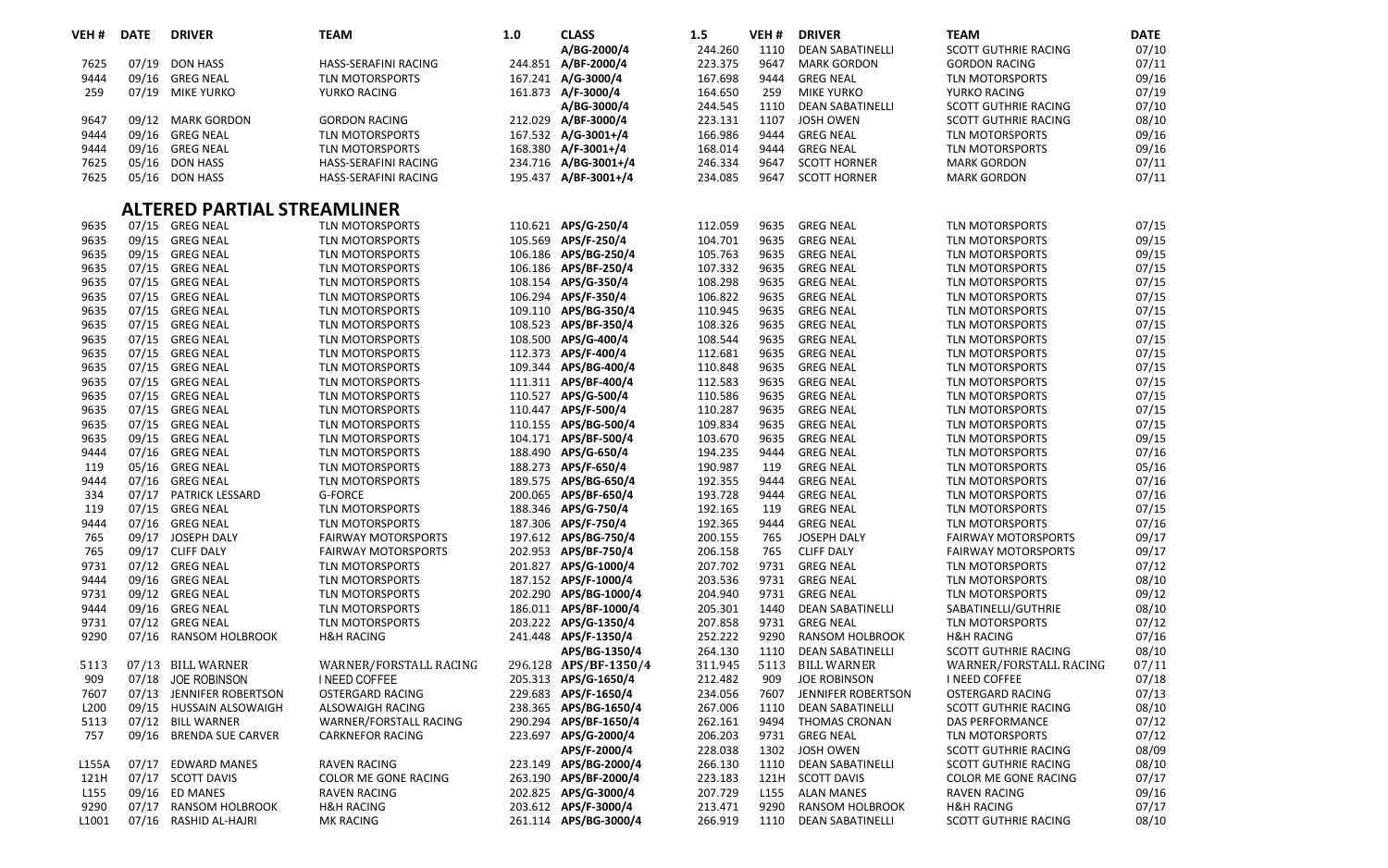| VEH# | <b>DATE</b>    | <b>DRIVER</b>                 | <b>TEAM</b>            | 1.0     | <b>CLASS</b>   | 1.5     | VEH# | <b>DRIVER</b>           | <b>TEAM</b>                  | <b>DATE</b> |
|------|----------------|-------------------------------|------------------------|---------|----------------|---------|------|-------------------------|------------------------------|-------------|
| 121H | 07/16          | <b>SCOTT DAVIS</b>            | COLOR ME GONE RACING   | 249.568 | APS/BF-3000/4  | 266.553 | 121H | <b>SCOTT DAVIS</b>      | COLOR ME GONE RACING         | 07/16       |
| 9731 | 07/12          | <b>GREG NEAL</b>              | <b>TLN MOTORSPORTS</b> | 198.798 | APS/G-3001+/4  | 204.509 | 9731 | <b>GREG NEAL</b>        | TIN MOTORSPORTS              | 07/12       |
|      |                |                               |                        |         | APS/F-3001+/4  | 205.039 | 1302 | <b>DONNA TIMNEY</b>     | <b>SCOTT GUTHRIE RACING</b>  | 08/09       |
|      |                |                               |                        |         | APS/BG-3001+/4 | 269.776 | 1110 | <b>DEAN SABATINELLI</b> | SCOTT GUTHRIE RACING         | 08/10       |
| 265  | 07/19          | <b>SHANE STUBBS</b>           | TREDWAY STUBBS RACING  | 256.167 | APS/BF-3001+/4 | 264.739 | 265  | <b>SHANE STUBBS</b>     | <b>TREDWAY STUBBS RACING</b> | 07/19       |
|      |                | UNLIMITED PARTIAL STREAMLINER |                        |         |                |         |      |                         |                              |             |
| 265  | 07/19          | <b>SHANE STUBBS</b>           | TREDWAY STUBBS RACING  | 257.243 | UPS/BF-1350/4  | 243.832 | 265  | <b>SHANE STUBBS</b>     | <b>TREDWAY STUBBS RACING</b> | 07/19       |
|      | <b>SIDECAR</b> |                               |                        |         |                |         |      |                         |                              |             |
| 148  | 09/18          | PAUL KOEHLER                  | <b>GEERHED RACING</b>  | 107.363 | SC/G-750/4     | 110.367 | 148  | PAUL KOEHLER            | <b>GEERHED RACING</b>        | 09/18       |
| 719  | 07/18          | TOM CROMPTON                  | <b>KRYPTON RACING</b>  | 44.642  | SC/VG-1000/4   | 45.918  | 719  | TOM CROMPTON            | <b>KRYPTON RACING</b>        | 07/18       |
|      |                |                               |                        |         | SC/G-1350/4    | 166.982 | 1111 | <b>TODD DROSS</b>       | <b>SCOTT GUTHRIE RACING</b>  | 08/10       |
|      |                |                               |                        |         | SC/F-1350/4    | 176.470 | 1111 | TODD DROSS              | SCOTT GUTHRIF RACING         | 07/10       |
|      |                |                               |                        |         | SC/BF-1350/4   | 181.680 | 9669 | <b>FDDIF POWFLL</b>     | POWELL RACING                | 09/11       |
|      |                |                               |                        |         | SC/F-1650/4    | 175.411 | 1111 | <b>TODD DROSS</b>       | <b>SCOTT GUTHRIE RACING</b>  | 07/10       |
| 9669 | 09/12          | <b>EDDIE POWELL</b>           | POWELL RACING          | 182.331 | SC/BG-1650/4   | 189.784 | 9669 | <b>EDDIE POWELL</b>     | POWELL RACING                | 09/12       |
| 9669 | 07/13          | <b>EDDIE POWELL</b>           | POWELL RACING          | 201.188 | SC/BF-1650/4   | 197.839 | 9669 | <b>EDDIE POWELL</b>     | POWELL RACING                | 07/13       |
|      |                |                               |                        |         | SC/F-2000/4    | 171.520 | 1111 | <b>TODD DROSS</b>       | SCOTT GUTHRIE RACING         | 07/10       |
|      |                |                               |                        |         | SC/F-3000/4    | 175.891 | 1111 | <b>TODD DROSS</b>       | SCOTT GUTHRIE RACING         | 07/10       |

# **STREAMLINER**

## **SIDECAR STREAMLINER**

#### **NO RECORDS**

**NO RECORDS**

# **PUSHROD CATEGORY**

| 8949 | 08/19 | <b>PURE PRODUCTION</b><br>TOM REAY | OLD FART RACING            | 141.492 PP/PP-1000/4 | 144.206 | 8949 | <b>TOM REAY</b>        | OLD FART RACING            | 08/19 |
|------|-------|------------------------------------|----------------------------|----------------------|---------|------|------------------------|----------------------------|-------|
|      |       | <b>PRODUCTION</b>                  |                            |                      |         |      |                        |                            |       |
| 9056 | 07/12 | CLIFF DALY                         | <b>FAIRWAY MOTORSPORTS</b> | 41.860 P/PP-100/4    | 39.592  |      | 9056 CLIFF DALY        | <b>FAIRWAY MOTORSPORTS</b> | 07/12 |
| 9056 | 07/14 | CLIFF DALY                         | <b>FAIRWAY MOTORSPORTS</b> | 33.272 P/PP-125/4    | 32.986  | 9056 | <b>CLIFF DALY</b>      | <b>FAIRWAY MOTORSPORTS</b> | 07/14 |
| 1142 | 07/12 | PIERRE LAFRANCE                    | PIERRE LAFRANCE            | 108.332 P/PP-500/4   | 110.351 | 1142 | PIERRE LAFRANCE        | PIERRE LAFRANCE            | 07/12 |
| 6116 | 09/16 | <b>IFRRY DINNEN</b>                | DINNEN RACING              | 130.438 P/BPP-500/4  | 133.065 | 6116 | <b>JERRY DINNEN</b>    | DINNEN RACING              | 09/16 |
|      |       |                                    |                            | P/PP-650/4           | 124.663 | 9421 | MICHAEL GONL           | <b>PRT RACING</b>          | 07/12 |
| 9121 | 07/12 | THOMAS CRONAN                      | <b>BLACK BART RACING</b>   | 131.961 P/PP-750/4   | 133.052 | 9121 | THOMAS CRONAN          | <b>BLACK BART RACING</b>   | 07/12 |
| 8949 | 09/17 | <b>TOM REAY</b>                    | OLD FART RACING            | 141.693 P/PP-1000/4  | 146.631 | 8949 | <b>TOM REAY</b>        | OLD FART RACING            | 09/17 |
| 2662 | 07/17 | <b>IIM RUNT MILLER</b>             | RUNT RACING/BREED          | 146.317 P/PP-1350/4  | 146.079 | 2662 | <b>IIM RUNT MILLER</b> | <b>RUNT RACING/BREED</b>   | 07/17 |
| 1650 | 09/18 | ROBERT SWARTZ                      | MOTUS OF N/E               | 165.700 P/PP-1650/4  | 169.636 | 1650 | ROBERT SWARTZ          | MOTUS OF N/E               | 09/18 |
|      |       |                                    |                            |                      |         |      |                        |                            |       |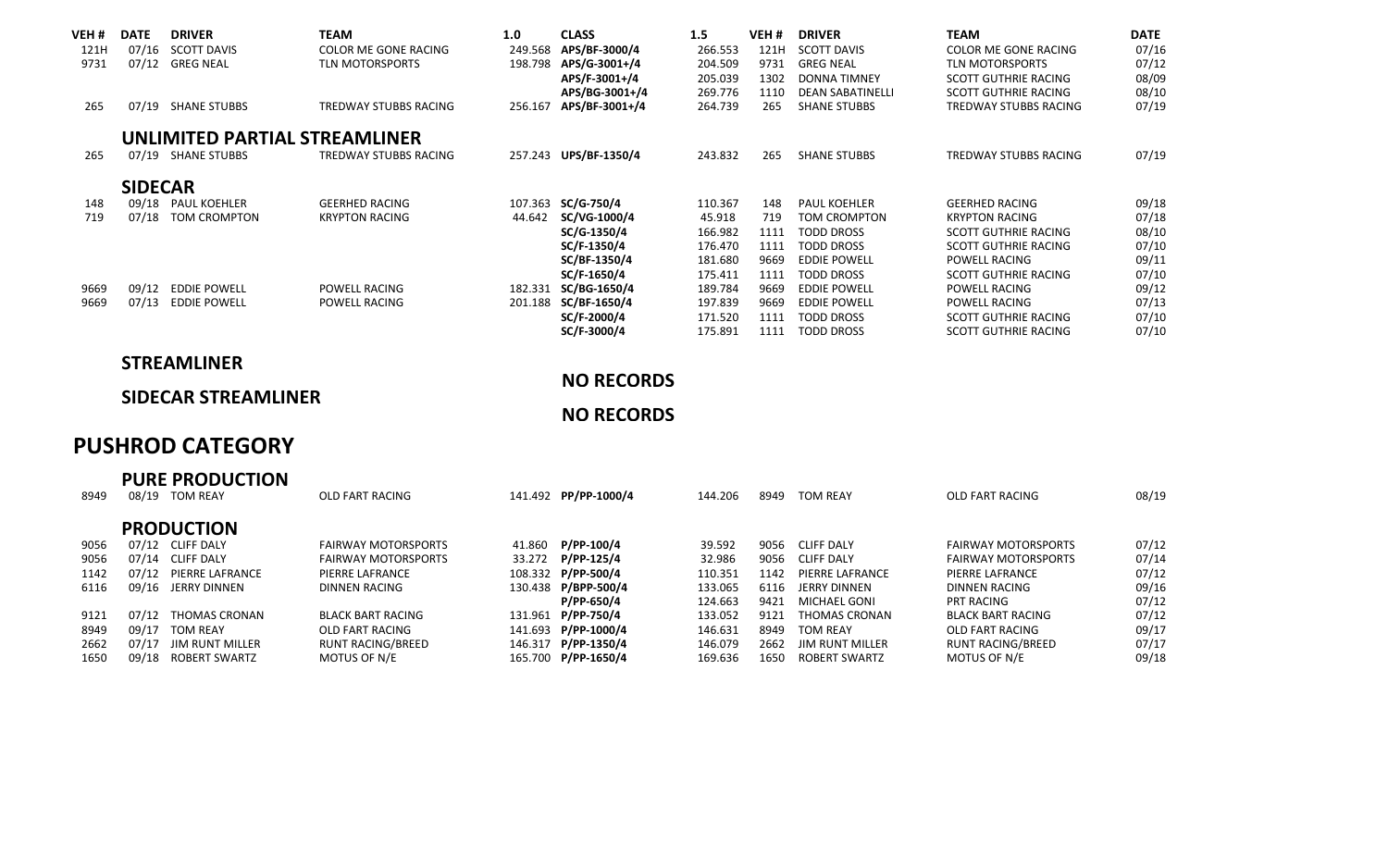| VEH #            | <b>DATE</b> | <b>DRIVER</b>                              | <b>TEAM</b>                                      | 1.0     | <b>CLASS</b>                               | 1.5                | VEH#             | <b>DRIVER</b>                               | <b>TEAM</b>                                    | <b>DATE</b>    |
|------------------|-------------|--------------------------------------------|--------------------------------------------------|---------|--------------------------------------------|--------------------|------------------|---------------------------------------------|------------------------------------------------|----------------|
| 2662             |             | 07/17 JIM RUNT MILLER                      | <b>RUNT RACING/BREED</b>                         |         | 140.408 P/PP-2000/4                        | 144.320            | 2662             | <b>JIM RUNT MILLER</b>                      | <b>RUNT RACING/BREED</b>                       | 07/17          |
| 2662             |             | 07/17 JIM RUNT MILLER                      | <b>RUNT RACING/BREED</b>                         |         | 142.463 P/PP-3000/4                        | 143.498            | 2662             | <b>JIM RUNT MILLER</b>                      | <b>RUNT RACING/BREED</b>                       | 07/17          |
|                  |             | <b>MODIFIED</b>                            |                                                  |         |                                            |                    |                  |                                             |                                                |                |
|                  |             |                                            |                                                  |         |                                            |                    |                  |                                             |                                                |                |
| 9056             |             | 07/14 CLIFF DALY                           | <b>FAIRWAY MOTORSPORTS</b>                       | 40.277  | M/PG-100/4                                 | 40.758             | 9056             | <b>CLIFF DALY</b>                           | <b>FAIRWAY MOTORSPORTS</b>                     | 07/14          |
| 9856             |             | 07/18 TOM BORCHERDT                        | <b>LOOK OUT! RACING</b>                          | 99.861  | M/PG-250/4                                 | 100.671            | 9856             | TOM BORCHERDT                               | LOOK OUT! RACING                               | 07/18          |
| 9906             |             | 08/13 TOM CROMPTON                         | <b>KRYPTON RACING</b>                            | 60.446  | M/PVG-250/4                                | 61.546             | 9906             | <b>TOM CROMPTON</b>                         | <b>KRYPTON RACING</b>                          | 08/13          |
|                  |             |                                            |                                                  |         | M/PG-350/4                                 | 75.545             | 1400             | LLOYD W. FRINK IV                           | STERLING HILL GANG                             | 07/11          |
|                  |             |                                            |                                                  |         | M/PF-350/4                                 | 84.136             | 1400             | LLOYD W. FRINK IV                           | STERLING HILL GANG                             | 08/09          |
| 9980             | 07/18       | JENNIFER BOOKHAMER                         | <b>BOOKHAMER RACING</b>                          |         | M/PF-400/4                                 | 85.233<br>122.980  | 1400<br>9980     | LLOYD W. FRINK IV                           | STERLING HILL GANG                             | 08/09<br>07/18 |
| 950              | 07/19       | <b>NORMAN MILLS</b>                        |                                                  |         | 124.169 M/PG-500/4                         |                    | 1400             | JENNIFER BOOKHAMER                          | <b>BOOKHAMER RACING</b>                        | 09/11          |
|                  |             |                                            | <b>MILLS RACING</b>                              | 59.324  | M/PBG-500/4                                | 76.892<br>97.257   |                  | LLOYD W. FRINK IV                           | STERLING HILL GANG                             |                |
| 71<br>9115       |             | 07/17 TOM CROMPTON                         | <b>KRYPTON RACING</b><br><b>TEAM PREHISTORIC</b> | 96.446  | M/PVG-500/4                                |                    | 71<br>9115       | <b>TOM CROMPTON</b>                         | <b>KRYPTON RACING</b>                          | 07/17          |
| 9260             |             | 09/18 KEVIN ROBERTS                        |                                                  |         | 133.003 M/PG-650/4<br>127.784 M/PF-650/4   | 135.260<br>130.315 | 9260             | <b>KEVIN ROBERTS</b>                        | <b>TEAM PREHISTORIC</b>                        | 09/18<br>07/17 |
|                  |             | 07/17 LYJHA WILTON                         | ROUGH EDGES RACING                               |         |                                            |                    |                  | LYJHA WILTON                                | ROUGH EDGES RACING                             |                |
|                  |             |                                            |                                                  |         | M/PBG-650/4                                | 83.149             | 1402<br>1402     | <b>LLOYD FRINK SR</b>                       | STERLING HILL GANG                             | 09/11          |
|                  |             |                                            |                                                  |         | M/PBF-650/4                                | 85.894             | 9121             | <b>LLOYD FRINK SR</b>                       | <b>STERLING HILL GANG</b>                      | 09/11<br>08/13 |
| 9121             |             | 08/13 THOMAS CRONAN                        | <b>BLACK BART RACING</b>                         |         | 135.943 M/PG-750/4                         | 137.514            |                  | <b>THOMAS CRONAN</b>                        | <b>BLACK BART RACING</b>                       |                |
| 210              |             |                                            |                                                  |         | M/PF-750/4<br>163.486 M/PG-1000/4          | 134.394<br>162.929 | 9512<br>210      | <b>MIKE TOMANY</b><br>MIKE MAITEM           | <b>TOMANY RACING</b>                           | 09/11<br>07/18 |
|                  |             | 07/18 MIKE MAITEM                          | #DREAMINGOFSPEED                                 |         | M/PF-1000/4                                | 130.261            | 9576             | JOSEPH DALY                                 | #DREAMINGOFSPEED<br><b>FAIRWAY MOTORSPORTS</b> | 09/11          |
| 9216             |             | 07/13 CLIFF DALY                           | <b>FAIRWAY MOTORSPORTS</b>                       |         | 133.885 M/PG-1350/4                        | 135.668            | 9216             | <b>CLIFF DALY</b>                           | <b>FAIRWAY MOTORSPORTS</b>                     | 07/13          |
|                  |             |                                            |                                                  |         |                                            |                    | 1403             |                                             |                                                |                |
| 1908<br>231      |             | 04/15 JESSE MICHAUD<br>07/17 SCOTT SETTINO | ROCKET SURGERY RACING<br><b>FTF CYCLES</b>       |         | 103.271 M/PF-1350/4<br>141.893 M/PG-1650/4 | 122.563<br>142.268 | 231              | <b>TRAVIS FRINK</b><br><b>SCOTT SETTINO</b> | STERLING HILL GANG<br><b>FTF CYCLES</b>        | 07/11<br>07/17 |
| 231              |             | 07/17 SCOTT SETTINO                        | <b>FTF CYCLES</b>                                |         | 144.236 M/PF-1650/4                        | 141.669            | 231              | <b>SCOTT SETTINO</b>                        | <b>FTF CYCLES</b>                              | 07/17          |
| 231              |             | 08/18 DAN PIKE                             | <b>FTF CYCLES</b>                                |         | 132.355 M/PBG-1650/4                       | 135.709            | 231              | <b>DAN PIKE</b>                             | <b>FTF CYCLES</b>                              | 08/18          |
| 231              |             | 08/18 DAN PIKE                             | <b>FTF CYCLES</b>                                |         | 135.395 M/PBF-1650/4                       | 137.823            | 231              | <b>DAN PIKE</b>                             | <b>FTF CYCLES</b>                              | 08/18          |
| 231              |             | 09/18 DAN PIKE                             | <b>FTF CYCLES</b>                                |         | 148.956 M/PG-2000/4                        | 151.761            | 231              | <b>DAN PIKE</b>                             | <b>FTF CYCLES</b>                              | 09/18          |
| 231              |             | 09/17 DAN PIKE                             | <b>FTF CYCLES</b>                                |         | 141.288 M/PF-2000/4                        | 140.879            | 231              | <b>DAN PIKE</b>                             | <b>FTF CYCLES</b>                              | 09/17          |
|                  |             |                                            |                                                  |         | M/PBG-2000/4                               | 129.491            | 9501             | JON DILLINGHAM                              | JON DILLINGHAM                                 | 07/11          |
| 9769             |             | 08/13 CARL THERIAULT                       | ZOOMZOOMZOOM RACING                              |         | 129.519 M/PBF-2000/4                       | 129.320            | 9769             | <b>CARL THERIAULT</b>                       | ZOOMZOOMZOOM RACING                            | 08/13          |
| 9769             |             | 08/13 CARL THERIAULT                       | ZOOMZOOMZOOM RACING                              |         | 129.482 M/PF-3000/4                        | 129.867            | 9769             | <b>CARL THERIAULT</b>                       | ZOOMZOOMZOOM RACING                            | 08/13          |
| 9769             |             | 08/13 CARL THERIAULT                       | ZOOMZOOMZOOM RACING                              |         | 128.953 M/PBF-3000/4                       | 129.266            | 9769             | <b>CARL THERIAULT</b>                       | ZOOMZOOMZOOM RACING                            | 08/13          |
|                  |             |                                            |                                                  |         |                                            |                    |                  |                                             |                                                |                |
|                  |             | <b>MODIFIED PARTIAL STREAMLINER</b>        |                                                  |         |                                            |                    |                  |                                             |                                                |                |
|                  |             |                                            |                                                  |         | MPS/PG-100/4                               | 78.717             | 1137             | <b>BILL PAULOVCIN</b>                       | <b>TEAM DOUGHERTY</b>                          | 07/11          |
| 937              |             | 07/17 JOHN BENNETT                         | <b>FIVEANDDIME RACING</b>                        | 89.647  | MPS/PG-350/4                               | 88.427             | 937              | JOHN BENNETT                                | <b>FIVEANDDIME RACING</b>                      | 07/17          |
| 9632             |             | 09/12 TOM CROMPTON                         | <b>KRYPTON RACING</b>                            | 72.666  | MPS/PF-350/4                               | 71.680             | 9632             | <b>TOM CROMPTON</b>                         | <b>KRYPTON RACING</b>                          | 09/12          |
| 9980             |             | 07/18 JENNIFER BOOKHAMER                   | <b>BOOKHAMER RACING</b>                          |         | 124.246 MPS/PG-500/4                       | 123.747            | 9980             | JENNIFER BOOKHAMER                          | <b>BOOKHAMER RACING</b>                        | 07/18          |
| 9543             |             | 05/16 MIKE GONI                            | <b>PRT RACING</b>                                | 135,400 | MPS/PG-650/4                               | 138.691            | L <sub>140</sub> | <b>MATT DICK</b>                            | <b>MD RACING</b>                               | 05/16          |
| 9543             |             | 07/14 MICHAEL GONI                         | <b>PRT RACING</b>                                |         | 149.141 MPS/PF-650/4                       | 155.654            | 9543             | MICHAEL GONI                                | <b>PRT RACING</b>                              | 07/14          |
| 9543             |             | 07/17 MIKE GONI                            | <b>PRT RACING</b>                                |         | 138.310 MPS/PBG-650/4                      | 142.943            | 9543             | <b>MIKE GONI</b>                            | <b>PRT RACING</b>                              | 07/17          |
| 9543             |             | 07/18 MIKE GONI                            | <b>PRT RACING</b>                                |         | 161.318 MPS/PBF-650/4                      | 166.030            | 9543             | <b>MIKE GONI</b>                            | <b>PRT RACING</b>                              | 07/18          |
| 9497             |             | 09/12 JOE MICELI                           | MICELI RACING                                    | 100.697 | MPS/PG-750/4                               | 104.975            | 9497             | <b>JOE MICELI</b>                           | MICELI RACING                                  | 07/12          |
| 9512             |             | 09/12 MIKE TOMANY                          | <b>TOMANY RACING</b>                             |         | 142.159 MPS/PF-750/4                       | 146.521            | 9512             | MIKE TOMANY                                 | <b>TOMANY RACING</b>                           | 09/12          |
|                  |             |                                            |                                                  |         | MPS/PBF-750/4                              | 158.666            | 9543             | CARL T. SCHAEFER                            | <b>PRT RACING</b>                              | 07/11          |
| 8949             |             | 07/19 TOM REAY                             | <b>OLD FART RACING</b>                           |         | 145.066 MPS/PG-1000/4                      | 147.727            | 8949             | <b>TOM REAY</b>                             | OLD FART RACING                                | 07/19          |
| 9512             |             | 05/16 MIKE TOMANY                          | <b>TOMANY RACING</b>                             |         | 146.661 MPS/PF-1000/4                      | 151.403            | 9512             | <b>MIKE TOMANY</b>                          | <b>TOMANY RACING</b>                           | 07/16          |
| 9216             |             | 07/13 CLIFF DALY                           | <b>FAIRWAY MOTORSPORTS</b>                       |         | 134.913 MPS/PG-1350/4                      | 136.754            |                  | 9216 CLIFF DALY                             | <b>FAIRWAY MOTORSPORTS</b>                     | 07/13          |
| 9216             |             | 07/13 CLIFF DALY                           | <b>FAIRWAY MOTORSPORTS</b>                       |         | 136.738 MPS/PF-1350/4                      | 136.807            |                  | 9216 CLIFF DALY                             | <b>FAIRWAY MOTORSPORTS</b>                     | 07/13          |
| 9216             |             | 07/13 JOSEPH DALY                          | <b>FAIRWAY MOTORSPORTS</b>                       |         | 133.899 MPS/PBF-1350/4                     | 135.257            | 9216             | JOSEPH DALY                                 | <b>FAIRWAY MOTORSPORTS</b>                     | 07/13          |
| L <sub>152</sub> |             | 08/14 JON DOICK                            | <b>US TRANSPORTER RACING</b>                     |         | 148.270 MPS/PBG-2000/4                     | 155.801            | 9501             | JON DILLINGHAM                              | JON DILLINGHAM                                 | 07/12          |
| L <sub>152</sub> |             | 08/14 DOMINICK COELHO                      | US TRANSPORTER RACING                            |         | 123.532 MPS/PBF-2000/4                     | 114.671            | L <sub>152</sub> | DOMINICK COELHO                             | US TRANSPORTER RACING                          | 08/14          |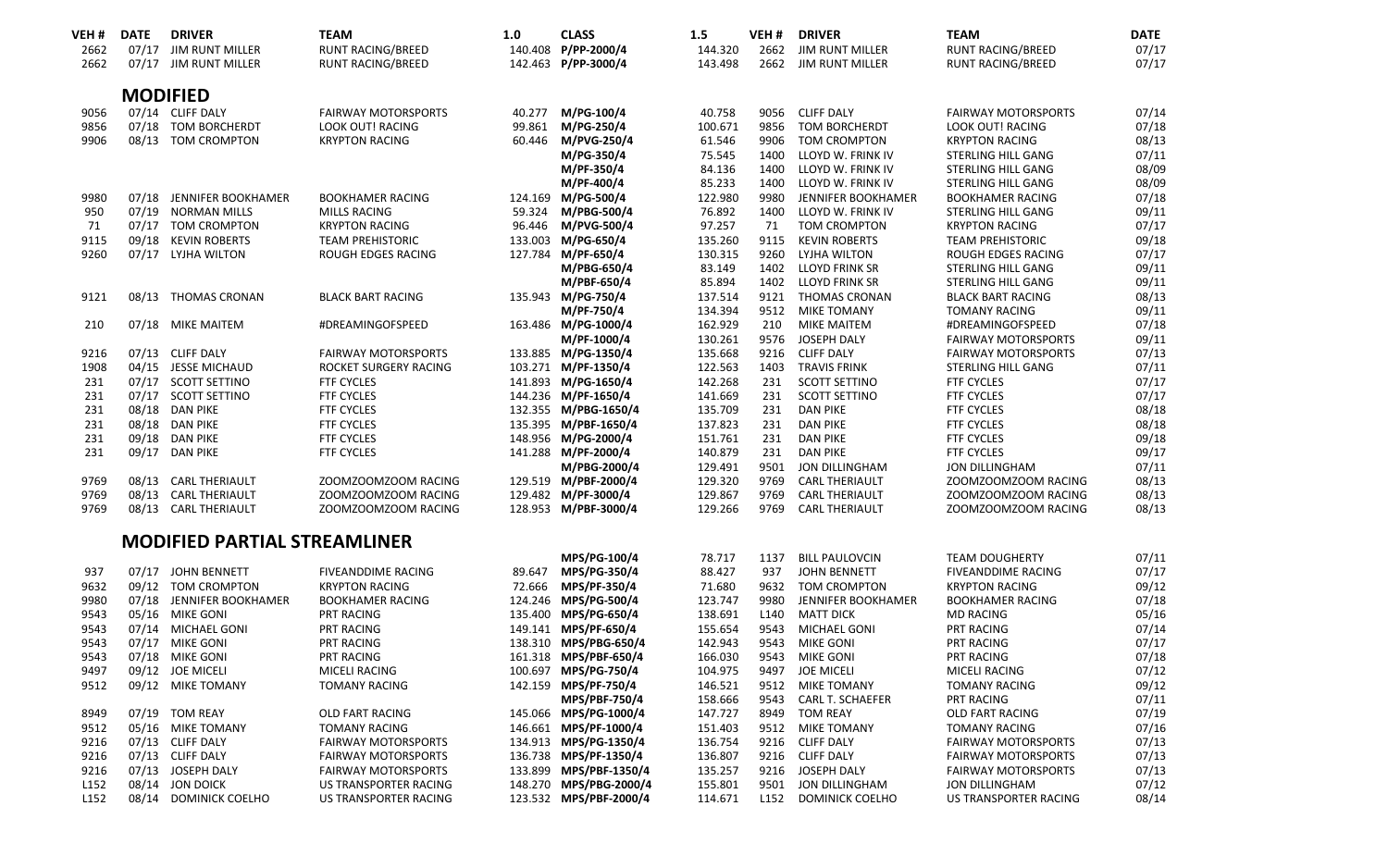| VEH <sub>#</sub> | <b>DATE</b>    | <b>DRIVER</b>                         | <b>TEAM</b>                                        | 1.0    | <b>CLASS</b>                                 | 1.5                | VEH #        | <b>DRIVER</b>                    | <b>TEAM</b>                                        | DATE           |
|------------------|----------------|---------------------------------------|----------------------------------------------------|--------|----------------------------------------------|--------------------|--------------|----------------------------------|----------------------------------------------------|----------------|
|                  | <b>ALTERED</b> |                                       |                                                    |        |                                              |                    |              |                                  |                                                    |                |
| 9616             |                | 07/17 STACY ROBEY                     | <b>FAIRWAY MOTORSPORTS</b>                         | 65.289 | A/PG-250/4                                   | 59.676             | 9616         | <b>STACY ROBEY</b>               | <b>FAIRWAY MOTORSPORTS</b>                         | 07/17          |
| 9616             |                | 09/17 STACY ROBEY                     | <b>FAIRWAY MOTORSPORTS</b>                         | 77.346 | A/PF-250/4                                   | 79.067             | 9616         | <b>STACY ROBEY</b>               | <b>FAIRWAY MOTORSPORTS</b>                         | 09/17          |
| 9616             |                | 09/18 STACY ROBEY                     | <b>FAIRWAY MOTORSPORTS</b>                         | 68.863 | A/PBF-250/4                                  | 68,410             | 9616         | <b>STACY ROBEY</b>               | <b>FAIRWAY MOTORSPORTS</b>                         | 09/18          |
|                  |                |                                       |                                                    |        | A/PG-350/4                                   | 72.490             | 1400         | LLOYD W. FRINK IV                | STERLING HILL GANG                                 | 07/10          |
|                  |                |                                       |                                                    |        | A/PF-350/4                                   | 73.671             | 1400         | LLOYD W. FRINK IV                | STERLING HILL GANG                                 | 07/10          |
|                  |                |                                       |                                                    |        | A/PBG-350/4                                  | 76.964             | 1400         | LLOYD W. FRINK IV                | <b>STERLING HILL GANG</b>                          | 08/10          |
|                  |                |                                       |                                                    |        | A/PBF-350/4                                  | 77.844             | 1400         | LLOYD W. FRINK IV                | STERLING HILL GANG                                 | 08/10          |
|                  |                |                                       |                                                    |        | A/PAF-350/4                                  | 56.535             | 9433         | JOHN PETSCHE                     | PETSCHE RACING                                     | 07/11          |
| 9433             |                | 07/13 JOHN PETSCHE                    | PETSCHE RACING                                     |        | 60.269 A/PBAF-350/4                          | 60.651             | 9433         | JOHN PETSCHE                     | PETSCHE RACING                                     | 07/13          |
|                  |                |                                       |                                                    |        | A/PG-400/4                                   | 76.052             | 1400         | LLOYD W. FRINK IV                | STERLING HILL GANG                                 | 07/10          |
|                  |                |                                       |                                                    |        | A/PF-400/4                                   | 77.086             | 1400         | LLOYD W. FRINK IV                | <b>STERLING HILL GANG</b>                          | 08/10          |
|                  |                |                                       |                                                    |        | A/PBG-400/4                                  | 76.982             | 1400         | LLOYD W. FRINK IV                | STERLING HILL GANG                                 | 08/10          |
|                  |                |                                       |                                                    |        | A/PBF-400/4                                  | 75.204             | 1400         | LLOYD W. FRINK IV                | STERLING HILL GANG                                 | 08/10          |
|                  |                |                                       |                                                    |        | A/PAF-350/4                                  | 56.535             | 9433         | JOHN PETSCHE                     | PETSCHE RACING                                     | 07/11          |
| 9216             |                | 07/18 JESSE MICHAUD                   | <b>FAIRWAY MOTORSPORTS</b>                         |        | 108.477 A/PG-500/4                           | 117.918            | 9452         | <b>TOM BORCHERDT</b>             | LOOK OUT! RACING                                   | 07/11          |
| 1197             |                | 05/16 DAN DAUGHENBAUGH                | <b>GREASY GRINGO RACING</b>                        | 98.096 | A/PF-500/4                                   | 85.685             | 1197         | <b>DAN DAUGHENBAUGH</b>          | <b>GREASY GRINGO RACING</b>                        | 04/15          |
| 1197             |                | 04/15 DAN DAUGHENBAUGH                | <b>GREASY GRINGO RACING</b>                        | 87.369 | A/PVF-500/4                                  | 82.361             | 1197         | DAN DAUGHENBAUGH                 | <b>GREASY GRINGO RACING</b>                        | 04/15          |
| 780              |                | 08/19 KYLE MALINKY                    | <b>LOW BROW RACING</b>                             |        | 131.942 A/PG-650/4                           | 136.248            | 780          | <b>KYLE MALINKY</b>              | <b>LOW BROW RACING</b>                             | 08/19          |
|                  |                |                                       |                                                    |        | A/PBG-650/4                                  | 77.384             | 1402         | <b>LLOYD FRINK SR</b>            | <b>STERLING HILL GANG</b>                          | 09/11          |
| 889              |                | 05/16 RAY ROBERTS                     | <b>TEAM ROBERTS</b>                                |        | 131.486 A/PBF-650/4                          | 85.904             | 1402         | <b>LLOYD FRINK SR</b>            | STERLING HILL GANG                                 | 09/11          |
| 1197             | 04/15          | <b>DAN DAUGHENBAUGH</b>               | <b>GREASY GRINGO RACING</b>                        | 86.469 | A/PVF-650/4                                  | 79.709             | 1197         | <b>DAN DAUGHENBAUGH</b>          | <b>GREASY GRINGO RACING</b>                        | 04/15          |
| 9313             |                | 07/19 THOMAS CRONIN                   | <b>BLACK BART RACING</b>                           |        | 146.482 A/PG-750/4                           | 148.850            | 9313         | <b>THOMAS CRONIN</b>             | <b>BLACK BART RACING</b>                           | 07/19          |
| 9313             |                | 07/19 THOMAS CRONIN                   | <b>BLACK BART RACING</b>                           |        | 144.542 A/PF-750/4                           | 146.861            | 9313         | <b>THOMAS CRONIN</b>             | <b>BLACK BART RACING</b>                           | 07/19          |
| 9313             |                | 07/19 THOMAS CRONIN                   | <b>BLACK BART RACING</b>                           |        | 144.131 A/PBG-750/4                          | 144.624            | 9313         | <b>THOMAS CRONIN</b>             | <b>BLACK BART RACING</b>                           | 07/19          |
| 9313             |                | 07/19 THOMAS CRONIN                   | <b>BLACK BART RACING</b>                           |        | 145.821 A/PBF-750/4                          | 145.821            | 9313         | <b>THOMAS CRONIN</b>             | <b>BLACK BART RACING</b>                           | 07/19          |
| 9216             |                | 09/15 JESSE MICHAUD                   | SUNNYVALE RACING                                   |        | 136.019 A/PG-1000/4                          | 140.776            | 9216         | JOE DALY                         | <b>FAIRWAY MOTORSPORTS</b>                         | 08/09          |
| 9216             |                | 05/16 JESSE MICHAUD                   | SUNNYVALE RACING                                   |        | 133.706 A/PF-1000/4                          | 138.066            | 9216         | JESSE MICHAUD                    | SUNNYVALE RACING                                   | 05/16          |
| 4836<br>4836     |                | 08/14 JOSEPH DALY                     | <b>FAIRWAY MOTORSPORTS</b>                         |        | 123.865 A/PBG-1000/4<br>123.238 A/PBF-1000/4 | 128.578<br>132.129 | 4836<br>4836 | JOSEPH DALY<br><b>CLIFF DALY</b> | <b>FAIRWAY MOTORSPORTS</b>                         | 08/14<br>08/14 |
| 9701             |                | 08/14 CLIFF DALY<br>07/18 PANHEAD PAT | <b>FAIRWAY MOTORSPORTS</b><br><b>HOOOHA RACING</b> |        | 161.094 A/PG-1350/4                          | 162.861            | 9701         | PANHEAD PAT                      | <b>FAIRWAY MOTORSPORTS</b><br><b>HOOOHA RACING</b> | 07/18          |
|                  |                |                                       |                                                    |        | A/PF-1350/4                                  | 153.848            | 9116         | JOE DALY                         | <b>FAIRWAY MOTORSPORTS</b>                         | 07/10          |
| 9216             |                | 07/17 JESSE MICHAUD                   | <b>FAIRWAY MOTORSPORTS</b>                         |        | 62.839 A/PBG-1350/4                          | 107.446            | 9216         | JESSE MICHAUD                    | <b>FAIRWAY MOTORSPORTS</b>                         | 07/17          |
| 7403             |                | 07/15 JIM FISCHER                     | <b>GRAY GHOST PROJECT</b>                          |        | 177.296 A/PG-1650/4                          | 179.993            | 7403         | <b>JIM FISCHER</b>               | <b>GRAY GHOST PROJECT</b>                          | 07/15          |
| 7403             |                | 07/15 JIM FISCHER                     | <b>GRAY GHOST PROJECT</b>                          |        | 177.189 A/PF-1650/4                          | 180.232            | 7403         | <b>JIM FISCHER</b>               | <b>GRAY GHOST PROJECT</b>                          | 07/15          |
| 74               |                | 07/18 MICHAEL WITT                    | <b>GRAY GHOST II PROJECT</b>                       |        | 170.708 A/PBG-1650/4                         | 164.487            | 264          | JODY PEREWITZ                    | <b>TEAM JWITZ</b>                                  | 07/11          |
| 259              |                | 07/19 MIKE YURKO                      | YURKO RACING                                       |        | 182.574 A/PG-2000/4                          | 187.550            | 259          | <b>MIKE YURKO</b>                | YURKO RACING                                       | 07/19          |
| 259              |                | 07/19 MIKE YURKO                      | YURKO RACING                                       |        | 177.744 A/PF-2000/4                          | 181.326            | 259          | <b>MIKE YURKO</b>                | YURKO RACING                                       | 07/19          |
| 264              |                | 09/15 JODY PEREWITZ                   | <b>TEAM JWITZ</b>                                  |        | 185.110 A/PBG-2000/4                         | 192.780            | 264          | JODY PEREWITZ                    | <b>TEAM JWITZ</b>                                  | 09/15          |
| 259              |                | 07/18 MIKE YURKO                      | YURKO RACING                                       |        | 166.730 A/PBF-2000/4                         | 169.022            | 259          | <b>MIKE YURKO</b>                | YURKO RACING                                       | 07/18          |
| L259             |                | 07/16 MIKE YURKO                      | YURKO RACING                                       |        | 173.161 A/PG-3000/4                          | 177.407            | L259         | <b>MIKE YURKO</b>                | YURKO RACING                                       | 07/16          |
| 259              |                | 07/19 MIKE YURKO                      | YURKO RACING                                       |        | 180.253 A/PF-3000/4                          | 186.806            | 259          | <b>MIKE YURKO</b>                | YURKO RACING                                       | 07/19          |
| 259              |                | 07/18 MIKE YURKO                      | YURKO RACING                                       |        | 168.018 A/PBG-3000/4                         | 170.811            | 259          | <b>MIKE YURKO</b>                | YURKO RACING                                       | 07/18          |
| 259              |                | 07/18 MIKE YURKO                      | YURKO RACING                                       |        | 165.844 A/PBF-3000/4                         | 169,202            | 259          | <b>MIKE YURKO</b>                | YURKO RACING                                       | 07/18          |
|                  |                | <b>ALTERED PARTIAL STREAMLINER</b>    |                                                    |        |                                              |                    |              |                                  |                                                    |                |
| 9459             |                | 07/13 TOM BORCHERDT                   | <b>LOOK OUT! RACING</b>                            |        | 132.973 APS/PG-500/4                         | 140.516            | 9459         | <b>TOM BORCHERDT</b>             | <b>LOOK OUT! RACING</b>                            | 07/13          |
| 1197             |                | 09/15 DAN DAUGHENBAUGH                | <b>GREASY GRINGO RACING</b>                        | 96.304 | APS/PVF-500/4                                | 80.040             | 1197         | DAN DAUGHENBAUGH                 | <b>GREASY GRINGO RACING</b>                        | 09/15          |
| 9459             |                | 07/15 TOM BORCHERDT                   | LOOK OUT! RACING                                   |        | 145.238 APS/PG-650/4                         | 152.866            | 9459         | <b>TOM BORCHERDT</b>             | LOOK OUT! RACING                                   | 07/18          |
| 9313             |                | 07/18 THOMAS CRONAN                   | <b>BLACK BART RACING</b>                           |        | 149.719 APS/PG-750/4                         | 152.872            | 9313         | <b>THOMAS CRONAN</b>             | <b>BLACK BART RACING</b>                           | 07/18          |
| 9313             |                | 07/17 THOMAS CRONAN                   | <b>BLACK BART RACING</b>                           |        | 147.403 APS/PF-750/4                         | 149.148            | 9313         | <b>THOMAS CRONAN</b>             | <b>BLACK BART RACING</b>                           | 07/17          |
| 9313             |                | 07/17 THOMAS CRONAN                   | <b>BLACK BART RACING</b>                           |        | 146.176 APS/PBG-750/4                        | 147.630            | 9313         | <b>THOMAS CRONAN</b>             | <b>BLACK BART RACING</b>                           | 07/17          |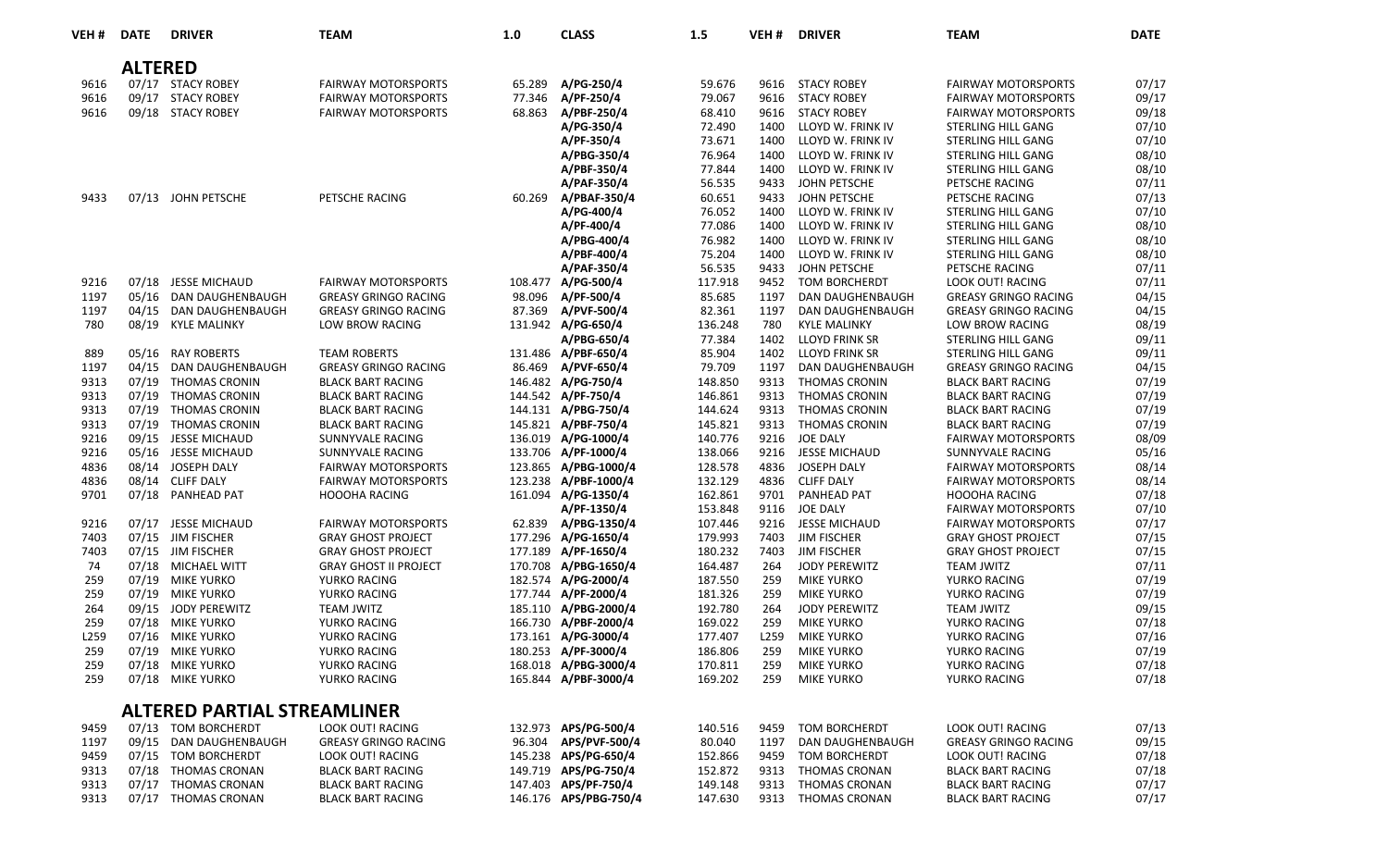| VEH #            | <b>DATE</b>    | <b>DRIVER</b>         | TEAM                       | 1.0     | <b>CLASS</b>           | 1.5     | VEH # | <b>DRIVER</b>         | <b>TEAM</b>                | <b>DATE</b> |
|------------------|----------------|-----------------------|----------------------------|---------|------------------------|---------|-------|-----------------------|----------------------------|-------------|
| 9313             | 07/17          | <b>THOMAS CRONAN</b>  | <b>BLACK BART RACING</b>   | 147.249 | APS/PBF-750/4          | 149.278 | 9313  | <b>THOMAS CRONAN</b>  | <b>BLACK BART RACING</b>   | 07/17       |
| 9576             | 09/12          | <b>JOE DALY</b>       | <b>FAIRWAY MOTORSPORTS</b> |         | 134.937 APS/PG-1000/4  | 134.836 | 9576  | JOE DALY              | <b>FAIRWAY MOTORSPORTS</b> | 09/12       |
| 9282             | 09/17          | JOHN PETSCHE          | PETSCHE RACING             | 85.046  | APS/PAF-1000/4         | 86.529  | 9282  | JOHN PETSCHE          | PETSCHE RACING             | 09/17       |
| 7403             | 07/16          | <b>JIM FISCHER</b>    | <b>GRAY GHOST PROJECT</b>  |         | 186.741 APS/PG-1650/4  | 194.644 | 7403  | <b>JIM FISCHER</b>    | <b>GRAY GHOST PROJECT</b>  | 07/15       |
| 7403             | 07/15          | <b>JIM FISCHER</b>    | <b>GRAY GHOST PROJECT</b>  |         | 185.885 APS/PF-1650/4  | 193.202 | 7403  | <b>JIM FISCHER</b>    | <b>GRAY GHOST PROJECT</b>  | 07/15       |
| 264              | 07/12          | JODY PEREWITZ         | <b>TEAM JWITZ</b>          |         | 191.115 APS/PBG-1650/4 | 186.119 | 264   | <b>JODY PEREWITZ</b>  | <b>TEAM JWITZ</b>          | 07/12       |
| 264              | 07/13          | JODY PEREWITZ         | <b>TEAM JWITZ</b>          |         | 193.414 APS/PBF-1650/4 | 202.945 | 264   | JODY PEREWITZ         | <b>TEAM JWITZ</b>          | 07/13       |
| 74               | 07/17          | <b>JIM FISCHER</b>    | <b>GRAY GHOST PROJECT</b>  |         | 187.121 APS/PG-2000/4  | 191.322 | 74    | <b>IIM FISCHER</b>    | <b>GRAY GHOST PROJECT</b>  | 07/17       |
| 74               | 07/17          | <b>JIM FISCHER</b>    | <b>GRAY GHOST PROJECT</b>  |         | 182.134 APS/PF-2000/4  | 189.493 | 74    | <b>JIM FISCHER</b>    | <b>GRAY GHOST PROJECT</b>  | 07/17       |
| 259              | 07/19          | <b>MIKE YURKO</b>     | YURKO RACING               |         | 180.160 APS/PBG-2000/4 | 184.936 | 259   | <b>MIKE YURKO</b>     | YURKO RACING               | 07/19       |
| 264              | 07/17          | JODY PEREWITZ         | <b>TEAM JWITZ</b>          |         | 192.852 APS/PBF-2000/4 | 199.600 | 264   | <b>IODY PEREWITZ</b>  | <b>TEAM JWITZ</b>          | 07/17       |
| 259              | 07/18          | <b>MIKE YURKO</b>     | YURKO RACING               |         | 174.118 APS/PG-3000/4  | 177.146 | 259   | <b>MIKE YURKO</b>     | YURKO RACING               | 07/18       |
| 259              | 07/18          | <b>MIKE YURKO</b>     | YURKO RACING               |         | 178.044 APS/PF-3000/4  | 181.738 | 259   | <b>MIKE YURKO</b>     | YURKO RACING               | 07/18       |
|                  |                |                       |                            |         |                        |         |       |                       |                            |             |
|                  | <b>SIDECAR</b> |                       |                            |         |                        |         |       |                       |                            |             |
| L <sub>250</sub> | 05/16          | <b>JESSE MICHAUD</b>  | SUNNYVALE RACING           | 48.666  | SC/PG-250/4            | 52.278  | L250  | <b>IESSE MICHAUD</b>  | SUNNYVALE RACING           | 05/16       |
| 1402             | 07/18          | <b>LLOYD FRINK SR</b> | STERLING HILL GANG         |         | 110.120 SC/PG-1350/4   | 110.592 | 1402  | <b>LLOYD FRINK SR</b> | STERLING HILL GANG         | 07/18       |
| 1402             | 07/18          | <b>LLOYD FRINK SR</b> | STERLING HILL GANG         |         | 107.365 SC/PF-1350/4   | 109.483 | 1402  | <b>LLOYD FRINK SR</b> | STERLING HILL GANG         | 07/18       |
| 1402             | 07/18          | <b>ILOYD FRINK SR</b> | STERLING HILL GANG         |         | 106.318 SC/PBG-1350/4  | 105.902 | 1402  | <b>ILOYD FRINK SR</b> | STERLING HILL GANG         | 07/18       |
| 1402             | 07/18          | <b>LLOYD FRINK SR</b> | STERLING HILL GANG         |         | 124.032 SC/PBF-1350/4  | 131.363 | 1402  | <b>LLOYD FRINK SR</b> | STERLING HILL GANG         | 07/18       |
| 1402             | 07/16          | <b>LLOYD FRINK SR</b> | STERLING HILL GANG         |         | 115.912 SC/PG-1650/4   | 119.833 | 1402  | <b>LLOYD FRINK SR</b> | STERLING HILL GANG         | 07/16       |

# **STREAMLINER**

## **NO RECORDS**

#### **SIDECAR STREAMLINER**

### **NO RECORDS**

# **2‐STROKE CATEGORY**

## **PURE PRODUCTION**

|      |       |                       |                          |        | <b>NO RECORDS</b> |         |      |                        |                          |       |
|------|-------|-----------------------|--------------------------|--------|-------------------|---------|------|------------------------|--------------------------|-------|
|      |       | <b>PRODUCTION</b>     |                          |        |                   |         |      |                        |                          |       |
| 9548 | 05/16 | <b>FRANK JOHN</b>     | <b>FI RACING</b>         | 76.132 | P/P-125/2         | 77.013  | 9548 | <b>FRANK IOHN</b>      | <b>FI RACING</b>         | 05/16 |
| 181  | 08/18 | JOHN SPIES            | TEAM LOW IO              | 97.404 | P/P-400/2         | 98.617  | 181  | JOHN SPIES             | TEAM LOW IO              | 08/18 |
| 9548 | 07/12 | <b>FRANK JOHN</b>     | <b>FJ RACING</b>         |        | 116.698 P/P-500/2 | 117.143 | 9548 | <b>FRANK JOHN</b>      | <b>FJ RACING</b>         | 07/12 |
| 9548 | 07/14 | <b>FRANK JOHN</b>     | <b>FJ RACING</b>         |        | 111.825 P/P-650/2 | 112,409 | 9548 | <b>FRANK JOHN</b>      | <b>FJ RACING</b>         | 07/14 |
|      |       | <b>MODIFIED</b>       |                          |        |                   |         |      |                        |                          |       |
| 72   | 07/17 | <b>PRENT MARRINER</b> | <b>LARGE TIME RACING</b> | 66.191 | M/G-100/2         | 64.514  | 72   | PRENT MARRINER         | <b>LARGE TIME RACING</b> | 07/17 |
| 9548 | 05/16 | FRANK JOHN            | <b>FJ RACING</b>         | 76.945 | M/G-175/2         | 76.874  | 9548 | <b>FRANK IOHN</b>      | <b>FJ RACING</b>         | 05/16 |
| L442 | 05/16 | JIMI HEYDER           | HEYDERACING              |        | 112.542 M/G-250/2 | 112.834 | L442 | <b>IIMI HEYDER</b>     | HEYDERACING              | 05/16 |
| L144 | 07/16 | TOM BORCHERDT         | LOOK OUT! RACING         |        | 110.924 M/G-350/2 | 113.033 | 1144 | <b>TOM BORCHERDT</b>   | <b>LOOK OUTLRACING</b>   | 07/16 |
| 719  | 07/18 | TOM CROMPTON          | <b>KRYPTON RACING</b>    |        | 97.924 M/G-400/2  | 100.756 | 9420 | <b>WARREN MATTHEWS</b> | <b>COCONUT CUSTOMS</b>   | 08/10 |
| 9943 | 09/15 | <b>FRANK JOHN</b>     | <b>FJ RACING</b>         |        | 105.425 M/G-500/2 | 104.971 | 9943 | <b>FRANK IOHN</b>      | <b>FJ RACING</b>         | 09/15 |
| 9943 | 09/15 | <b>FRANK IOHN</b>     | <b>FJ RACING</b>         |        | 103.540 M/F-500/2 | 104.687 | 9943 | <b>FRANK IOHN</b>      | <b>FJ RACING</b>         | 09/15 |
| 868  | 08/18 | <b>EDWARD FOX</b>     | TEAM LOW IO              |        | 116.601 M/G-750/2 | 116.484 | 868  | <b>FDWARD FOX</b>      | TEAM LOW IO              | 08/18 |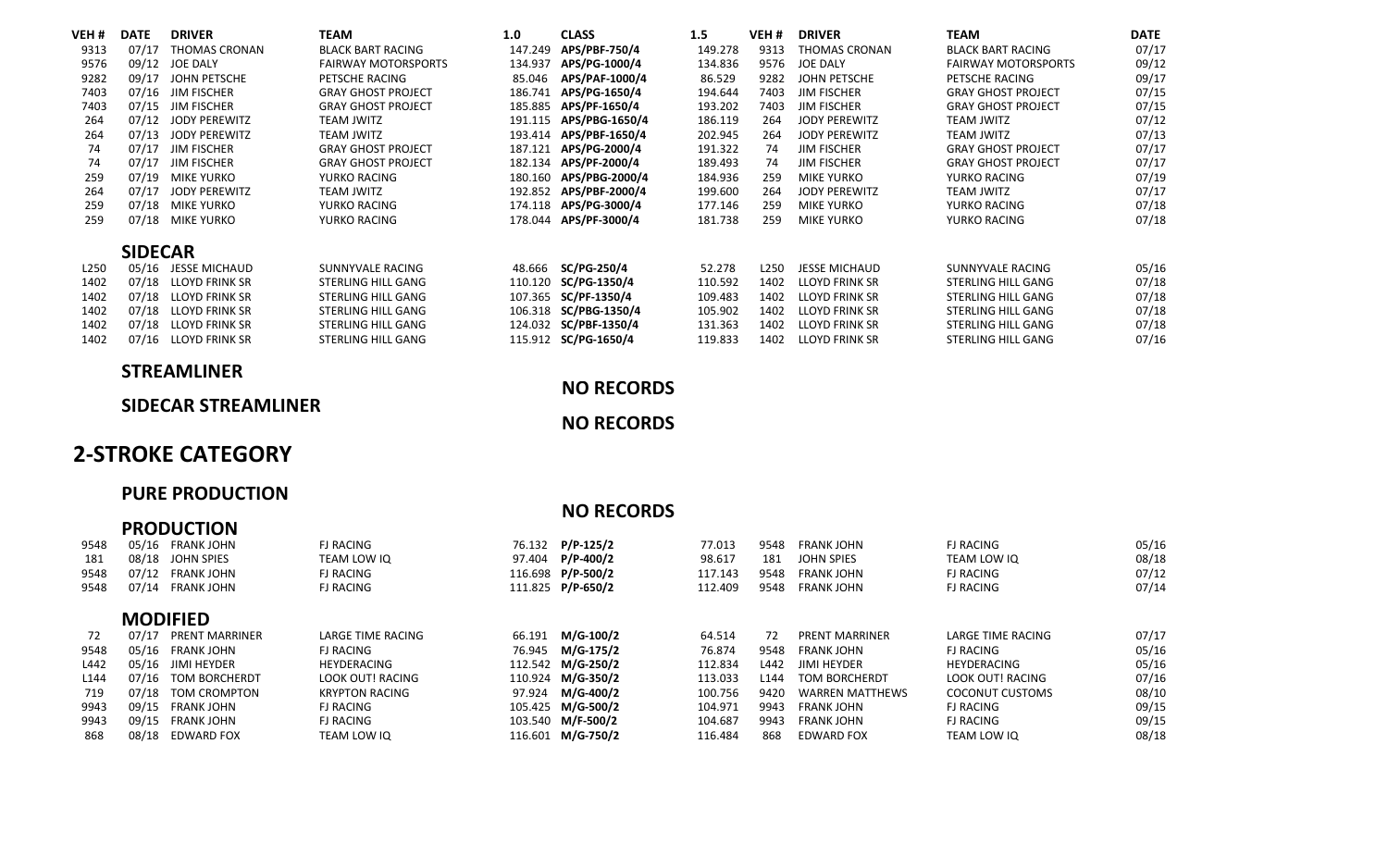| VEH#             | <b>DATE</b>    | <b>DRIVER</b>                       | <b>TEAM</b>                 | 1.0    | <b>CLASS</b>         | 1.5     | VEH <sub>#</sub> | <b>DRIVER</b>         | <b>TEAM</b>                 | <b>DATE</b> |
|------------------|----------------|-------------------------------------|-----------------------------|--------|----------------------|---------|------------------|-----------------------|-----------------------------|-------------|
|                  |                | <b>MODIFIED PARTIAL STREAMLINER</b> |                             |        |                      |         |                  |                       |                             |             |
| 547              |                | 08/18 DOUG BINDER                   | <b>BINDER RACING</b>        | 60.292 | MPS/F-50/2           | 62.945  | 547              | <b>DOUG BINDER</b>    | <b>BINDER RACING</b>        | 08/18       |
| 72               | 07/19          | <b>PRENT MARRINER</b>               | <b>LARGE TIME RACING</b>    | 76.746 | MPS/G-100/2          | 75.733  | 72               | <b>PRENT MARRINER</b> | <b>LARGE TIME RACING</b>    | 07/19       |
|                  |                |                                     |                             |        | MPS/G-125/2          | 142.287 | 2222             | <b>SCOTT KOLB</b>     | <b>SCOTT KOLB</b>           | 08/09       |
| 144              | 07/19          | TOM BORCHERDT                       | <b>LOOK OUT RACING!</b>     |        | 112.944 MPS/G-350/2  | 114.506 | 144              | <b>TOM BORCHERDT</b>  | LOOK OUT RACING!            | 07/19       |
|                  |                |                                     |                             |        | MPS/F-350/2          | 107.773 | 9563             | PIERRE BABIN          | <b>FABRI-TECH RACING</b>    | 07/11       |
| 9943             |                | 09/15 FRANK JOHN                    | <b>FJ RACING</b>            |        | 107.176 MPS/G-500/2  | 72.798  | 9943             | <b>FRANK JOHN</b>     | <b>FJ RACING</b>            | 09/15       |
| 9943             |                | 07/13 FRANK JOHN                    | <b>FJ RACING</b>            |        | 124.409 MPS/G-750/2  | 90.458  | 9943             | <b>FRANK JOHN</b>     | <b>FJ RACING</b>            | 07/13       |
| 9943             |                | 08/13 FRANK JOHN                    | <b>FJ RACING</b>            |        | 124.206 MPS/F-750/2  | 127.466 | 9943             | <b>FRANK JOHN</b>     | <b>FJ RACING</b>            | 08/13       |
| 9943             | 07/15          | <b>FRANK JOHN</b>                   | <b>FJ RACING</b>            |        | 125.440 MPS/G-1000/2 | 79.997  | 9943             | <b>FRANK JOHN</b>     | <b>FJ RACING</b>            | 04/15       |
| 9943             | 04/15          | <b>FRANK JOHN</b>                   | <b>FJ RACING</b>            |        | 100.588 MPS/F-1000/2 | 90.394  | 9943             | <b>FRANK JOHN</b>     | <b>FJ RACING</b>            | 04/15       |
|                  | <b>ALTERED</b> |                                     |                             |        |                      |         |                  |                       |                             |             |
| 4712             |                | 09/17 BRENDAN MALONE                | <b>BRASS RING RACING</b>    |        | 68.641 A/G-50/2      | 67.367  | 4712             | <b>BRENDAN MALONE</b> | <b>BRASS RING RACING</b>    | 09/17       |
| 4712             |                | 09/18 BRENDAN MALONE                | <b>BRASS RING RACING</b>    | 64.404 | A/BG-50/2            | 63.978  | 4712             | <b>BRENDAN MALONE</b> | <b>BRASS RING RACING</b>    | 09/18       |
|                  |                |                                     |                             |        | A/G-175/2            | 92.583  | 1401             | <b>SETH FRINK</b>     | STERLING HILL GANG          | 08/09       |
|                  |                |                                     |                             |        | $A/F-175/2$          | 81.411  | 1401             | <b>SETH FRINK</b>     | STERLING HILL GANG          | 09/11       |
|                  |                |                                     |                             |        | A/BG-175/2           | 72.575  | 1401             | <b>SETH FRINK</b>     | STERLING HILL GANG          | 08/09       |
|                  |                |                                     |                             |        | A/BF-175/2           | 82.251  | 1401             | <b>SETH FRINK</b>     | STERLING HILL GANG          | 08/10       |
|                  |                |                                     |                             |        | $A/G-250/2$          | 101.735 | 1908             | <b>JESSE MICHAUD</b>  | MICHAUD RACING              | 09/11       |
| 1908             |                | 07/13 JESSE MICHAUD                 | MICHAUD RACING              |        | 119.081 A/F-250/2    | 118,879 | 1908             | JESSE MICHAUD         | MICHAUD RACING              | 07/12       |
| 1401             | 09/15          | <b>SETH FRINK</b>                   | STERLING HILL GANG          | 83.879 | A/BG-250/2           | 82.483  | 1401             | <b>SETH FRINK</b>     | STERLING HILL GANG          | 09/15       |
|                  |                |                                     |                             |        | A/BF-250/2           | 80.343  | 1401             | <b>SETH FRINK</b>     | STERLING HILL GANG          | 08/10       |
| L <sub>121</sub> |                | 07/18 JOSHUA BATE                   | <b>MOSQUITO CONTROL</b>     |        | 123.084 A/G-500/2    | 119.507 | 9383             | <b>ERIC PAQUETTE</b>  | <b>DAS PERFORMANCE</b>      | 08/10       |
|                  |                | <b>ALTERED PARTIAL STREAMLINER</b>  |                             |        |                      |         |                  |                       |                             |             |
| 4712             | 07/19          | <b>BRENDAN MALONE</b>               | <b>MALONE FAMILY RACING</b> | 66.048 | APS/G-50/2           | 65.934  | 4712             | <b>BRENDAN MALONE</b> | MALONE FAMILY RACING        | 07/19       |
| 4712             | 07/19          | JONAH BARRETT                       | <b>MALONE FAMILY RACING</b> | 70.015 | APS/BG-50/2          | 69.543  | 4712             | <b>JONAH BARRETT</b>  | <b>MALONE FAMILY RACING</b> | 07/19       |
| 481              |                | 09/18 PAUL KOEHLER                  | <b>GEERHED RACING</b>       |        | 108.196 APS/G-125/2  | 113.237 | 481              | PAUL KOEHLER          | <b>GEERHED RACING</b>       | 09/18       |
|                  |                |                                     |                             |        | APS/G-175/2          | 68.589  | 1401             | <b>SETH FRINK</b>     | STERLING HILL GANG          | 07/11       |
|                  |                |                                     |                             |        | APS/F-175/2          | 84.177  | 1401             | <b>SETH FRINK</b>     | STERLING HILL GANG          | 09/11       |
|                  |                |                                     |                             |        | APS/BG-175/2         | 67.876  | 1401             | <b>SETH FRINK</b>     | STERLING HILL GANG          | 08/09       |
|                  |                |                                     |                             |        | APS/BF-175/2         | 51.491  | 1401             | <b>SETH FRINK</b>     | STERLING HILL GANG          | 08/09       |
| 1401             |                | 07/16 SETH FRINK                    | STERLING HILL GANG          | 82.695 | APS/BF-250/2         | 65.882  | 1401             | <b>SETH FRINK</b>     | STERLING HILL GANG          | 07/16       |
| 9943             | 09/17          | <b>FRANK JOHN</b>                   | <b>FJ RACING</b>            |        | 108.161 APS/G-750/2  | 121.818 | 9943             | <b>FRANK JOHN</b>     | <b>FJ RACING</b>            | 09/17       |
|                  | <b>SIDECAR</b> |                                     |                             |        |                      |         |                  |                       |                             |             |
|                  |                |                                     |                             |        | <b>NO RECORDS</b>    |         |                  |                       |                             |             |
|                  |                | <b>STREAMLINER</b>                  |                             |        |                      |         |                  |                       |                             |             |
| 7400             |                | 07/12 SETH FRINK                    | STERLING HILL GANG          | 93.113 | $S/G - 500/2$        | 91.242  |                  | 7400 SETH FRINK       | STERLING HILL GANG          | 07/12       |
|                  |                | <b>SIDECAR STREAMLINER</b>          |                             |        |                      |         |                  |                       |                             |             |
|                  |                |                                     |                             |        | <b>NO RECORDS</b>    |         |                  |                       |                             |             |
|                  |                |                                     |                             |        |                      |         |                  |                       |                             |             |
|                  |                | <b>TWINS CATEGORY</b>               |                             |        |                      |         |                  |                       |                             |             |
|                  |                | <b>PURE PRODUCTION</b>              |                             |        |                      |         |                  |                       |                             |             |
| 246              |                | 08/19 CYRIL VISOVSKY                | <b>DHARMA RACING</b>        |        | 155.932 PP/PT-1000/4 | 159.822 | 246              | <b>CYRIL VISOVSKY</b> | <b>DHARMA RACING</b>        | 08/19       |
| 500              | 08/19          | SHANE SCOTT                         | SEQUOIA NATURAL             |        | 171.584 PP/PT-1350/4 | 174.155 | 500              | SHANE SCOTT           | SEQUOIA NATURAL             | 08/19       |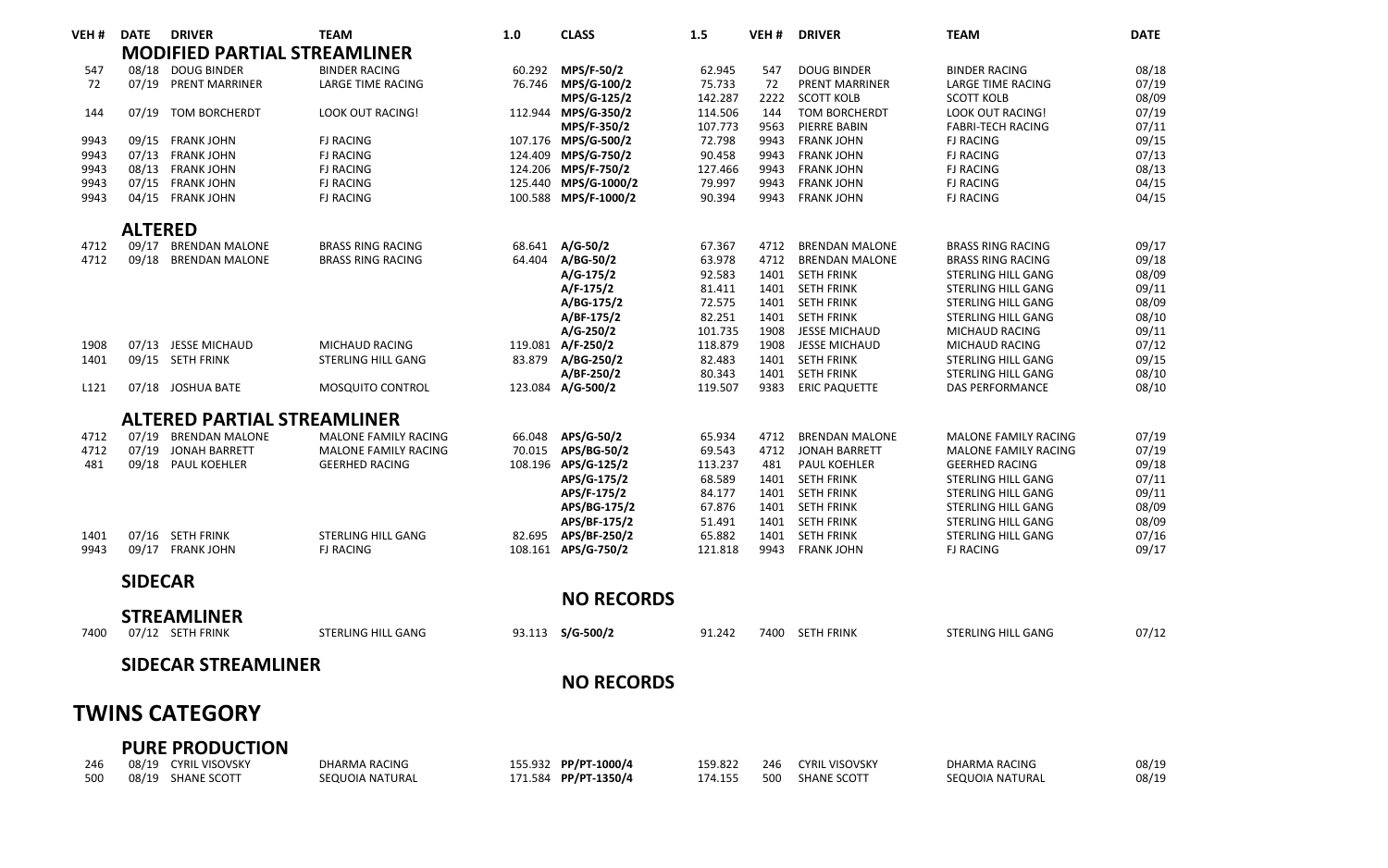| VEH#       | <b>DATE</b>    | <b>DRIVER</b>                     | <b>TEAM</b>                 | 1.0     | <b>CLASS</b>                               | 1.5                | VEH #            | <b>DRIVER</b>                             | <b>TEAM</b>                 | <b>DATE</b>    |
|------------|----------------|-----------------------------------|-----------------------------|---------|--------------------------------------------|--------------------|------------------|-------------------------------------------|-----------------------------|----------------|
|            |                | <b>PRODUCTION</b>                 |                             |         |                                            |                    |                  |                                           |                             |                |
| L120       |                | 08/18 JOSHUA BATE                 | MOSQUITO CONTROL            |         | 84.581 P/PT-250/4                          | 84.651             | L <sub>120</sub> | <b>JOSHUA BATE</b>                        | MOSQUITO CONTROL            | 08/18          |
| 88         | 09/20          | TOM SCHAEFER                      | MYLAWYERTOM.COM             |         | 101.902 P/PT-350/4                         | 104.673            | 88               | <b>TOM SCHAEFER</b>                       | MYLAWYERTOM.COM             | 09/20          |
| 88         |                | 09/20 TOM SCHAEFER                | MYLAWYERTOM.COM             |         | 104.141 P/BPT-350/4                        | 103.735            | 88               | <b>TOM SCHAEFER</b>                       | MYLAWYERTOM.COM             | 09/20          |
| 88         |                | 09/20 TOM SCHAEFER                | MYLAWYERTOM.COM             |         | 106.063 P/PT-400/4                         | 104.501            | 88               | <b>TOM SCHAEFER</b>                       | MYLAWYERTOM.COM             | 09/20          |
| 88         |                | 09/20 TOM SCHAEFER                | MYLAWYERTOM.COM             |         | 106.348 P/BPT-400/4                        | 105.598            | 88               | <b>TOM SCHAEFER</b>                       | MYLAWYERTOM.COM             | 09/20          |
| 88         | 09/20          | <b>TOM SCHAEFER</b>               | MYLAWYERTOM.COM             |         | 104.282 P/PT-500/4                         | 103.944            | 88               | <b>TOM SCHAEFER</b>                       | MYLAWYERTOM.COM             | 09/20          |
| 88         | 09/20          | TOM SCHAEFER                      | MYLAWYERTOM.COM             |         | 104.998 P/BPT-500/4                        | 103.970            | 88               | <b>TOM SCHAEFER</b>                       | MYLAWYERTOM.COM             | 09/20          |
| 88         |                | 09/20 TOM SCHAEFER                | MYLAWYERTOM.COM             |         | 104.761 P/PT-650/4                         | 103.801            | 88               | <b>TOM SCHAEFER</b>                       | MYLAWYERTOM.COM             | 09/20          |
| 88         |                | 09/20 TOM SCHAEFER                | MYLAWYERTOM.COM             |         | 105.285 P/BPT-650/4                        | 105.981            | 88               | <b>TOM SCHAEFER</b>                       | MYLAWYERTOM.COM             | 09/20          |
| 8857       |                | 09/15 ED HOLMAN                   | <b>HOLMAN RACING</b>        |         | 142.628 P/PT-750/4                         | 147.436            | 8857             | ED HOLMAN                                 | HOLMAN RACING               | 09/15          |
| 1906       |                | 08/14 JESSE MICHAUD               | SHIT LEOPARD RACING         |         | 164.328 P/PT-1000/4                        | 168.916            | 1906             | <b>JESSE MICHAUD</b>                      | SHIT LEOPARD RACING         | 08/14          |
| 1692       |                | 09/20 TOM SCHAEFER                | MYLAWYERTOM.COM             |         | 170.745 P/BPT-1000/4                       | 171.955            | 1692             | <b>TOM SCHAEFER</b>                       | MYLAWYERTOM.COM             | 09/20          |
| 1692       |                | 09/20 TOM SCHAEFER                | MYLAWYERTOM.COM             |         | 171.977 P/PT-1350/4                        | 171.692            | 1692             | <b>TOM SCHAEFER</b>                       | MYLAWYERTOM.COM             | 09/20          |
| 1692       | 09/20          | TOM SCHAEFER                      | MYLAWYERTOM.COM             |         | 171.052 P/BPT-1350/4                       | 173.049            | 1692             | <b>TOM SCHAEFER</b>                       | MYLAWYERTOM.COM             | 09/20          |
| 1692       | 09/20          | <b>TOM SCHAEFER</b>               | MYLAWYERTOM.COM             |         | 172.974 P/PT-1650/4                        | 171.953            | 1692             | <b>TOM SCHAEFER</b>                       | MYLAWYERTOM.COM             | 09/20          |
| 1692       | 09/20          | TOM SCHAEFER                      | MYLAWYERTOM.COM             |         | 171.252 P/BPT-1650/4                       | 171.422            | 1692             | <b>TOM SCHAEFER</b>                       | MYLAWYERTOM.COM             | 09/20          |
| 1692       | 09/20          | <b>TOM SCHAEFER</b>               | MYLAWYERTOM.COM             |         | 172.485 P/PT-2000/4                        | 173.270            | 1692             | <b>TOM SCHAEFER</b>                       | MYLAWYERTOM.COM             | 09/20          |
| 1692       | 09/20          | <b>TOM SCHAEFER</b>               | MYLAWYERTOM.COM             |         | 170.880 P/BPT-2000/4                       | 171.273            | 1692             | <b>TOM SCHAEFER</b>                       | MYLAWYERTOM.COM             | 09/20          |
|            |                |                                   |                             |         | P/PT-3000/4                                | 172.373            | 1692             | <b>TOM SCHAEFER</b>                       | MYLAWYERTOM.COM             | 09/20          |
| 1692       |                | 09/20 TOM SCHAEFER                | MYLAWYERTOM.COM             |         | 168.584 P/BPT-3000/4                       | 172.139            | 1692             | <b>TOM SCHAEFER</b>                       | MYLAWYERTOM.COM             | 09/20          |
|            |                |                                   |                             |         |                                            |                    |                  |                                           |                             |                |
|            |                | <b>MODIFIED</b>                   |                             |         |                                            |                    |                  |                                           |                             |                |
| 2469       |                | 09/18 KRIS POULIN                 | #TEAM469                    |         | 106.010 M/TG-350/4                         | 106.983            | 2469             | <b>KRIS POULIN</b>                        | #TEAM469                    | 09/18          |
| 88         |                | 09/20 TOM SCHAEFER                | MYLAWYERTOM.COM             | 100.684 | M/TF-350/4                                 | 101.926            | 88               | <b>TOM SCHAEFER</b>                       | MYLAWYERTOM.COM             | 09/20          |
| 88         | 09/20          | TOM SCHAEFER                      | MYLAWYERTOM.COM             |         | 103.330 M/TBG-350/4                        | 104.087            | 88               | <b>TOM SCHAEFER</b>                       | MYLAWYERTOM.COM             | 09/20          |
| 88         |                | 09/20 TOM SCHAEFER                | MYLAWYERTOM.COM             |         | 101.175 M/TBF-350/4                        | 103.367            | 88               | <b>TOM SCHAEFER</b>                       | MYLAWYERTOM.COM             | 09/20          |
| 2469       |                | 09/18 KRIS POULIN                 | #TEAM469                    |         | 107.110 M/TG-400/4                         | 109.243            | 2469             | <b>KRIS POULIN</b>                        | #TEAM469                    | 09/18          |
| 88         |                | 09/20 TOM SCHAEFER                | MYLAWYERTOM.COM             |         | 101.596 M/TF-400/4                         | 103.631            | 88               | <b>TOM SCHAEFER</b>                       | MYLAWYERTOM.COM             | 09/20          |
| 88<br>88   | 09/20<br>09/20 | <b>TOM SCHAEFER</b>               | MYLAWYERTOM.COM             |         | 103.163 M/TBG-400/4<br>102.397 M/TBF-400/4 | 103.632<br>103.617 | 88<br>88         | <b>TOM SCHAEFER</b>                       | MYLAWYERTOM.COM             | 09/20          |
|            |                | TOM SCHAEFER                      | MYLAWYERTOM.COM<br>#TEAM469 |         |                                            |                    | 2469             | <b>TOM SCHAEFER</b>                       | MYLAWYERTOM.COM             | 09/20          |
| 2469<br>88 | 09/20          | 09/18 KRIS POULIN<br>TOM SCHAEFER | MYLAWYERTOM.COM             |         | 110.043 M/TG-500/4<br>103.020 M/TF-500/4   | 110.233<br>104.364 | 88               | <b>KRIS POULIN</b><br><b>TOM SCHAEFER</b> | #TEAM469<br>MYLAWYERTOM.COM | 09/18<br>09/20 |
| 88         | 09/20          | <b>TOM SCHAEFER</b>               | MYLAWYERTOM.COM             |         | 104.667 M/TBG-500/4                        | 105.505            | 88               | <b>TOM SCHAEFER</b>                       | MYLAWYERTOM.COM             | 09/20          |
| 88         | 09/20          | TOM SCHAEFER                      | MYLAWYERTOM.COM             |         | 104.997 M/TBF-500/4                        | 107.032            | 88               | <b>TOM SCHAEFER</b>                       | MYLAWYERTOM.COM             | 09/20          |
| 88         |                | 09/20 TOM SCHAEFER                | MYLAWYERTOM.COM             |         | 106.085 M/TG-650/4                         | 105.742            | 88               | <b>TOM SCHAEFER</b>                       | MYLAWYERTOM.COM             | 09/20          |
| 88         |                | 09/20 TOM SCHAEFER                | MYLAWYERTOM.COM             |         | 103.520 M/TF-650/4                         | 100.219            | 88               | <b>TOM SCHAEFER</b>                       | MYLAWYERTOM.COM             | 09/20          |
| 88         | 09/20          | TOM SCHAEFER                      | MYLAWYERTOM.COM             |         | 100.766 M/TBG-650/4                        | 99.114             | 88               | <b>TOM SCHAEFER</b>                       | MYLAWYERTOM.COM             | 09/20          |
| 88         | 09/20          | <b>TOM SCHAEFER</b>               | MYLAWYERTOM.COM             | 99.770  | M/TBF-650/4                                | 100.136            | 88               | <b>TOM SCHAEFER</b>                       | MYLAWYERTOM.COM             | 09/20          |
| 88         | 09/20          | <b>TOM SCHAEFER</b>               | MYLAWYERTOM.COM             |         | 101.001 M/TG-750/4                         | 102.240            | 88               | <b>TOM SCHAEFER</b>                       | MYLAWYERTOM.COM             | 09/20          |
| 88         |                | 09/20 TOM SCHAEFER                | MYLAWYERTOM.COM             |         | 102.751 M/TF-750/4                         | 101.458            | 88               | <b>TOM SCHAEFER</b>                       | MYLAWYERTOM.COM             | 09/20          |
| 88         | 09/20          | TOM SCHAEFER                      | MYLAWYERTOM.COM             |         | 102.153 M/TBG-750/4                        | 102.288            | 88               | <b>TOM SCHAEFER</b>                       | MYLAWYERTOM.COM             | 09/20          |
| 88         | 09/20          | TOM SCHAEFER                      | MYLAWYERTOM.COM             |         | 102.018 M/TBF-750/4                        | 102.973            | 88               | <b>TOM SCHAEFER</b>                       | MYLAWYERTOM.COM             | 09/20          |
| 212        | 09/20          | MIKE MAITEM                       | #DREAMINGOFSPEED            | 167.306 | M/TG-1000/4                                | 169.807            | 212              | MIKE MAITEM                               | #DREAMINGOFSPEED            | 09/20          |
| 212        | 09/20          | <b>MIKE MAITEM</b>                | #DREAMINGOFSPEED            |         | 166.556 M/TF-1000/4                        | 169.377            | 212              | MIKE MAITEM                               | #DREAMINGOFSPEED            | 09/20          |
| 88         | 09/20          | <b>TOM SCHAEFER</b>               | MYLAWYERTOM.COM             | 104.067 | M/TBG-1000/4                               | 105.279            | 88               | <b>TOM SCHAEFER</b>                       | MYLAWYERTOM.COM             | 09/20          |
| 88         | 09/20          | TOM SCHAEFER                      | MYLAWYERTOM.COM             |         | 103.956 M/TBF-1000/4                       | 102.907            | 88               | <b>TOM SCHAEFER</b>                       | MYLAWYERTOM.COM             | 09/20          |
| 9335       | 09/17          | <b>DAVE AURAND</b>                | I NEED COFFEE               |         | 141.168 M/TG-1350/4                        | 141.068            | 9335             | <b>DAVE AURAND</b>                        | I NEED COFFEE               | 09/17          |
| 9335       | 09/17          | <b>DAVE AURAND</b>                | <b>I NEED COFFEE</b>        | 150.984 | M/TF-1350/4                                | 151.576            | 9335             | <b>DAVE AURAND</b>                        | <b>I NEED COFFEE</b>        | 09/17          |
| 88         | 09/20          | <b>TOM SCHAEFER</b>               | MYLAWYERTOM.COM             |         | 101.963 M/TBG-1350/4                       | 100.768            | 88               | <b>TOM SCHAEFER</b>                       | MYLAWYERTOM.COM             | 09/20          |
| 88         | 09/20          | <b>TOM SCHAEFER</b>               | MYLAWYERTOM.COM             |         | 101.974 M/TBF-1350/4                       | 103.092            | 88               | <b>TOM SCHAEFER</b>                       | MYLAWYERTOM.COM             | 09/20          |
| 231        | 09/18          | <b>DAN PIKE</b>                   | <b>FTF CYCLES</b>           | 151.400 | M/TG-1650/4                                | 152.149            | 231              | <b>DAN PIKE</b>                           | <b>FTF CYCLES</b>           | 09/18          |
| 231        | 09/17          | <b>DAN PIKE</b>                   | <b>FTF CYCLES</b>           |         | 153.030 M/TF-1650/4                        | 152.670            | 231              | <b>DAN PIKE</b>                           | <b>FTF CYCLES</b>           | 09/17          |
| 231        |                | 08/18 DAN PIKE                    | <b>FTF CYCLES</b>           |         | 136.804 M/TBG-1650/4                       | 140.277            | 231              | <b>DAN PIKE</b>                           | FTF CYCLES                  | 08/18          |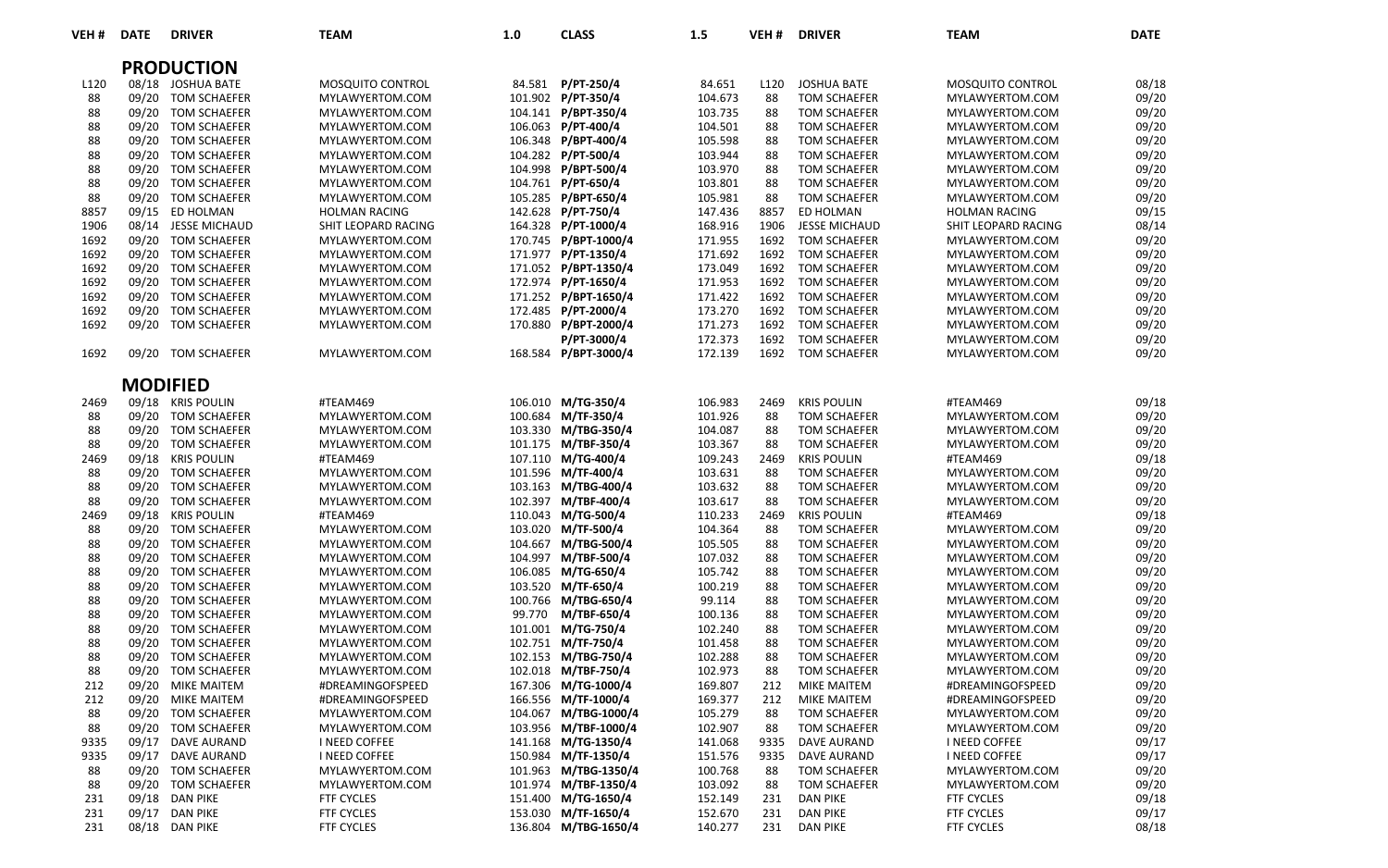| VEH # | <b>DATE</b>    | <b>DRIVER</b>                       | <b>TEAM</b>                | 1.0     | <b>CLASS</b>           | 1.5     | VEH#             | <b>DRIVER</b>         | <b>TEAM</b>                | <b>DATE</b> |
|-------|----------------|-------------------------------------|----------------------------|---------|------------------------|---------|------------------|-----------------------|----------------------------|-------------|
| 231   | 08/18          | <b>DAN PIKE</b>                     | <b>FTF CYCLES</b>          |         | 134.981 M/TBF-1650/4   | 137.011 | 231              | <b>DAN PIKE</b>       | FTF CYCLES                 | 08/18       |
| 231   | 08/18          | <b>DAN PIKE</b>                     | <b>FTF CYCLES</b>          |         | 142.112 M/TG-2000/4    | 144.376 | 231              | <b>DAN PIKE</b>       | <b>FTF CYCLES</b>          | 08/18       |
| 9335  | 09/17          | <b>DAVE AURAND</b>                  | I NEED COFFEE              |         | 158.337 M/TF-2000/4    | 156.223 | 9335             | <b>DAVE AURAND</b>    | <b>I NEED COFFEE</b>       | 09/17       |
| 9769  | 09/13          | <b>CARL THERIAULT</b>               | ZOOMZOOMZOOM RACING        |         | 120.792 M/TBG-2000/4   | 122.515 | 9769             | <b>CARL THERIAULT</b> | ZOOMZOOMZOOM RACING        | 09/13       |
| 9769  | 08/13          | <b>CARL THERIAULT</b>               | ZOOMZOOMZOOM RACING        |         | 123.457 M/TBF-2000/4   | 125.627 | 9769             | <b>CARL THERIAULT</b> | ZOOMZOOMZOOM RACING        | 08/13       |
| 9335  | 09/17          | <b>DAVE AURAND</b>                  | I NEED COFFEE              |         | 144.397 M/TG-3000/4    | 143.167 | 9335             | <b>DAVE AURAND</b>    | I NEED COFFEE              | 09/17       |
| 9769  | 08/13          | <b>CARL THERIAULT</b>               | ZOOMZOOMZOOM RACING        | 122.189 | M/TF-3000/4            | 124.243 | 9769             | <b>CARL THERIAULT</b> | ZOOMZOOMZOOM RACING        | 08/13       |
| 9769  | 08/13          | <b>CARL THERIAULT</b>               | ZOOMZOOMZOOM RACING        | 125.087 | M/TBG-3000/4           | 125.322 | 9769             | <b>CARL THERIAULT</b> | ZOOMZOOMZOOM RACING        | 08/13       |
| 9769  |                | 08/13 CARL THERIAULT                | ZOOMZOOMZOOM RACING        |         | 126.313 M/TBF-3000/4   | 129.243 | 9769             | <b>CARL THERIAULT</b> | ZOOMZOOMZOOM RACING        | 08/13       |
|       |                | <b>MODIFIED PARTIAL STREAMLINER</b> |                            |         |                        |         |                  |                       |                            |             |
| 9884  | 05/16          | <b>FRANK STYDUHAR</b>               | <b>KRYPTON RACING</b>      | 90.067  | MPS/TG-175/4           | 87.898  | 9884             | <b>FRANK STYDUHAR</b> | <b>KRYPTON RACING</b>      | 05/16       |
| 9884  | 08/14          | TOM CROMPTON                        | <b>KRYPTON RACING</b>      | 86.167  | MPS/TF-175/4           | 85.835  | 9884             | <b>TOM CROMPTON</b>   | <b>KRYPTON RACING</b>      | 08/14       |
| 312   | 07/16          | <b>GREG NEAL</b>                    | TLN MOTORSPORTS            |         | 112.295 MPS/TG-250/4   | 112.216 | 312              | <b>GREG NEAL</b>      | TLN MOTORSPORTS            | 07/16       |
| 312   |                | 07/16 GREG NEAL                     | TLN MOTORSPORTS            |         | 109.778 MPS/TF-250/4   | 112.707 | 312              | <b>GREG NEAL</b>      | <b>TLN MOTORSPORTS</b>     | 07/16       |
| 312   |                | 07/16 GREG NEAL                     | <b>TLN MOTORSPORTS</b>     |         | 111.626 MPS/TBG-250/4  | 112.767 | 312              | <b>GREG NEAL</b>      | <b>TLN MOTORSPORTS</b>     | 07/16       |
| 312   |                | 07/16 GREG NEAL                     | TLN MOTORSPORTS            |         | 113.560 MPS/TBF-250/4  | 114.006 | 312              | <b>GREG NEAL</b>      | TLN MOTORSPORTS            | 07/16       |
| 9635  | 05/16          | <b>GREG NEAL</b>                    | <b>TLN MOTORSPORTS</b>     |         | 109.567 MPS/TG-350/4   | 110.640 | 9635             | <b>GREG NEAL</b>      | <b>TLN MOTORSPORTS</b>     | 05/16       |
| 9635  |                | 05/16 GREG NEAL                     | <b>TLN MOTORSPORTS</b>     |         | 109.740 MPS/TF-350/4   | 111.007 | 9635             | <b>GREG NEAL</b>      | <b>TLN MOTORSPORTS</b>     | 05/16       |
| 9635  | 05/16          | <b>GREG NEAL</b>                    | <b>TLN MOTORSPORTS</b>     |         | 112.158 MPS/TBG-350/4  | 112.186 | 9635             | <b>GREG NEAL</b>      | <b>TLN MOTORSPORTS</b>     | 05/16       |
| 9635  |                | 05/16 GREG NEAL                     | <b>TLN MOTORSPORTS</b>     |         | 111.507 MPS/TBF-350/4  | 111.485 | 9635             | <b>GREG NEAL</b>      | <b>TLN MOTORSPORTS</b>     | 05/16       |
| 9635  |                | 05/16 GREG NEAL                     | <b>TLN MOTORSPORTS</b>     |         | 111.808 MPS/TG-400/4   | 111.004 | 9635             | <b>GREG NEAL</b>      | <b>TLN MOTORSPORTS</b>     | 05/16       |
| 9635  |                | 05/16 GREG NEAL                     | <b>TLN MOTORSPORTS</b>     |         | 110.896 MPS/TF-400/4   | 110.591 | 9635             | <b>GREG NEAL</b>      | <b>TLN MOTORSPORTS</b>     | 05/16       |
| 312   |                | 07/16 GREG NEAL                     | TLN MOTORSPORTS            |         | 113.573 MPS/TBG-400/4  | 116.458 | 312              | <b>GREG NEAL</b>      | TLN MOTORSPORTS            | 07/16       |
| 312   |                | 07/16 GREG NEAL                     | TLN MOTORSPORTS            |         | 115.927 MPS/TBF-400/4  | 115.058 | 312              | <b>GREG NEAL</b>      | TLN MOTORSPORTS            | 07/16       |
| 312   |                | 07/16 GREG NEAL                     | TLN MOTORSPORTS            |         | 106.277 MPS/TG-500/4   | 105.945 | 312              | <b>GREG NEAL</b>      | TLN MOTORSPORTS            | 07/16       |
| 312   |                | 07/16 GREG NEAL                     | TLN MOTORSPORTS            |         | 106.394 MPS/TF-500/4   | 106.777 | 312              | <b>GREG NEAL</b>      | <b>TLN MOTORSPORTS</b>     | 07/16       |
| 312   |                | 07/16 GREG NEAL                     | <b>TLN MOTORSPORTS</b>     |         | 105.592 MPS/TBG-500/4  | 104.442 | 88               | <b>TOM SCHAEFER</b>   | MYLAWYERTOM.COM            | 09/20       |
| 312   |                | 07/16 GREG NEAL                     | TLN MOTORSPORTS            |         | 106.256 MPS/TBF-500/4  | 107.495 | 312              | <b>GREG NEAL</b>      | <b>TLN MOTORSPORTS</b>     | 07/16       |
| 211   | 07/18          | <b>MIKE MAITEM</b>                  | #DREAMINGOFSPEED           | 122.738 | MPS/TG-650/4           | 123.712 | 211              | <b>MIKE MAITEM</b>    | #DREAMINGOFSPEED           | 07/18       |
| 211   |                | 07/18 MIKE MAITEM                   | #DREAMINGOFSPEED           |         | 123.149 MPS/TF-650/4   | 122.320 | 211              | <b>MIKE MAITEM</b>    | #DREAMINGOFSPEED           | 07/18       |
| 312   | 07/16          | <b>GREG NEAL</b>                    | <b>TLN MOTORSPORTS</b>     |         | 108.244 MPS/TBG-650/4  | 108.405 | 312              | <b>GREG NEAL</b>      | <b>TLN MOTORSPORTS</b>     | 07/16       |
| 312   |                | 07/16 GREG NEAL                     | TLN MOTORSPORTS            |         | 107.736 MPS/TBF-650/4  | 108.333 | 312              | <b>GREG NEAL</b>      | <b>TLN MOTORSPORTS</b>     | 07/16       |
| 8857  |                | 09/15 ED HOLMAN                     | HOLMAN RACING              |         | 143.688 MPS/TG-750/4   | 148.615 | 8857             | ED HOLMAN             | HOLMAN RACING              | 09/15       |
| 312   | 07/16          | <b>GREG NEAL</b>                    | <b>TLN MOTORSPORTS</b>     |         | 107.964 MPS/TF-750/4   | 108.527 | 312              | <b>GREG NEAL</b>      | <b>TLN MOTORSPORTS</b>     | 07/16       |
| 312   |                | 07/16 GREG NEAL                     | TLN MOTORSPORTS            |         | 107.714 MPS/TBG-750/4  | 109.060 | 312              | <b>GREG NEAL</b>      | TLN MOTORSPORTS            | 07/16       |
| 312   |                | 07/16 GREG NEAL                     | TLN MOTORSPORTS            | 107.300 | MPS/TBF-750/4          | 108.083 | 312              | <b>GREG NEAL</b>      | TLN MOTORSPORTS            | 07/16       |
| 9335  | 07/17          | <b>DAVID AURAND</b>                 | I NEED COFFEE              | 170.787 | MPS/TG-1000/4          | 171.040 | 9335             | <b>DAVID AURAND</b>   | I NEED COFFEE              | 07/17       |
| 9335  | 07/17          | <b>DAVID AURAND</b>                 | I NEED COFFEE              |         | 165.449 MPS/TF-1000/4  | 168.319 | 9335             | <b>DAVID AURAND</b>   | I NEED COFFEE              | 07/17       |
| L170  | 05/16          | <b>SCOTT CAMERON</b>                | PCM RACING                 |         | 158.804 MPS/TBG-1000/4 | 164.268 | L <sub>170</sub> | <b>SCOTT CAMERON</b>  | PCM RACING                 | 05/16       |
| 9335  | 07/17          | <b>DAVID AURAND</b>                 | I NEED COFFEE              | 167.386 | MPS/TG-1350/4          | 168.877 | 9335             | <b>DAVID AURAND</b>   | <b>I NEED COFFEE</b>       | 07/17       |
| 9335  |                | 07/17 DAVID AURAND                  | I NEED COFFEE              |         | 165.905 MPS/TG-2000/4  | 168.647 | 9335             | <b>DAVID AURAND</b>   | <b>I NEED COFFEE</b>       | 07/17       |
|       | <b>ALTERED</b> |                                     |                            |         |                        |         |                  |                       |                            |             |
| 9616  |                | 08/19 STACY ROBEY                   | <b>FAIRWAY MOTORSPORTS</b> | 63.599  | A/TF-250/4             | 64.528  | 9616             | <b>STACY ROBEY</b>    | <b>FAIRWAY MOTORSPORTS</b> | 08/19       |
| 312   | 09/16          | <b>GREG NEAL</b>                    | TLN MOTORSPORTS            | 90.008  | A/TG-350/4             | 89.965  | 312              | <b>GREG NEAL</b>      | <b>TLN MOTORSPORTS</b>     | 09/16       |
| 312   |                | 09/16 GREG NEAL                     | TLN MOTORSPORTS            | 90.962  | A/TF-350/4             | 91.790  | 312              | <b>GREG NEAL</b>      | TLN MOTORSPORTS            | 09/16       |
| 312   | 09/16          | <b>GREG NEAL</b>                    | TLN MOTORSPORTS            | 94.898  | A/TBG-350/4            | 95.634  | 312              | <b>GREG NEAL</b>      | TLN MOTORSPORTS            | 09/16       |
| 312   | 09/16          | <b>GREG NEAL</b>                    | TLN MOTORSPORTS            |         | 95.162 A/TBF-350/4     | 92.198  | 312              | <b>GREG NEAL</b>      | TLN MOTORSPORTS            | 09/16       |
| 1908  | 05/16          | <b>JESSE MICHAUD</b>                | SUNNYVALE RACING           | 99.503  | A/TG-400/4             | 98.985  | 1908             | <b>JESSE MICHAUD</b>  | SUNNYVALE RACING           | 05/16       |
| 312   |                | 09/16 GREG NEAL                     | <b>TLN MOTORSPORTS</b>     | 95.102  | A/TF-400/4             | 97.119  | 312              | <b>GREG NEAL</b>      | <b>TLN MOTORSPORTS</b>     | 09/16       |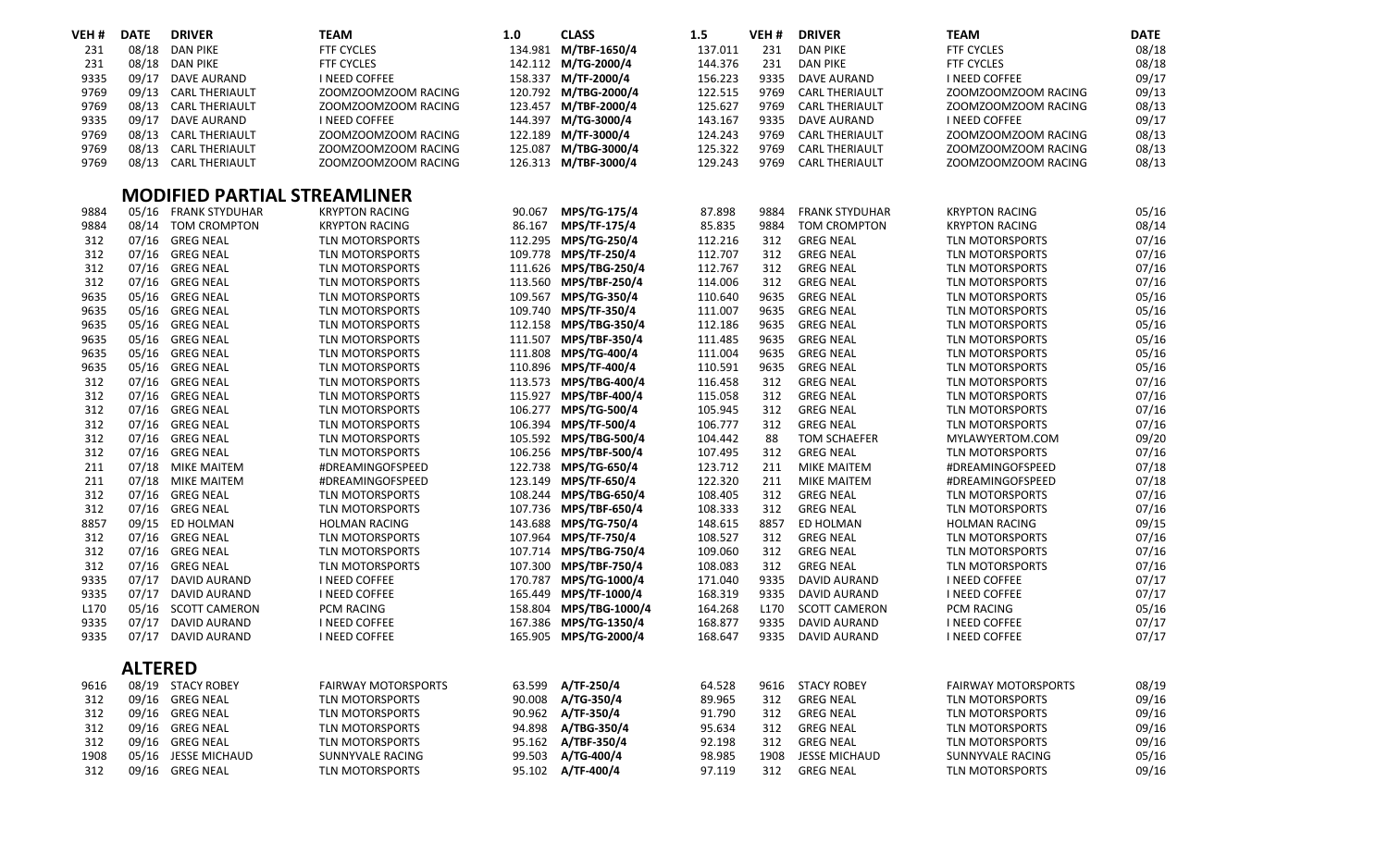| VEH# | <b>DATE</b>    | <b>DRIVER</b>                      | <b>TEAM</b>                  | 1.0     | <b>CLASS</b>           | 1.5     | VEH# | <b>DRIVER</b>          | <b>TEAM</b>                  | <b>DATE</b> |
|------|----------------|------------------------------------|------------------------------|---------|------------------------|---------|------|------------------------|------------------------------|-------------|
| 312  | 09/16          | <b>GREG NEAL</b>                   | TLN MOTORSPORTS              | 94.826  | A/TBG-400/4            | 95.924  | 312  | <b>GREG NEAL</b>       | <b>TLN MOTORSPORTS</b>       | 09/16       |
| 312  | 09/16          | <b>GREG NEAL</b>                   | TLN MOTORSPORTS              | 95.531  | A/TBF-400/4            | 95.059  | 312  | <b>GREG NEAL</b>       | <b>TLN MOTORSPORTS</b>       | 09/16       |
| 312  | 09/16          | <b>GREG NEAL</b>                   | TLN MOTORSPORTS              | 92.678  | A/TG-500/4             | 95.541  | 312  | <b>GREG NEAL</b>       | <b>TLN MOTORSPORTS</b>       | 09/16       |
| 312  |                | 09/16 GREG NEAL                    | TLN MOTORSPORTS              | 94.625  | A/TF-500/4             | 94.920  | 312  | <b>GREG NEAL</b>       | <b>TLN MOTORSPORTS</b>       | 09/16       |
| 312  | 09/16          | <b>GREG NEAL</b>                   | <b>TLN MOTORSPORTS</b>       | 93.028  | A/TBG-500/4            | 94.092  | 312  | <b>GREG NEAL</b>       | <b>TLN MOTORSPORTS</b>       | 09/16       |
| 780  | 08/19          | <b>KYLE MALINKY</b>                | <b>LOW BROW RACING</b>       |         | 132.761 A/TG-650/4     | 134.880 | 780  | <b>KYLE MALINKY</b>    | LOW BROW RACING              | 08/19       |
| 312  | 09/16          | <b>GREG NEAL</b>                   | TLN MOTORSPORTS              |         | 101.264 A/TF-650/4     | 103.926 | 312  | <b>GREG NEAL</b>       | <b>TLN MOTORSPORTS</b>       | 09/16       |
| 312  | 09/16          | <b>GREG NEAL</b>                   | <b>TLN MOTORSPORTS</b>       | 102.283 | A/TBG-650/4            | 101.381 | 312  | <b>GREG NEAL</b>       | <b>TLN MOTORSPORTS</b>       | 09/16       |
| 4836 |                | 04/15 CLIFF DALY                   | <b>FAIRWAY MOTORSPORTS</b>   |         | 116.650 A/TBF-750/4    | 120.048 | 4836 | <b>CLIFF DALY</b>      | <b>FAIRWAY MOTORSPORTS</b>   | 04/15       |
| 9216 | 07/15          | JESSE MICHAUD                      | SUNNYVALE RACING             |         | 143.381 A/TG-1000/4    | 142.999 | 9216 | JESSE MICHAUD          | SUNNYVALE RACING             | 07/15       |
| 9216 | 07/16          | JOSEPH DALY                        | <b>FAIRWAY MOTORSPORTS</b>   |         | 127.519 A/TBG-1000/4   | 130.428 | 9216 | JOSEPH DALY            | <b>FAIRWAY MOTORSPORTS</b>   | 07/16       |
| 9216 | 07/16          | JOSEPH DALY                        | <b>FAIRWAY MOTORSPORTS</b>   |         | 141.056 A/TG-1350/4    | 135.279 | 9216 | JOSEPH DALY            | <b>FAIRWAY MOTORSPORTS</b>   | 07/16       |
| 74   |                | 07/18 MICHAEL WITT                 | <b>GRAY GHOST II PROJECT</b> |         | 173.684 A/TG-1650/4    | 174.456 | 74   | MICHAEL WITT           | <b>GRAY GHOST II PROJECT</b> | 07/18       |
| 74   |                | 07/18 MICHAEL WITT                 | <b>GRAY GHOST II PROJECT</b> | 171.906 | A/TF-1650/4            | 174.399 | 74   | MICHAEL WITT           | <b>GRAY GHOST II PROJECT</b> | 07/18       |
| 74   | 07/18          | MICHAEL WITT                       | <b>GRAY GHOST II PROJECT</b> | 170.224 | A/TBF-1650/4           | 139.923 | 74   | MICHAEL WITT           | <b>GRAY GHOST II PROJECT</b> | 07/18       |
| 259  |                | 07/18 MIKE YURKO                   | YURKO RACING                 |         | 169.601 A/TG-2000/4    | 171.596 | 259  | <b>MIKE YURKO</b>      | YURKO RACING                 | 07/18       |
| 259  | 07/18          | <b>MIKE YURKO</b>                  | YURKO RACING                 |         | 169.960 A/TF-2000/4    | 170.929 | 259  | <b>MIKE YURKO</b>      | YURKO RACING                 | 07/19       |
| 259  |                | 07/19 MIKE YURKO                   | YURKO RACING                 |         | 174.388 A/TG-3000/4    | 179.788 | 259  | <b>MIKE YURKO</b>      | YURKO RACING                 | 07/19       |
|      |                | <b>ALTERED PARTIAL STREAMLINER</b> |                              |         |                        |         |      |                        |                              |             |
| 312  | 07/16          | <b>GREG NEAL</b>                   | <b>TLN MOTORSPORTS</b>       |         | 113.384 APS/TG-250/4   | 113.951 | 312  | <b>GREG NEAL</b>       | <b>TLN MOTORSPORTS</b>       | 07/16       |
| 9635 |                | 05/16 GREG NEAL                    | TLN MOTORSPORTS              | 110.689 | APS/TF-250/4           | 112.341 | 9635 | <b>GREG NEAL</b>       | <b>TLN MOTORSPORTS</b>       | 05/16       |
| 312  | 07/16          | <b>GREG NEAL</b>                   | <b>TLN MOTORSPORTS</b>       | 106.546 | APS/TBG-250/4          | 107.119 | 312  | <b>GREG NEAL</b>       | <b>TLN MOTORSPORTS</b>       | 07/16       |
| 9635 | 05/16          | <b>GREG NEAL</b>                   | TLN MOTORSPORTS              | 110.184 | APS/TBF-250/4          | 110.846 | 9635 | <b>GREG NEAL</b>       | <b>TLN MOTORSPORTS</b>       | 05/16       |
| 9635 |                | 05/16 GREG NEAL                    | <b>TLN MOTORSPORTS</b>       |         | 109.612 APS/TG-350/4   | 110.810 | 9635 | <b>GREG NEAL</b>       | <b>TLN MOTORSPORTS</b>       | 05/16       |
| 9635 | 05/16          | <b>GREG NEAL</b>                   | <b>TLN MOTORSPORTS</b>       | 105.496 | APS/TF-350/4           | 105.198 | 9635 | <b>GREG NEAL</b>       | <b>TLN MOTORSPORTS</b>       | 05/16       |
| 9635 | 05/16          | <b>GREG NEAL</b>                   | <b>TLN MOTORSPORTS</b>       |         | 105.494 APS/TBG-350/4  | 105.902 | 9635 | <b>GREG NEAL</b>       | <b>TLN MOTORSPORTS</b>       | 05/16       |
| 9635 |                | 05/16 GREG NEAL                    | <b>TLN MOTORSPORTS</b>       |         | 108.532 APS/TBF-350/4  | 110.895 | 9635 | <b>GREG NEAL</b>       | <b>TLN MOTORSPORTS</b>       | 05/16       |
| 9635 | 05/16          | <b>GREG NEAL</b>                   | TLN MOTORSPORTS              | 109.473 | APS/TG-400/4           | 111.075 | 9635 | <b>GREG NEAL</b>       | <b>TLN MOTORSPORTS</b>       | 05/16       |
| 9635 | 05/16          | <b>GREG NEAL</b>                   | TLN MOTORSPORTS              | 110.078 | APS/TF-400/4           | 112.417 | 9635 | <b>GREG NEAL</b>       | <b>TLN MOTORSPORTS</b>       | 05/16       |
| 9635 |                | 05/16 GREG NEAL                    | TLN MOTORSPORTS              | 111.774 | APS/TBG-400/4          | 67.922  | 9635 | <b>GREG NEAL</b>       | <b>TLN MOTORSPORTS</b>       | 05/16       |
| 9635 |                | 05/16 GREG NEAL                    | TLN MOTORSPORTS              | 111.004 | APS/TBF-400/4          | 112.258 | 9635 | <b>GREG NEAL</b>       | <b>TLN MOTORSPORTS</b>       | 05/16       |
| 312  | 07/16          | <b>GREG NEAL</b>                   | TLN MOTORSPORTS              | 104.606 | APS/TG-500/4           | 105.761 | 312  | <b>GREG NEAL</b>       | <b>TLN MOTORSPORTS</b>       | 07/16       |
| 312  |                | 07/16 GREG NEAL                    | TLN MOTORSPORTS              | 104.106 | APS/TF-500/4           | 104.560 | 312  | <b>GREG NEAL</b>       | <b>TLN MOTORSPORTS</b>       | 07/16       |
| 312  | 07/16          | <b>GREG NEAL</b>                   | TLN MOTORSPORTS              | 103.859 | APS/TBG-500/4          | 104.119 | 312  | <b>GREG NEAL</b>       | <b>TLN MOTORSPORTS</b>       | 07/16       |
| 312  |                | 07/16 GREG NEAL                    | TLN MOTORSPORTS              |         | 104.622 APS/TBF-500/4  | 104.961 | 312  | <b>GREG NEAL</b>       | <b>TLN MOTORSPORTS</b>       | 07/16       |
| 312  |                | 07/16 GREG NEAL                    | TLN MOTORSPORTS              | 104.653 | APS/TG-650/4           | 106.128 | 312  | <b>GREG NEAL</b>       | TLN MOTORSPORTS              | 07/16       |
| 312  | 07/16          | <b>GREG NEAL</b>                   | <b>TLN MOTORSPORTS</b>       | 105.171 | APS/TF-650/4           | 105.341 | 312  | <b>GREG NEAL</b>       | <b>TLN MOTORSPORTS</b>       | 07/16       |
| 312  |                | 07/16 GREG NEAL                    | TLN MOTORSPORTS              |         | 108.226 APS/TBG-650/4  | 108.764 | 312  | <b>GREG NEAL</b>       | <b>TLN MOTORSPORTS</b>       | 07/16       |
| 312  |                | 07/16 GREG NEAL                    | TLN MOTORSPORTS              | 108.803 | APS/TBF-650/4          | 109.565 | 312  | <b>GREG NEAL</b>       | <b>TLN MOTORSPORTS</b>       | 07/16       |
| 312  |                | 07/16 GREG NEAL                    | <b>TLN MOTORSPORTS</b>       | 108.280 | APS/TG-750/4           | 109.009 | 312  | <b>GREG NEAL</b>       | <b>TLN MOTORSPORTS</b>       | 07/16       |
| 312  | 07/16          | <b>GREG NEAL</b>                   | <b>TLN MOTORSPORTS</b>       | 109.193 | APS/TF-750/4           | 109.639 | 312  | <b>GREG NEAL</b>       | <b>TLN MOTORSPORTS</b>       | 07/16       |
| 312  |                | 07/16 GREG NEAL                    | TLN MOTORSPORTS              | 108.705 | APS/TBG-750/4          | 108.895 | 312  | <b>GREG NEAL</b>       | <b>TLN MOTORSPORTS</b>       | 07/16       |
| 312  | 07/16          | <b>GREG NEAL</b>                   | TLN MOTORSPORTS              | 108.621 | APS/TBF-750/4          | 109.171 | 312  | <b>GREG NEAL</b>       | <b>TLN MOTORSPORTS</b>       | 07/16       |
| 9216 | 07/15          | <b>JESSE MICHAUD</b>               | SUNNYVALE RACING             | 145.050 | APS/TG-1000/4          | 148.358 | 9216 | JESSE MICHAUD          | SUNNYVALE RACING             | 07/15       |
| 1377 | 07/19          | <b>DOMENIC FERLISI</b>             | MISS VA VA VOOM              |         | 137.444 APS/TF-1000/4  | 139.162 | 1377 | <b>DOMENIC FERLISI</b> | MISS VA VA VOOM              | 07/19       |
| 312  |                | 07/16 GREG NEAL                    | TLN MOTORSPORTS              |         | 108.690 APS/TBF-1000/4 | 109.635 | 312  | <b>GREG NEAL</b>       | <b>TLN MOTORSPORTS</b>       | 07/16       |
|      | <b>SIDECAR</b> |                                    |                              |         |                        |         |      |                        |                              |             |
| 1402 |                | 07/16 LLOYD FRINK SR               | STERLING HILL GANG           |         | 111.268 SC/TG-1350/4   | 112.781 | 1402 | <b>LLOYD FRINK SR</b>  | STERLING HILL GANG           | 07/16       |
| 1402 |                | 07/16 LLOYD FRINK SR               | STERLING HILL GANG           | 67.160  | SC/TF-1350/4           | 93.726  | 1402 | <b>LLOYD FRINK SR</b>  | STERLING HILL GANG           | 07/16       |
| 1402 |                | 07/17 LLOYD FRINK SR               | STERLING HILL GANG           | 92.406  | SC/TBG-1350/4          | 92.462  | 1402 | <b>LLOYD FRINK SR</b>  | STERLING HILL GANG           | 07/17       |
| 1402 |                | 07/17 LLOYD FRINK SR               | STERLING HILL GANG           | 99.790  | SC/TBF-1350/4          | 97.785  | 1402 | LLOYD FRINK SR         | STERLING HILL GANG           | 07/17       |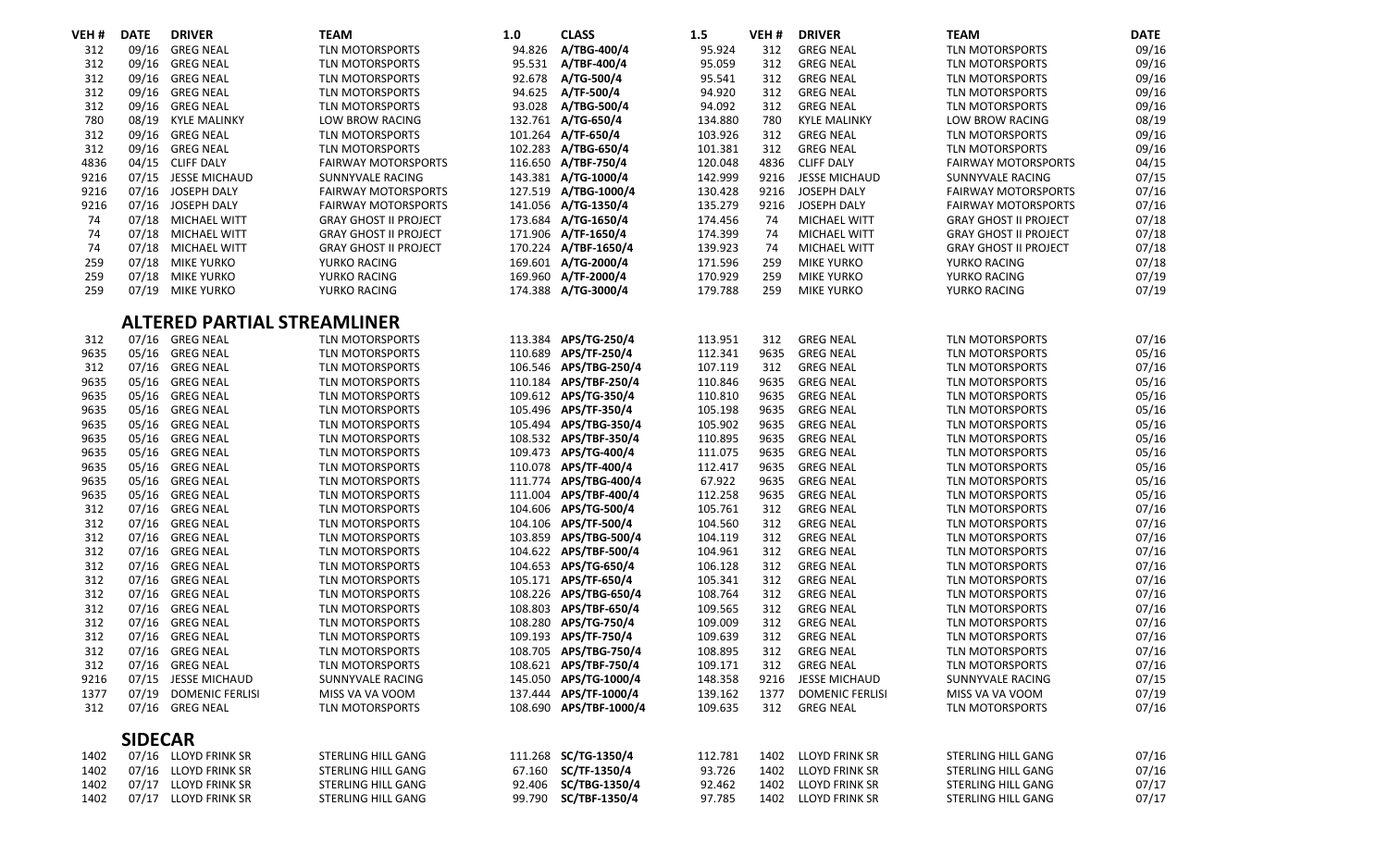| VEH#<br><b>DATE</b>     | <b>DRIVER</b> | <b>TEAM</b> | 1.0 | <b>CLASS</b> | $\overline{\phantom{a}}$<br><br>$\sim$ | VEH <sub>#</sub> | <b>DRIVER</b> | <b>TEAM</b> | <b>DATE</b> |
|-------------------------|---------------|-------------|-----|--------------|----------------------------------------|------------------|---------------|-------------|-------------|
| <b>CLASSIC CATEGORY</b> |               |             |     |              |                                        |                  |               |             |             |

### **PURE PRODUCTION**

**NO RECORDS**

|                  |                | <b>PRODUCTION</b>                  |                              |        |                     |         |                  |                        |                            |       |
|------------------|----------------|------------------------------------|------------------------------|--------|---------------------|---------|------------------|------------------------|----------------------------|-------|
| L <sub>162</sub> |                | 08/14 TOM CROMPTON                 | <b>KRYPTON RACING</b>        | 41.944 | <b>P/PC-100</b>     | 41.127  | L <sub>162</sub> | <b>TOM CROMPTON</b>    | <b>KRYPTON RACING</b>      | 08/14 |
| L <sub>187</sub> |                | 09/16 EDWIN KLIMEK                 | <b>KLIMEK RACING</b>         |        | 77.574 P/PC-350     | 78.579  | L187             | <b>EDWIN KLIMEK</b>    | <b>KLIMEK RACING</b>       | 09/16 |
| L13              |                | 09/17 LUC CANTIN                   | $4G/C=R$                     |        | 62.585 P/PC-650     | 62.342  | L13              | <b>LUC CANTIN</b>      | $4G/C=R$                   | 09/17 |
| 1482             |                | 09/12 TOM DALY                     | <b>FAIRWAY MOTORSPORTS</b>   |        | 107.171 P/PC-750    | 108.166 | 1482             | <b>TOM DALY</b>        | <b>FAIRWAY MOTORSPORTS</b> | 09/12 |
| 7447             |                | 07/17 ED ASHMEAD                   | <b>LOOK OUT! RACING</b>      |        | 94.666 M/CG-350     | 95.724  | 7447             | ED ASHMEAD             | <b>LOOK OUT! RACING</b>    | 07/17 |
|                  |                |                                    |                              |        | M/CG-400            | 79,900  | 1400             | LLOYD W. FRINK IV      | STERLING HILL GANG         | 07/12 |
| L13              |                | 09/17 YVON CANTIN                  | $4G/C=R$                     |        | 92.008 M/CF-650     | 92.225  | L13              | YVON CANTIN            | $4G/C=R$                   | 09/17 |
| L13              |                | 09/17 ODREE CANTIN                 | $4G/C=R$                     |        | 77.409 M/CG-650     | 78.092  | L <sub>13</sub>  | <b>ODREE CANTIN</b>    | $4G/C=R$                   | 09/17 |
| 9240             |                | 08/14 STEVE TOOTHAKER              | <b>BLACK KAT RACING</b>      |        | 127.079 M/CF-750    | 128.321 | 9240             | <b>STEVE TOOTHAKER</b> | <b>BLACK KAT RACING</b>    | 08/14 |
| 9172             |                | 08/13 STEVE TOOTHAKER              | <b>BLACK KAT RACING</b>      |        | 121.693 M/CG-750    | 123.778 |                  | 9172 STEVE TOOTHAKER   | <b>BLACK KAT RACING</b>    | 08/13 |
|                  |                |                                    |                              |        | M/CF-1000           | 64.487  | 9655             | <b>BILL COFFIN</b>     | <b>BILL COFFIN</b>         | 07/12 |
| 408              |                | 07/19 BILL BULLIS                  | <b>BULLIS RACING</b>         |        | 149.617 M/CG-1000   | 150.481 | 408              | <b>BILL BULLIS</b>     | <b>BULLIS RACING</b>       | 07/19 |
| 740              |                | 07/13 JIM FISCHER                  | RILEY-FISCHER-WITT           |        | 144.094 M/CF-1350   | 146.980 | 740              | JIM FISCHER            | RILEY-FISCHER-WITT         | 07/13 |
| 740              |                | 07/13 JIM FISCHER                  | RILEY-FISCHER-WITT           |        | 142.198 M/CG-1350   | 145.601 | 740              | <b>JIM FISCHER</b>     | RILEY-FISCHER-WITT         | 07/13 |
| 9884             |                | 08/14 TOM CROMPTON                 | <b>KRYPTON RACING</b>        |        | 85.675 MPS/CF-175   | 88.648  | 9884             | <b>TOM CROMPTON</b>    | <b>KRYPTON RACING</b>      | 08/14 |
| 9884             |                | 08/14 TOM CROMPTON                 | <b>KRYPTON RACING</b>        |        | 89.923 MPS/CG-175   | 87.989  | 9884             | <b>TOM CROMPTON</b>    | <b>KRYPTON RACING</b>      | 08/14 |
| 9632             |                | 07/14 TOM CROMPTON                 | <b>KRYPTON RACING</b>        |        | 72.735 MPS/CF-350   | 72.773  |                  | 9632 TOM CROMPTON      | <b>KRYPTON RACING</b>      | 07/14 |
| L <sub>187</sub> |                | 08/18 EDWIN KLIMEK                 | <b>KLIMEK RACING</b>         |        | 94.017 MPS/CG-350   | 98.075  | L187             | <b>EDWIN KLIMEK</b>    | <b>KLIMEK RACING</b>       | 08/18 |
| L1907            |                | 09/17 MIKE THIBEAULT               | <b>KNOW FEAR MOTORSPORTS</b> |        | 132.859 MPS/CG-650  | 135.102 |                  | L1907 MIKE THIBEAULT   | KNOW FEAR MOTORSPORTS      | 09/17 |
| 9240             |                | 09/17 STEVE TOOTHAKER              | <b>BLACK KAT RACING</b>      |        | 138.817 MPS/CF-750  | 142.501 |                  | 9240 STEVE TOOTHAKER   | <b>BLACK KAT RACING</b>    | 09/17 |
| 9240             |                | 09/20 STEVE TOOTHAKER              | <b>BLACK KAT RACING</b>      |        | 147.907 MPS/CG-750  | 150.657 |                  | 9240 STEVE TOOTHAKER   | <b>BLACK KAT RACING</b>    | 09/20 |
| 9240             |                | 09/20 STEVE TOOTHAKER              | <b>BLACK KAT RACING</b>      |        | 135.571 MPS/CF-1000 | 137.893 | 9240             | <b>STEVE TOOTHAKER</b> | <b>BLACK KAT RACING</b>    | 09/20 |
| L <sub>195</sub> |                | 09/17 CHUCK SIM                    | SIMATOMIC RACING             |        | 146.741 MPS/CG-1000 | 150.817 | L <sub>195</sub> | <b>CHUCK SIM</b>       | SIMATOMIC RACING           | 09/17 |
|                  | <b>ALTERED</b> |                                    |                              |        |                     |         |                  |                        |                            |       |
| 350              |                | 07/17 JOHN BENNETT                 | <b>FIVEANDDIME RACING</b>    |        | 115.686 A/CG-500    | 116.557 | 350              | JOHN BENNETT           | <b>FIVEANDDIME RACING</b>  | 07/17 |
| 9240             |                | 04/15 STEVE TOOTHAKER              | <b>BLACK KAT RACING</b>      |        | 121.669 A/CF-750    | 121.360 | 9240             | <b>STEVE TOOTHAKER</b> | <b>BLACK KAT RACING</b>    | 04/15 |
| 9240             |                | 09/15 STEVE TOOTHAKER              | <b>BLACK KAT RACING</b>      |        | 129.745 A/CG-750    | 130.239 | 9240             | <b>STEVE TOOTHAKER</b> | <b>BLACK KAT RACING</b>    | 09/15 |
| 408              |                | 09/20 BILL BULLIS                  | <b>BULLIS RACING</b>         |        | 152.556 A/CF-1000   | 156.410 | 408              | <b>BILL BULLIS</b>     | <b>BULLIS RACING</b>       | 09/20 |
| 7152             |                | 09/17 DONEL ROBERTS                | WHITE BEARD RACING           |        | 139.094 A/CG-2000   | 142.310 | 7152             | <b>DONEL ROBERTS</b>   | WHITE BEARD RACING         | 09/17 |
|                  |                | <b>ALTERED PARTIAL STREAMLINER</b> |                              |        |                     |         |                  |                        |                            |       |
| 9240             |                | 09/18 STEVE TOOTHAKER              | <b>BLACK KAT RACING</b>      |        | 140.631 APS/CF-750  | 142.748 | 9240             | <b>STEVE TOOTHAKER</b> | <b>BLACK KAT RACING</b>    | 09/18 |
|                  | <b>SIDECAR</b> |                                    |                              |        |                     |         |                  |                        |                            |       |
| 1402             |                | 07/17 LLOYD FRINK SR               | STERLING HILL GANG           |        | 87.432 SC/CF-1350   | 87.517  | 1402             | <b>LLOYD FRINK SR</b>  | STERLING HILL GANG         | 07/17 |
| 1402             |                | 07/17 LLOYD FRINK SR               | STERLING HILL GANG           |        | 90.642 SC/CG-1350   | 89.177  | 1402             | <b>LLOYD FRINK SR</b>  | STERLING HILL GANG         | 07/17 |
| 1402             |                | 07/17 LLOYD FRINK SR               | STERLING HILL GANG           |        | 86.691 SC/CBG-1350  | 89.961  | 1402             | <b>LLOYD FRINK SR</b>  | STERLING HILL GANG         | 07/17 |
| 1402             |                | 07/17 LLOYD FRINK SR               |                              |        | 89.280 SC/CBF-1350  | 90.116  | 1402             | <b>LLOYD FRINK SR</b>  |                            | 07/17 |
|                  |                |                                    | STERLING HILL GANG           |        |                     |         |                  |                        | STERLING HILL GANG         |       |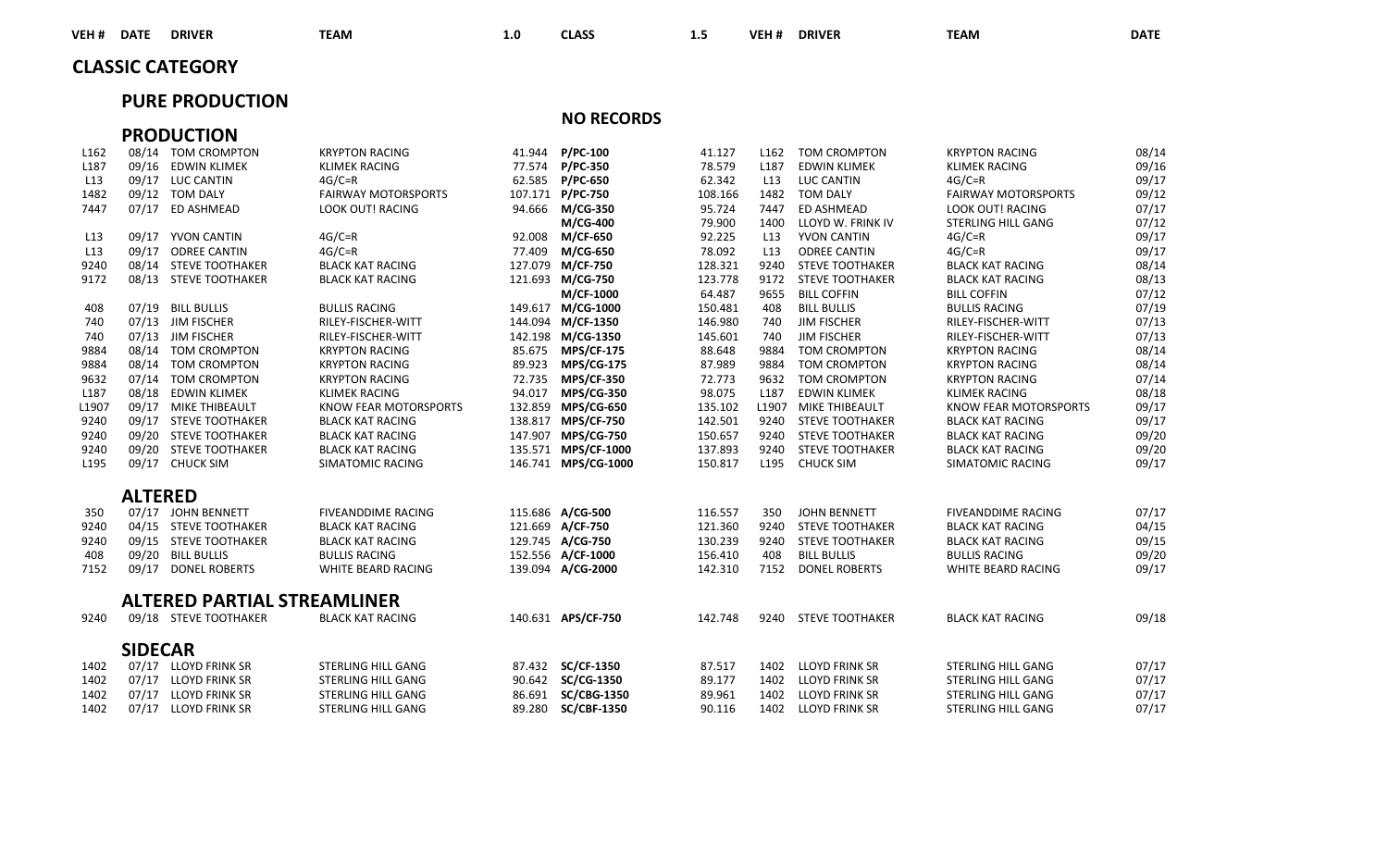| VEH #        | <b>DATE</b>    | <b>DRIVER</b>                                                               | <b>TEAM</b>                                   | 1.0 | <b>CLASS</b>                         | 1.5                | VEH <sub>#</sub> | <b>DRIVER</b>                          | <b>TEAM</b>                                   | <b>DATE</b>    |
|--------------|----------------|-----------------------------------------------------------------------------|-----------------------------------------------|-----|--------------------------------------|--------------------|------------------|----------------------------------------|-----------------------------------------------|----------------|
|              |                | <b>ELECTRIC CATEGORY</b>                                                    |                                               |     |                                      |                    |                  |                                        |                                               |                |
|              |                | <b>PURE PRODUCTION</b>                                                      |                                               |     | <b>NO RECORDS</b>                    |                    |                  |                                        |                                               |                |
|              |                | <b>PRODUCTION</b>                                                           |                                               |     |                                      |                    |                  |                                        |                                               |                |
|              |                | <b>MODIFIED</b>                                                             |                                               |     |                                      |                    |                  |                                        |                                               |                |
|              |                |                                                                             |                                               |     | <b>NO RECORDS</b>                    |                    |                  |                                        |                                               |                |
| 9942<br>9942 |                | <b>MODIFIED PARTIAL STREAMLINER</b><br>07/18 FRANK JOHN<br>09/16 FRANK JOHN | <b>FJ RACING</b><br><b>FJ RACING</b>          |     | 157.392 MPS/E-C<br>201.644 MPS/E-A3  | 158,004<br>206.847 | 9942<br>9942     | <b>FRANK JOHN</b><br><b>FRANK JOHN</b> | <b>FJ RACING</b><br><b>FJ RACING</b>          | 07/18<br>09/16 |
|              | <b>ALTERED</b> |                                                                             |                                               |     |                                      |                    |                  |                                        |                                               |                |
|              |                | <b>ALTERED PARTIAL STREAMLINER</b>                                          |                                               |     |                                      |                    |                  |                                        |                                               |                |
| 343          |                | 09/18 FRANK JOHN                                                            | <b>FJ RACING</b>                              |     | 156.074 APS/E-C                      | 158.551            | 343              | <b>FRANK JOHN</b>                      | <b>FJ RACING</b>                              | 09/18          |
| 9942         |                | 08/19 FRANK JOHN                                                            | <b>FJ RACING</b>                              |     | 149.807 APS/E-A                      | 145,116            | 9942             | <b>FRANK IOHN</b>                      | <b>FJ RACING</b>                              | 08/19          |
| 2323<br>9942 |                | 07/18 JEFF DISINGER<br>07/17 FRANK JOHN                                     | <b>ELECTROFUNK RACING</b><br><b>FJ RACING</b> |     | 182.680 APS/E-A2<br>200.176 APS/E-A3 | 175.679<br>204.575 | 2323<br>9942     | JEFF DISINGER<br><b>FRANK JOHN</b>     | <b>FLECTROFUNK RACING</b><br><b>FJ RACING</b> | 07/18<br>07/17 |
|              |                | <b>STREAMLINER</b>                                                          |                                               |     |                                      |                    |                  |                                        |                                               |                |
|              |                |                                                                             |                                               |     | $S/E-AG$                             |                    |                  |                                        |                                               |                |
|              | <b>SIDECAR</b> |                                                                             |                                               |     |                                      |                    |                  |                                        |                                               |                |
|              |                |                                                                             |                                               |     | <b>NO RECORDS</b>                    |                    |                  |                                        |                                               |                |
|              |                | SIDECAR STREAMLINER                                                         |                                               |     |                                      |                    |                  |                                        |                                               |                |
| 1232         |                | 07/12 EVA HAKANSSON                                                         | KILLAIOULE RACING                             |     | 164.131 SCS/E-349+                   | 188.063            | 1232             | EVA HAKANSSON                          | KILLAIOULE RACING                             | 07/12          |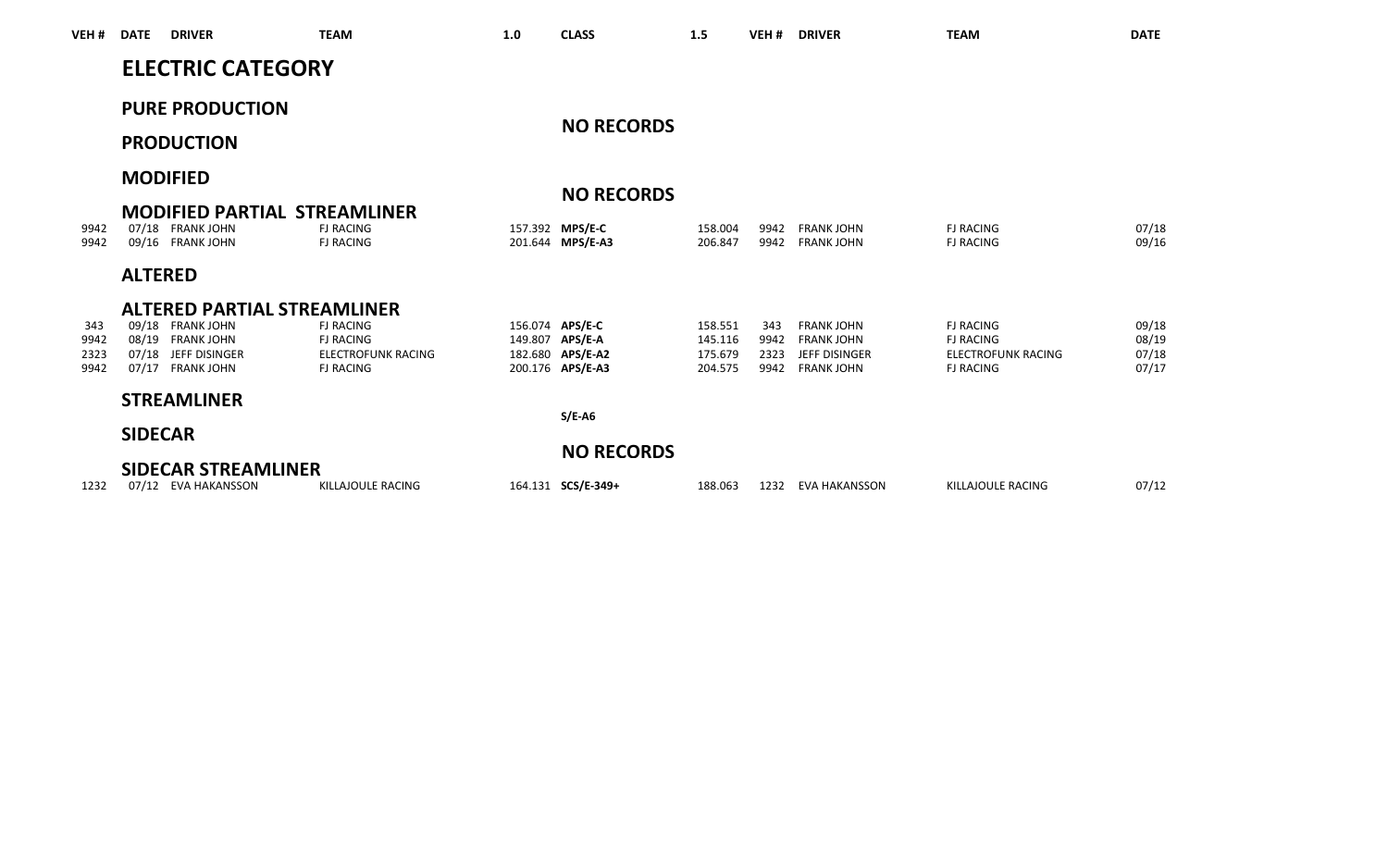**September 29, 2020 Loring Timing Association Official Car Records**

|                  | <b>SUPERSTREET - /SS</b> |                            |                       |                 |         |      |                          |                            |       |
|------------------|--------------------------|----------------------------|-----------------------|-----------------|---------|------|--------------------------|----------------------------|-------|
| 9162             | 07/14 JOE ANTHONY        | ATLANTIC AUTO RACING       |                       | 170.582 AA/GSS  | 187.128 | 9249 | <b>WINSTON CHURCHILL</b> | CHURCHILL RACING           | 07/12 |
| 9162             | 07/16 SCOTT GIEBLER      | ATLANTIC AUTO RACING       | 171.796 AA/FSS        |                 | 183.136 | 9162 | <b>JOE ANTHONY</b>       | ATLANTIC AUTO RACING       | 07/14 |
| 9162             | 07/17 SCOTT GIEBLER      | ATLANTIC AUTO RACING       |                       | 172.233 AA/BGSS | 170.172 | 9946 | JOHN SULLIVAN            | <b>JES RACING</b>          | 09/17 |
| 9930             | 07/16 DON WARREN         | <b>WARREN RACING</b>       |                       | 201.219 AA/BFSS | 215.521 | 9930 | <b>DON WARREN</b>        | <b>WARREN RACING</b>       | 07/16 |
| 9162             | 07/13 JOE ANTHONY        | ATLANTIC AUTO RACING       | 173.195 A/GSS         |                 | 182.521 |      | 9162 JOE ANTHONY         | ATLANTIC AUTO RACING       | 07/12 |
| 9162             | 07/16 JOE ANTHONY        | ATLANTIC AUTO RACING       | 173.105 A/FSS         |                 | 179.014 | 9162 | <b>JOE ANTHONY</b>       | ATLANTIC AUTO RACING       | 07/14 |
| 9162             | 07/17 JOE ANTHONY        | ATLANTIC AUTO RACING       | 169.755 A/BGSS        |                 | 167.567 | 9946 | <b>ELE SULLIVAN</b>      | <b>JES RACING</b>          | 09/15 |
| 9162             | 07/17 SCOTT GIEBLER      | ATLANTIC AUTO RACING       | 170.843 A/BFSS        |                 | 165.022 | 1034 | JORDAN HANSON            | MAINE BARONS RACING        | 09/20 |
| 9866             | 07/13 PIERRE BABIN       | <b>FABRI-TECH RACING</b>   | 180.888 B/GSS         |                 | 186.705 | 9866 | PIERRE BABIN             | <b>FABRI-TECH RACING</b>   | 07/13 |
| 9866             | 07/14 PIERRE BABIN       | <b>FABRI-TECH RACING</b>   | 195.366 B/FSS         |                 | 190.619 | 9866 | PIERRE BABIN             | <b>FABRI-TECH RACING</b>   | 07/14 |
| 9946             | 09/18 ELE SULLIVAN       | <b>JES RACING</b>          | 169.391 B/BGSS        |                 | 179.054 | 9946 | ELE SULLIVAN             | <b>JES RACING</b>          | 07/18 |
| 9778             | 07/14 JASON THERIAULT    | <b>JRT CUSTOMS</b>         | 206.234 B/BFSS        |                 | 214.152 |      | 9778 JASON THERIAULT     | <b>JRT CUSTOMS</b>         | 07/14 |
| 9222             | 07/18 CONNIE ROBERTS     | PLUM CRAZY RACING          | 192.712 C/GSS         |                 | 201.920 | 9222 | <b>ERNEST CAISSIE</b>    | PLUM CRAZY RACING          | 07/18 |
| 9162             | 07/14 JOE ANTHONY        | ATLANTIC AUTO RACING       | 173.093 C/FSS         |                 | 178.783 | 9162 | JOE ANTHONY              | ATLANTIC AUTO RACING       | 07/11 |
| 9222             | 09/20 EARNEST CAISSIE    | PLUM CRAZY RACING          | 191.364 C/BGSS        |                 | 209.903 |      | 9222 EARNEST CAISSIE     | PLUM CRAZY RACING          | 09/20 |
| 9778             | 08/13 JASON THERIAULT    | <b>JRT CUSTOMS</b>         | 189.382 C/BFSS        |                 | 203.419 | 9778 | <b>JASON THERIAULT</b>   | <b>JRT CUSTOMS</b>         | 08/13 |
| 1990             | 09/15 JET MCGARITY       | JET POWERED RACING         | 137.865 D/GSS         |                 | 142.796 | 1990 | JET MCGARITY             | JET POWERED RACING         | 09/15 |
| 1990             | 09/15 JET MCGARITY       | JET POWERED RACING         | 136.095 D/FSS         |                 | 141.727 | 1990 | JET MCGARITY             | JET POWERED RACING         | 09/15 |
| 9946             | 04/15 ELE SULLIVAN       | <b>JES RACING</b>          | 154.941 D/BGSS        |                 | 163.571 | 9946 | ELE SULLIVAN             | <b>JES RACING</b>          | 04/15 |
| 9778             | 07/13 JASON THERIAULT    | <b>JRT CUSTOMS</b>         | 192.857 D/BFSS        |                 | 207.203 |      | 9778 JASON THERIAULT     | <b>JRT CUSTOMS</b>         | 07/13 |
| 9504             | 07/14 ELE SULLIVAN       | <b>JES RACING</b>          | 122.009 E/GSS         |                 | 127.460 | 9504 | ELE SULLIVAN             | <b>JES RACING</b>          | 07/14 |
| L <sub>147</sub> | 09/15 JASON ROBEY        | <b>ROBEY RACING</b>        | 114.714 <b>E/FSS</b>  |                 | 122.015 | L147 | <b>JASON ROBEY</b>       | <b>ROBEY RACING</b>        | 09/15 |
| 9946             | 08/14 ELE SULLIVAN       | <b>JES RACING</b>          | 145.470 E/BGSS        |                 | 154.918 | 9946 | ELE SULLIVAN             | <b>JES RACING</b>          | 08/14 |
| 9617             | 07/15 MIKE REICHEN       | <b>REICHEN RACING</b>      | 200.137 E/BFSS        |                 | 198.478 |      | 9617 MIKE REICHEN        | REICHEN RACING             | 07/15 |
| 9408             | 07/19 NICK VERONE        | THURMONT AUTO SALES RACING | 153.014 F/GSS         |                 | 156.359 | 9408 | <b>NICK VERONE</b>       | THURMONT AUTO SALES RACING | 07/19 |
| L148             | 07/15 KATE SULLIVAN      | <b>JES RACING</b>          | 114.780 F/FSS         |                 | 121.110 | L148 | <b>KATE SULLIVAN</b>     | <b>JES RACING</b>          | 07/15 |
| 9946             | 09/15 ELE SULLIVAN       | <b>JES RACING</b>          | 156.249 <b>F/BGSS</b> |                 | 166.592 | 9946 | ELE SULLIVAN             | <b>JES RACING</b>          | 07/16 |
| $\overline{7}$   | 08/18 JOSEPH DALY        | <b>FAIRWAY MOTORSPORTS</b> | 127.937 F/BFSS        |                 | 173.486 | 9778 | <b>JASON THERIAULT</b>   | <b>JRT CUSTOMS</b>         | 07/11 |
| 9945             | 04/15 KATE SULLIVAN      | <b>JES RACING</b>          | 118.762 G/GSS         |                 | 129.393 | 9445 | <b>FERNANDO STELSER</b>  | <b>STELSER RACING</b>      | 07/10 |
| 9946             | 09/15 ELE SULLIVAN       | <b>JES RACING</b>          | 151.196 G/BGSS        |                 | 161.469 | 9946 | <b>ELE SULLIVAN</b>      | <b>JES RACING</b>          | 09/15 |
| 514              | 08/19 ADAM MILLER        | AD SPEED MOTORSPORTS       | 161.301 G/BFSS        |                 | 154.346 | 514  | <b>ADAM MILLER</b>       | AD SPEED MOTORSPORTS       | 08/19 |
| 9945             | 08/14 JOHN SULLIVAN      | <b>JES RACING</b>          | 123.099 H/GSS         |                 | 127.159 | 9945 | JOHN SULLIVAN            | <b>JES RACING</b>          | 08/14 |
| 9202             | 08/14 ADRIAN TAUER       | TEAM TIAMAT RACING         |                       | 144.503 H/BGSS  | 153.016 | 9202 | <b>ADRIAN TAUER</b>      | TEAM TIAMAT RACING         | 08/14 |
| 9589             | 04/15 JOHN SULLIVAN      | <b>JES RACING</b>          | 68.758 I/GSS          |                 | 68.679  | 9589 | JOHN SULLIVAN            | <b>JES RACING</b>          | 04/15 |
|                  |                          |                            |                       | I/FSS           | 89.311  | 9435 | PHILLIP REID             | <b>REID RACING</b>         | 07/10 |
|                  |                          |                            |                       | A/ESS           | 108.412 | 9410 | DAVID COVER              | <b>COVER RACING</b>        | 07/12 |
|                  | <b>REAL STREET - /RS</b> |                            |                       |                 |         |      |                          |                            |       |
| 802              | 07/13 IAIN MACARTHUR     | <b>DEATHPROOF RACING</b>   |                       | 201.965 AA/GRS  | 218.271 | 802  | <b>IAIN MACARTHUR</b>    | <b>DEATHPROOF RACING</b>   | 07/13 |
| 802              | 07/14 IAIN MACARTHUR     | <b>DEATHPROOF RACING</b>   | 213.909 AA/FRS        |                 | 219.916 | 802  | <b>IAIN MACARTHUR</b>    | <b>DEATHPROOF RACING</b>   | 07/14 |
|                  |                          |                            |                       | A/GRS           | 171.680 |      | 9321 GEORGE BROCKMAN     | <b>BIRDMAN RACING</b>      | 08/09 |
| 9769C            | 07/16 CARL THERIAULT     | ZOOMZOOMZOOM RACING        | 144.873 A/FRS         |                 | 155.780 |      | 9769C CARL THERIAULT     | ZOOMZOOMZOOM RACING        | 07/16 |
|                  |                          |                            |                       | <b>B/GRS</b>    | 210.285 | 850  | <b>LARRY WADDELL</b>     | WADDELL BROS.              | 07/10 |
| 9222             | 08/14 MARK MAYBURY       | <b>MAYBURY RACING</b>      | 181.333 B/FRS         |                 | 191.440 |      | 9222 MARK MAYBURY        | <b>MAYBURY RACING</b>      | 08/14 |
| 9222             | 08/19 MICHAEL MAYBURY    | <b>MAYBURY RACING</b>      | 196.075 C/GRS         |                 | 209.307 |      | 9222 MICHAEL MAYBURY     | <b>MAYBURY RACING</b>      | 08/19 |
| 9769C            | 07/16 CARL THERIAULT     | ZOOMZOOMZOOM RACING        | 150.571 C/FRS         |                 | 161.415 |      | 9769C CARL THERIAULT     | ZOOMZOOMZOOM RACING        | 07/16 |
| 9935             | 08/18 WENDELL WASHINGTON | DAMAGE INC                 | 136.870 F/GRS         |                 | 146.756 | 9935 | WENDELL WASHINGTON       | DAMAGE INC                 | 08/18 |
| 9935             | 08/18 TED FOTOPOULOS     | <b>DAMAGE INC</b>          | 138.304 F/FRS         |                 | 150.601 |      | 9935 TED FOTOPOULOS      | <b>DAMAGE INC</b>          | 08/18 |
|                  |                          |                            |                       |                 |         |      |                          |                            |       |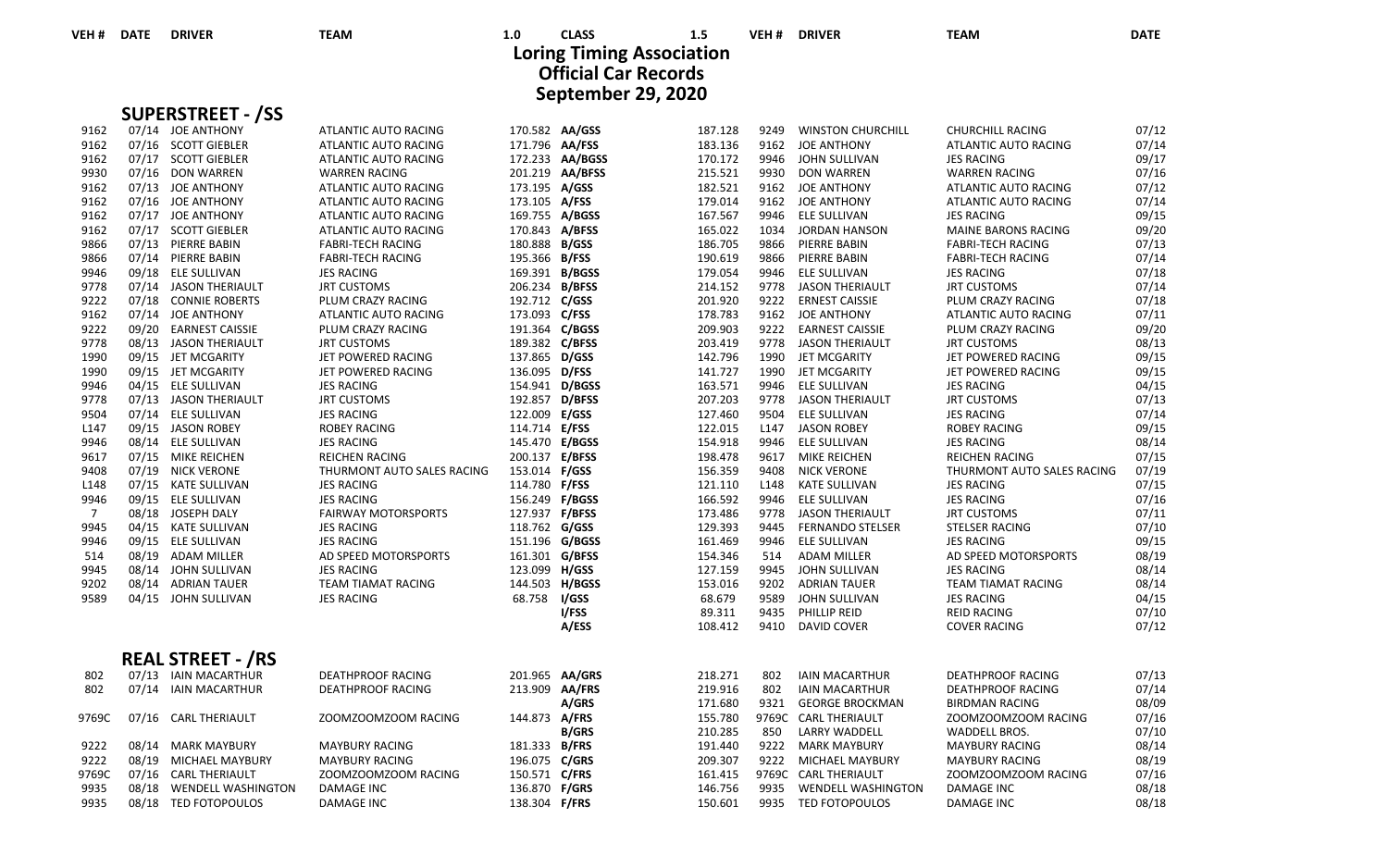| VEH#           | <b>DATE</b> | <b>DRIVER</b>                          | <b>TEAM</b>                                  | 1.0                            | <b>CLASS</b>   | 1.5                | VEH #          | <b>DRIVER</b>                              | <b>TEAM</b>                                    | <b>DATE</b>    |
|----------------|-------------|----------------------------------------|----------------------------------------------|--------------------------------|----------------|--------------------|----------------|--------------------------------------------|------------------------------------------------|----------------|
|                |             |                                        |                                              |                                |                |                    |                |                                            |                                                |                |
|                |             | <b>PRODUCTION - / PRO</b>              |                                              |                                |                |                    |                |                                            |                                                |                |
| 9162<br>9162   |             | 07/16 JOE ANTHONY                      | ATLANTIC AUTO RACING                         | 173.621 AA/PRO                 |                | 202.361            | 3978<br>3978   | FRED MULLAVER                              | <b>FSH RACING</b>                              | 07/11          |
| 9162           |             | 07/17 JOE ANTHONY<br>07/16 JOE ANTHONY | ATLANTIC AUTO RACING<br>ATLANTIC AUTO RACING | 172.731 A/PRO<br>174.656 B/PRO |                | 203.592<br>202.311 | 3978           | <b>FRED MULLAVER</b><br>JEFF JACOBS        | <b>FSH RACING</b><br><b>FSH RACING</b>         | 07/11<br>07/11 |
| 9162           |             | 07/16 JOE ANTHONY                      | ATLANTIC AUTO RACING                         | 174.227 C/PRO                  |                | 202.868            | 3978           | JEFF JACOBS                                | <b>FSH RACING</b>                              | 07/11          |
| 1990           |             | 09/15 JET MCGARITY                     | JET POWERED RACING                           | 138.196 D/PRO                  |                | 147.148            | 9863           | ELE SULLIVAN                               | <b>JES RACING</b>                              | 09/12          |
| 9863           | 07/16       | JOHN SULLIVAN                          | <b>JES RACING</b>                            | 139.652 E/PRO                  |                | 146.143            | 9863           | JOHN SULLIVAN                              | <b>JES RACING</b>                              | 07/18          |
| 9940           | 07/13       | <b>GARY PERKINSON</b>                  | <b>BRONX LSR</b>                             | 114.668 F/PRO                  |                | 125.096            | 9504           | ELE SULLIVAN                               | <b>JES RACING</b>                              | 07/11          |
| 9945           | 09/15       | JOHN SULLIVAN                          | <b>JES RACING</b>                            | 120.511 G/PRO                  |                | 126.466            | 9945           | JOHN SULLIVAN                              | <b>JES RACING</b>                              | 09/15          |
| RT-66          |             | 07/17 TOM DALY                         | <b>FAIRWAY MOTORSPORTS</b>                   |                                | 100.100 XO/PRO | 104.964            |                | RT-66 TOM DALY                             | <b>FAIRWAY MOTORSPORTS</b>                     | 07/17          |
|                |             | <b>PRODUCTION SUPERCHARGED - /PS</b>   |                                              |                                |                |                    |                |                                            |                                                |                |
| 9946           |             | 07/18 JOHN SULLIVAN                    | <b>JES RACING</b>                            | 170.834 AA/PS                  |                | 181.063            | 9946           | <b>ELE SULLIVAN</b>                        | <b>JES RACING</b>                              | 07/18          |
| 9946           |             | 09/17 ELE SULLIVAN                     | <b>JES RACING</b>                            | 159.151 A/PS                   |                | 167.704            | 9946           | ELE SULLIVAN                               | <b>JES RACING</b>                              | 09/17          |
| 9946           |             | 07/18 ELE SULLIVAN                     | <b>JES RACING</b>                            | 172.698 B/PS                   |                | 183.447            | 9946           | ELE SULLIVAN                               | <b>JES RACING</b>                              | 07/18          |
| 863            |             | 07/13 TERRY RUSSELL                    | RED COBRA RACING                             | 179.575 C/PS                   |                | 191.786            | 863            | <b>TERRY RUSSELL</b>                       | RED COBRA RACING                               | 07/13          |
| 878            | 07/18       | ANDY ANDERSON                          | STINGRAY RACING                              | 192.874 D/PS                   |                | 194.227            | 878            | ANDY ANDERSON                              | <b>STINGRAY RACING</b>                         | 07/18          |
| $\overline{2}$ | 07/19       | <b>BOB IDA</b>                         | <b>IDA AUTOMOTIVE</b>                        | 186.730 E/PS                   |                | 194.188            | $\overline{2}$ | <b>BOB IDA</b>                             | <b>IDA AUTOMOTIVE</b>                          | 07/19          |
| L124           | 07/14       | <b>BILL LONG</b>                       | <b>BOX GUY RACING</b>                        | 153.966 F/PS                   |                | 161.205            | L124           | <b>BILL LONG</b>                           | <b>BOX GUY RACING</b>                          | 07/14          |
| 9946           |             | 08/14 ELE SULLIVAN                     | <b>JES RACING</b>                            | 146.208                        | G/PS           | 154.482            | 9946           | ELE SULLIVAN                               | <b>JES RACING</b>                              | 08/14          |
| 9202           |             | 08/13 ADRIAN TAUER                     | TEAM TIAMAT RACING                           | 138.659 H/PS                   |                | 147.234            | 9202           | <b>ADRIAN TAUER</b>                        | <b>TEAM TIAMAT RACING</b>                      | 08/13          |
|                |             | <b>GRAND TOURING - /GT</b>             |                                              |                                |                |                    |                |                                            |                                                |                |
| 65             |             | 08/19 ROBERT GOBIEL                    | <b>GOBIEL RACING</b>                         | 200.884 AA/GT                  |                | 213.716            | 65             | <b>ROBERT GOBIEL</b>                       | <b>GOBIEL RACING</b>                           | 08/19          |
| 9288           | 07/16       | <b>JASON WHITE</b>                     | <b>RECMECH MOTORSPORTS</b>                   | 223.345                        | AA/BGT         | 243.556            | 9288           | <b>JASON WHITE</b>                         | <b>RECMECH MOTORSPORTS</b>                     | 07/16          |
| 9288           |             | 08/14 JASON WHITE                      | <b>RECMECH MOTORSPORTS</b>                   | 164.326 A/GT                   |                | 175.875            | 9288           | <b>JASON WHITE</b>                         | RECMECH MOTORSPORTS                            | 08/14          |
| 9288           |             | 09/16 JASON WHITE                      | <b>RECMECH MOTORSPORTS</b>                   | 225.813 A/BGT                  |                | 246.407            | 9288           | <b>JASON WHITE</b>                         | RECMECH MOTORSPORTS                            | 09/16          |
|                |             |                                        |                                              |                                | B/GT           | 183.871            | 9222           | <b>MARK MAYBURY</b>                        | <b>MAYBURY RACING</b>                          | 09/11          |
| 9160           | 09/17       | THOMAS POOLE JR                        | <b>QUICK SILVER RACING</b>                   | 201.123 B/BGT                  |                | 213.806            | 9160           | <b>RANDY POOLE</b>                         | QUICK SILVER RACING                            | 09/17          |
| 922            | 09/20       | <b>MARK MAYBURY</b>                    | <b>MAYBURY RACING</b>                        | 205.304                        | C/GT           | 218.018            | 9222           | <b>MARK MAYBURY</b>                        | <b>MAYBURY RACING</b>                          | 08/19          |
| 9408           | 09/18       | #REF!                                  | <b>TRACEYS AUTO RACING</b>                   | 186.969 C/BGT                  |                | 217.517            | 9456           | DAVID RUDAN, JR                            | <b>HALF FAST RACING</b>                        | 08/10          |
| 658            | 07/16       | <b>BOB SIRNA</b>                       | <b>RGS MOTORSPORTS</b>                       | 172.058 D/GT                   |                | 148.713            | 658            | <b>BOB SIRNA</b>                           | <b>RGS MOTORSPORTS</b>                         | 07/16          |
| 658            | 07/16       | <b>BOB SIRNA</b>                       | <b>RGS MOTORSPORTS</b>                       | 172.767                        | E/GT           | 190.884            | 658            | <b>BOB SIRNA</b>                           | <b>RGS MOTORSPORTS</b>                         | 07/16          |
| 658            |             | 07/16 BOB SIRNA                        | <b>RGS MOTORSPORTS</b>                       | 171.270 F/GT                   | G/BGT          | 185.974<br>150.509 | 658<br>343     | <b>BOB SIRNA</b><br><b>SUPPY WEJPANICH</b> | <b>RGS MOTORSPORTS</b><br><b>WANNER RACING</b> | 07/16<br>09/11 |
|                |             |                                        |                                              |                                |                |                    |                |                                            |                                                |                |
|                |             | <b>STREET ROADSTER-/STR</b>            |                                              |                                |                |                    |                |                                            |                                                |                |
| 55             |             | 07/16 JOE LEDFORD                      | <b>LEADFOOT RACING</b>                       | 195.341 B/STR                  | C/STR          | 216.596<br>210.358 | 55<br>531      | <b>JOE LEDFORD</b><br><b>DOUG KENNY</b>    | <b>LEADFOOT RACING</b><br>DOUG KENNY RACING    | 08/09<br>08/10 |
| 1946           |             | 07/14 STEVE VAN BLARCOM                | VAN BLARCOM/GILMORE                          | 200.429 C/BSTR                 |                | 204.629            | 1946           | STEVE VAN BLARCOM                          | VAN BLARCOM/GILMORE                            | 07/14          |
| 1946           |             | 07/14 STEVE VAN BLARCOM                | VAN BLARCOM/GILMORE                          | 201.086 D/BSTR                 |                | 206.720            | 1946           | STEVE VAN BLARCOM                          | VAN BLARCOM/GILMORE                            | 07/14          |
|                |             | <b>ROADSTER - /R</b>                   |                                              |                                |                |                    |                |                                            |                                                |                |
| 260            |             | 07/18 ED BRACE                         | <b>BRACES GREENHOUSE</b>                     | 128.962 AA/FR                  |                | 131.763            | 260            | <b>ED BRACE</b>                            | <b>BRACES GREENHOUSE</b>                       | 07/18          |
| 1946           |             | 09/12 STEVE VAN BLARCOM                | VAN BLARCOM/GILMORE                          | 210.040                        | AA/BFR         | 218.374            | 1946           | STEVE VAN BLARCOM                          | VAN BLARCOM/GILMORE                            | 09/12          |
| 260            |             | 07/19 ED BRACE                         | <b>BRACES GREENHOUSE</b>                     | 122.535 A/GR                   |                | 128.557            | 260            | <b>ED BRACE</b>                            | <b>BRACES GREENHOUSE</b>                       | 07/19          |
| 260            |             | 09/17 ED BRACE                         | <b>BRACES GREENHOUSE</b>                     | 129.582 A/FR                   |                | 135.434            | 260            | <b>ED BRACE</b>                            | <b>BRACES GREENHOUSE</b>                       | 07/17          |
|                |             |                                        |                                              |                                | A/BFR          | 219.808            | 1946           | RON SAN GIOVANNI JR                        | VAN BLARCOM/GILMORE                            | 07/11          |
| 260            |             | 07/16 ED BRACE                         | <b>BRACES GREENHOUSE</b>                     | 136.912 B/FR                   |                | 145.108            | 260            | <b>ED BRACE</b>                            | <b>BRACES GREENHOUSE</b>                       | 07/16          |
|                |             |                                        |                                              |                                | C/GR           | 120.803            | 2114           | <b>CARTER LLOYD</b>                        | NO TIME TO LOSE RACING                         | 07/11          |
| 260            |             | 07/16 ED BRACE                         | <b>BRACES GREENHOUSE</b>                     | 135.351 C/FR                   |                | 143.604            | 260            | ED BRACE                                   | <b>BRACES GREENHOUSE</b>                       | 07/16          |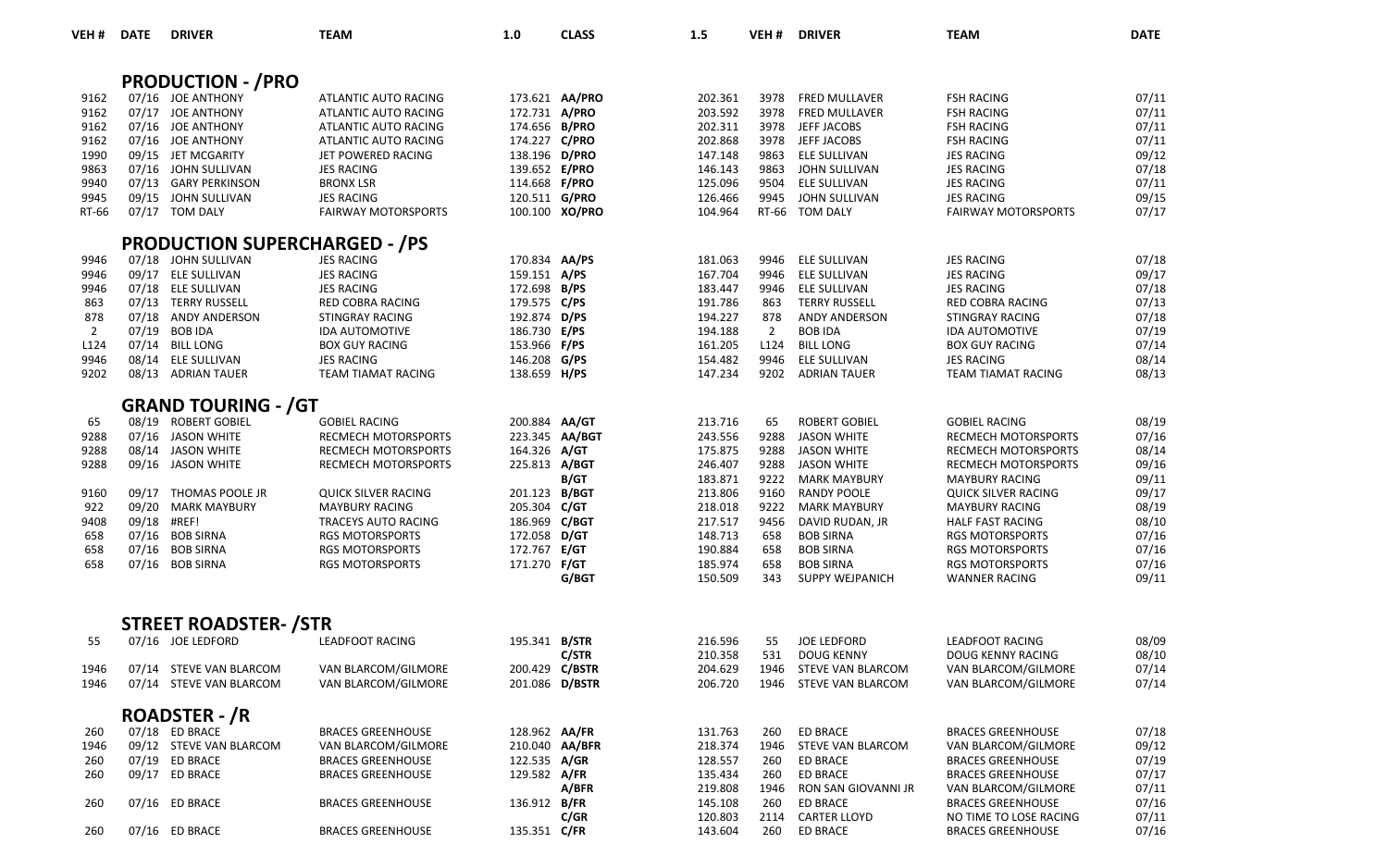| VEH #            | <b>DATE</b> | <b>DRIVER</b>                        | <b>TEAM</b>                                 | 1.0            | <b>CLASS</b>      | 1.5                | VEH <sub>#</sub> | <b>DRIVER</b>               | <b>TEAM</b>                | <b>DATE</b>    |
|------------------|-------------|--------------------------------------|---------------------------------------------|----------------|-------------------|--------------------|------------------|-----------------------------|----------------------------|----------------|
| 2114             | 07/17       | <b>BOB PETERS</b>                    | NO TIME TO LOSE RACING                      | 172.035 D/GR   |                   | 183.202            | 2114             | <b>BOB PETERS</b>           | NO TIME TO LOSE RACING     | 07/17          |
|                  |             |                                      |                                             |                | D/BGR             | 211.675            | 1946             | <b>STEVE VAN BLARCOM</b>    | VAN BLARCOM/GILMORE        | 07/10          |
| 1946             |             | 07/13 STEVE VAN BLARCOM              | VAN BLARCOM/GILMORE                         | 208.007        | D/BFR             | 217.823            | 1946             | STEVE VAN BLARCOM           | VAN BLARCOM/GILMORE        | 07/11          |
|                  |             |                                      |                                             |                | <b>F/BGR</b>      | 167.128            | 9339             | <b>BOB JEPSON</b>           | <b>JEPSON RACING</b>       | 07/11          |
| 9600             | 07/19       | RON SAN GIOVANI JR                   | <b>SCOTTYS ROADSTER</b>                     |                | 189.346 XXF/BGR   | 200.655            | 9600             | RON SAN GIOVANI JR          | <b>SCOTTYS ROADSTER</b>    | 07/19          |
| 7230             | 09/15       | <b>BRIAN KETTERER</b>                | <b>KOWALSKI RACING</b>                      | 107.181 V4F/GR |                   | 110.938            | 7230             | <b>BRIAN KETTERER</b>       | <b>KOWALSKI RACING</b>     | 09/15          |
|                  |             |                                      |                                             |                |                   |                    |                  |                             |                            |                |
|                  |             | <b>MODIFIED ROADSTER - /MR</b>       |                                             |                |                   |                    |                  |                             |                            |                |
|                  |             |                                      |                                             |                | A/GMR             | 202.935            | 9555             | LARRY ILLINGSWORTH          | <b>ERLI DAYS RACING</b>    | 08/09          |
|                  |             |                                      |                                             |                | A/FMR             | 69.057             | 9555             | <b>ED RUGGERI</b>           | <b>ERLI DAYS RACING</b>    | 08/09          |
| 335              |             | 09/15 KEN MAKUCH                     | <b>MAKUCH RACING</b>                        |                | 159.879 XF/FMR    | 166.454            | 335              | <b>KEN MAKUCH</b>           | MAKUCH RACING              | 09/15          |
| 508              |             | 07/16 LAWSON CHENOWETH               | CHENOWETH RACING                            |                | 152.842 V4/GMR    | 154.488            | 508              | LAWSON CHENOWETH            | CHENOWETH RACING           | 07/16          |
|                  |             |                                      | <b>REAR ENGINE MODIFIED ROADSTER - /RMR</b> |                |                   |                    |                  |                             |                            |                |
| 27               |             | 07/17 BRAD ROORDA                    | PIGASUS RACING                              |                | 201.044 AA/BFRMR  | 198.308            | 27               | <b>BRAD ROORDA</b>          | PIGASUS RACING             | 07/17          |
| 260              |             | 07/13 ED BRACE                       | <b>BRACES GREENHOUSE</b>                    |                | 137.055 A/FRMR    | 142.796            | 260              | <b>ED BRACE</b>             | <b>BRACES GREENHOUSE</b>   | 07/13          |
| 8150             |             | 07/18 JEFF ARNETT                    | <b>RONS HOBBY SHOP</b>                      |                | 179.100 A/BGRMR   | 196.740            | 8150             | JEFF ARNETT                 | <b>RONS HOBBY SHOP</b>     | 07/18          |
| 27               |             | 07/17 CALVIN SMITH                   | PIGASUS RACING                              |                | 201.654 A/BFRMR   | 130.252            | 27               | <b>CALVIN SMITH</b>         | PIGASUS RACING             | 07/17          |
| 260              |             | 08/13 ED BRACE                       | <b>BRACES GREENHOUSE</b>                    |                | 134.582 B/GRMR    | 141.090            | 260              | <b>ED BRACE</b>             | <b>BRACES GREENHOUSE</b>   | 08/13          |
| 8150             |             | 09/20 JEFF ARNETT                    | RONS HOBBY SHOP SPECIAL                     |                | 187.944 B/BGRMR   | 203.581            | 8150             | JEFF ARNETT                 | RONS HOBBY SHOP SPECIAL    | 09/20          |
| 8150             |             | 07/18 JEFF ARNETT                    | RONS HOBBY SHOP                             |                | 138.126 B/BFRMR   | 147.850            | 8150             | <b>JEFF ARNETT</b>          | RONS HOBBY SHOP            | 07/18          |
| 260              |             | 07/13 ED BRACE                       | <b>BRACES GREENHOUSE</b>                    |                | 134.401 C/GRMR    | 141.614            | 260              | <b>ED BRACE</b>             | <b>BRACES GREENHOUSE</b>   | 07/13          |
| 260              |             | 07/13 ED BRACE                       | <b>BRACES GREENHOUSE</b>                    |                | 131.081 C/FRMR    | 137.875            | 260              | <b>ED BRACE</b>             | <b>BRACES GREENHOUSE</b>   | 07/13          |
| 260              |             |                                      |                                             |                | 151.950 C/BGRMR   | 164.256            | 260              | <b>ED BRACE</b>             |                            | 07/14          |
|                  |             | 07/14 ED BRACE                       | <b>BRACES GREENHOUSE</b>                    |                |                   |                    | 260              |                             | <b>BRACES GREENHOUSE</b>   |                |
|                  |             |                                      |                                             |                | C/BFRMR<br>D/GRMR | 157.441<br>138.000 | 260              | <b>ED BRACE</b>             | <b>BRACES GREENHOUSE</b>   | 07/11<br>07/12 |
|                  |             |                                      |                                             |                |                   |                    | 260              | ED BRACE<br><b>ED BRACE</b> | <b>BRACES GREENHOUSE</b>   | 07/12          |
|                  |             |                                      |                                             |                | D/FRMR            | 143.375<br>175.534 |                  |                             | <b>BRACES GREENHOUSE</b>   | 08/09          |
|                  |             |                                      |                                             |                | D/BGRMR           |                    | 260              | <b>ED BRACE</b>             | <b>BRACES GREENHOUSE</b>   |                |
|                  |             |                                      |                                             |                | D/BFRMR           | 160.852            | 260              | <b>ED BRACE</b>             | <b>BRACES GREENHOUSE</b>   | 07/10          |
| 8150             | 07/18       | RON SAN GIOVANNI                     | RONS HOBBY SHOP                             |                | 185.773 XF/BGRMR  | 200.921            | 8150             | RON SAN GIOVANNI            | RONS HOBBY SHOP            | 07/18          |
| 8150             | 07/16       | RON SAN GIOVANNI JR                  | RON'S HOBBY SHOP                            |                | 169.233 XF/BFRMR  | 179.483            | 8150             | RON SAN GIOVANNI JR         | <b>RON'S HOBBY SHOP</b>    | 07/16          |
| 8150             | 09/20       | RON SAN GIOVANNI SR                  | RONS HOBBY SHOP SPECIAL                     |                | 204.194 XXF/BGRMR | 224.681            | 8150             | RON SAN GIOVANNI SR         | RONS HOBBY SHOP SPECIAL    | 09/20          |
| 8150             |             | 09/20 RON SAN GIOVANNI JR            | RONS HOBBY SHOP SPECIAL                     |                | 206.769 XXF/BFRMR | 229.088            | 8150             | RON SAN GIOVANNI JR         | RONS HOBBY SHOP SPECIAL    | 09/20          |
|                  |             | <b>AMERICAN IRON ROADSTER - /AIR</b> |                                             |                |                   |                    |                  |                             |                            |                |
| 1771             |             | 07/18 BOB PARKER                     | <b>C&amp;A MOTORSPORTS</b>                  | 170.841 C/AIR  |                   | 182.903            |                  | 1771 BOB PARKER             | <b>C&amp;A MOTORSPORTS</b> | 07/18          |
|                  |             |                                      |                                             |                |                   |                    |                  |                             |                            |                |
|                  |             | <b>COMEPETITION COUPE - /CC</b>      |                                             |                |                   |                    |                  |                             |                            |                |
| 9309             |             | 07/16 KIRK ASSELYN                   | <b>ASSELYN RACING</b>                       |                | 176.104 AA/GCC    | 174.283            | 9309             | <b>KIRK ASSELYN</b>         | <b>ASSELYN RACING</b>      | 07/16          |
| 1034             |             | 07/14 JORDAN HANSON                  | MAINE BARONS RACING                         | 170.766 A/GCC  |                   | 182.578            | 1034             | <b>JORDAN HANSON</b>        | MAINE BARONS RACING        | 07/14          |
| 1034             |             | 04/15 ROBERT BIDEN                   | SAM SAMPSON COUPE                           | 167.891 B/GCC  |                   | 190.128            | 1034             | <b>ROBERT BIDEN</b>         | SAM SAMPSON COUPE          | 09/11          |
| 9309             |             | 05/16 KIRK ASSELYN                   | <b>ASSELYN RACING</b>                       | 173.881 C/GCC  |                   | 184.841            | 1034             | <b>JORDAN HANSON</b>        | SAM SAMPSON COUPE          | 05/16          |
| 9407             |             | 08/19 DON VOLK                       | <b>BLEEDING SPEED</b>                       | 170.708 C/FCC  |                   | 179.488            | 9407             | <b>DON VOLK</b>             | <b>BLEEDING SPEED</b>      | 08/19          |
| 9309             |             | 08/19 KIRK ASSELYN                   | <b>ASSELYN RACING</b>                       | 165.727 C/BGCC |                   | 97.531             | 9309             | <b>KIRK ASSELYN</b>         | <b>ASSELYN RACING</b>      | 08/19          |
| 9309             |             | 07/15 KIRK ASSELYN                   | <b>ASSELYN RACING</b>                       | 162.556 D/GCC  |                   | 169.170            | 9309             | <b>KIRK ASSELYN</b>         | <b>ASSELYN RACING</b>      | 07/15          |
| L155A            | 07/17       | <b>ALAN MANES</b>                    | <b>RAVEN RACING</b>                         | 199.771 D/FCC  |                   | 220.069            | 799              | <b>JACK BATEMAN</b>         | <b>BATEMAN RACING</b>      | 07/17          |
|                  |             |                                      |                                             |                | <b>E/BGCC</b>     | 129.895            | 9493             | <b>CYRUS CLARK</b>          | <b>CYRUS CLARK</b>         | 07/11          |
| L <sub>125</sub> |             | 07/14 RICK MILLER                    | SELFRIDGE RACING                            | 148.214 F/BGCC |                   | 185.108            | 9477             | RANSOM HOLBROOK             | <b>HOLBROOK SHO</b>        | 08/09          |
|                  |             |                                      |                                             |                |                   |                    |                  |                             |                            |                |
|                  |             | ALTERED -/ALT                        |                                             |                |                   |                    |                  |                             |                            |                |
| 9769             |             | 07/14 CARL THERIAULT                 | ZOOMZOOMZOOM RACING                         |                | 190.374 AA/GALT   | 201.098            | 9769             | <b>CARL THERIAULT</b>       | ZOOMZOOMZOOM RACING        | 07/14          |
| 9769             |             | 07/14 CARL THERIAULT                 | ZOOMZOOMZOOM RACING                         |                | 209.581 AA/FALT   | 219.430            | 9769             | <b>CARL THERIAULT</b>       | ZOOMZOOMZOOM RACING        | 07/14          |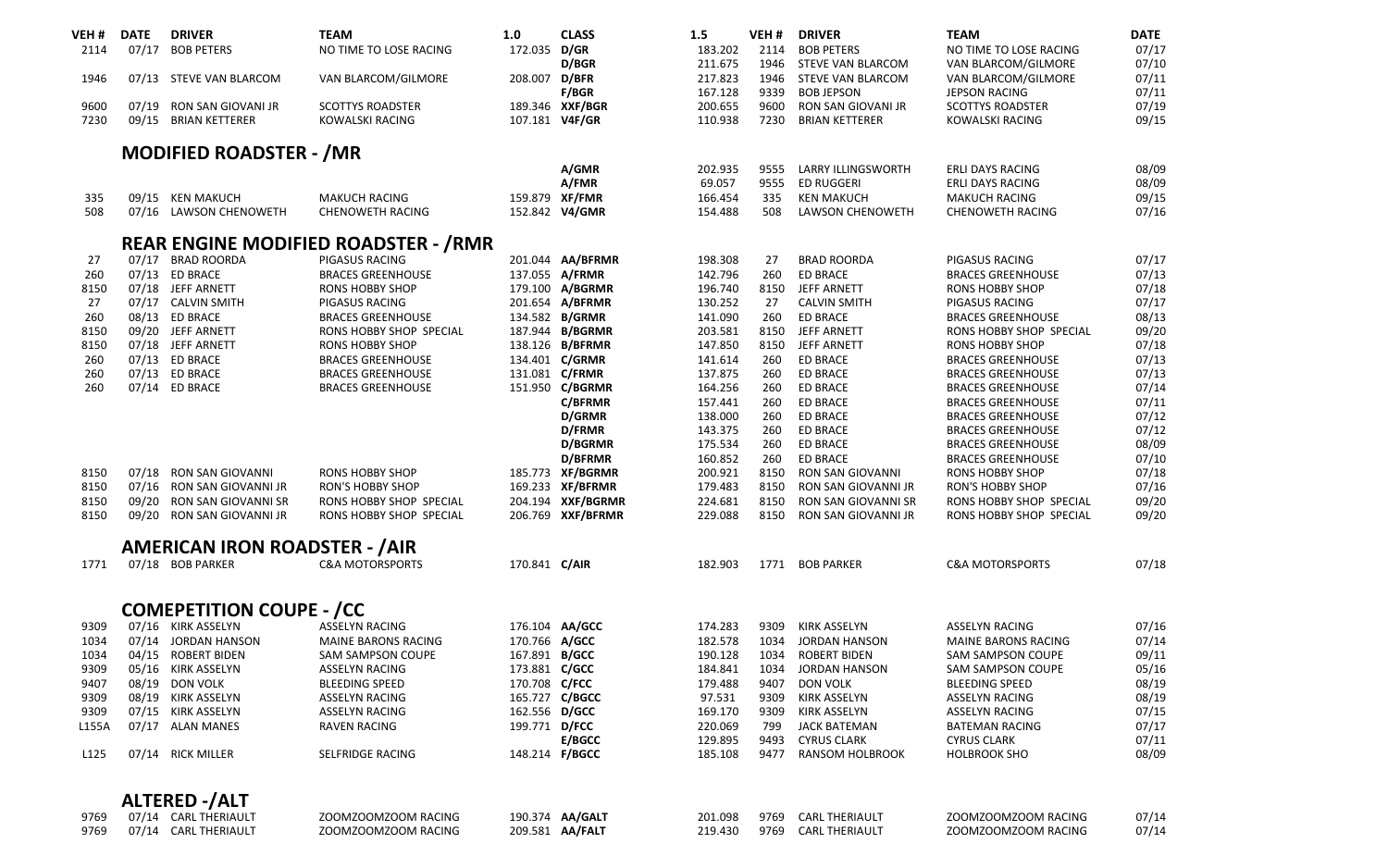| VEH <sub>#</sub> | <b>DATE</b>    | <b>DRIVER</b>                                      | <b>TEAM</b>                                      | 1.0            | <b>CLASS</b>     | 1.5                | VEH <sub>#</sub> | <b>DRIVER</b>                | <b>TEAM</b>                                      | <b>DATE</b>    |
|------------------|----------------|----------------------------------------------------|--------------------------------------------------|----------------|------------------|--------------------|------------------|------------------------------|--------------------------------------------------|----------------|
| 9769             | 08/14          | <b>CARL THERIAULT</b>                              | ZOOMZOOMZOOM RACING                              |                | 195.407 AA/BGALT | 209.160            | 9769             | <b>CARL THERIAULT</b>        | ZOOMZOOMZOOM RACING                              | 08/14          |
| 9930             | 09/16          | <b>BRIAN ACTON</b>                                 | <b>GEEZER RACING</b>                             |                | 208.703 AA/BFALT | 227.524            | 9930             | <b>BRIAN ACTON</b>           | <b>GEEZER RACING</b>                             | 09/16          |
| 9769             | 07/16          | <b>CARL THERIAULT</b>                              | ZOOMZOOMZOOM RACING                              | 193.919        | A/GALT           | 208.015            | 9095             | <b>JIM CLEMENS</b>           | <b>MCKINNEY &amp; BUTLER</b>                     | 07/12          |
| 9769             | 07/14          | <b>CARL THERIAULT</b>                              | ZOOMZOOMZOOM RACING                              | 207.214 A/FALT |                  | 221.569            | 9769             | <b>CARL THERIAULT</b>        | ZOOMZOOMZOOM RACING                              | 07/14          |
| 862              | 09/20          | <b>BRIAN HUFFMAN</b>                               | TEAM HUFFMAN RACING                              |                | 228.312 A/BGALT  | 242.866            | 862              | <b>BRIAN HUFFMAN</b>         | TEAM HUFFMAN RACING                              | 09/20          |
| 862              | 09/20          | <b>BRIAN HUFFMAN</b>                               | TEAM HUFFMAN RACING                              | 232.146        | A/BFALT          | 223.676            | 9769             | <b>CARL THERIAULT</b>        | ZOOMZOOMZOOM RACING                              | 09/17          |
| 9769             | 07/17          | <b>CARL THERIAULT</b>                              | ZOOMZOOMZOOM RACING                              | 193.298 B/GALT |                  | 205.909            | 9769             | <b>CARL THERIAULT</b>        | ZOOMZOOMZOOM RACING                              | 07/17          |
| 9769             | 07/14          | <b>CARL THERIAULT</b>                              | ZOOMZOOMZOOM RACING                              | 205.107 B/FALT |                  | 220.507            | 9769             | <b>CARL THERIAULT</b>        | ZOOMZOOMZOOM RACING                              | 07/14          |
| 862              | 09/20          | <b>BRIAN HUFFMAN</b>                               | TEAM HUFFMAN RACING                              |                | 232.004 B/BGALT  | 201.572            | 9769             | <b>CARL THERIAULT</b>        | ZOOMZOOMZOOM RACING                              | 07/14          |
| 862              | 09/20          | <b>BRIAN HUFFMAN</b>                               | TEAM HUFFMAN RACING                              |                | 226.317 B/BFALT  | 217.918            | 9769             | <b>CARL THERIAULT</b>        | ZOOMZOOMZOOM RACING                              | 07/17          |
| 9769             | 04/15          | <b>CARL THERIAULT</b>                              | ZOOMZOOMZOOM RACING                              | 157.336 C/GALT |                  | 167.388            | 9769             | <b>CARL THERIAULT</b>        | ZOOMZOOMZOOM RACING                              | 04/15          |
| 9769             |                | 04/15 CARL THERIAULT                               | ZOOMZOOMZOOM RACING                              | 173.425 C/FALT |                  | 184.929            | 9769             | <b>CARL THERIAULT</b>        | ZOOMZOOMZOOM RACING                              | 04/15          |
| 862<br>862       | 07/19<br>09/20 | <b>BRIAN HUFFMAN</b>                               | TEAM HUFFMAN RACING                              |                | 222.703 C/BGALT  | 232.926<br>201.252 | 862<br>9232      | <b>BRIAN HUFFMAN</b>         | TEAM HUFFMAN RACING                              | 07/19          |
| 3590             |                | <b>BRIAN HUFFMAN</b>                               | TEAM HUFFMAN RACING                              | 136.885 D/GALT | 228.754 C/BFALT  | 150.929            | 3590             | <b>LUKE KOHLER</b>           | <b>RED HOT RACING</b>                            | 07/10<br>07/15 |
| 3590             |                | 07/15 TOM BECHTOLD<br>07/15 TOM BECHTOLD           | <b>BECHTOLD RACING</b><br><b>BECHTOLD RACING</b> | 139.804 D/FALT |                  | 155.161            | 3590             | TOM BECHTOLD<br>TOM BECHTOLD | <b>BECHTOLD RACING</b><br><b>BECHTOLD RACING</b> | 07/15          |
|                  |                |                                                    |                                                  |                | <b>D/BGALT</b>   | 174.552            | 863              | <b>LAWSON BILHARDT</b>       | <b>BLACKBIRD SC</b>                              | 07/12          |
| 863              | 07/14          | <b>TERRY RUSSELL</b>                               | RED COBRA RACING                                 |                | 192.043 D/BFALT  | 206.811            | 863              | <b>TERRY RUSSELL</b>         | <b>RED COBRA RACING</b>                          | 07/14          |
| 718              |                | 07/15 GARY PERKINSON                               | <b>BRONX LSR</b>                                 |                | 143.313 G/BGALT  | 148.321            | 718              | <b>GARY PERKINSON</b>        | <b>BRONX LSR</b>                                 | 07/15          |
|                  |                |                                                    |                                                  |                | G/BFALT          | 147.984            | 9276             | <b>CHRIS DOBBINS</b>         | <b>DOBBINS RACING</b>                            | 08/10          |
|                  |                |                                                    |                                                  |                |                  |                    |                  |                              |                                                  |                |
|                  |                | <b>GAS COUPE - /GC</b>                             |                                                  |                |                  |                    |                  |                              |                                                  |                |
| 9930             |                | 09/15 DON WARREN                                   | <b>WARREN RACING</b>                             | 186.887        | AA/GC            | 197.008            | 9930             | <b>DON WARREN</b>            | <b>WARREN RACING</b>                             | 09/15          |
| 738              | 07/18          | <b>GREG DRAKE</b>                                  | <b>RYDIN RACING</b>                              |                | 219.932 AA/BGC   | 202.704            | 738              | <b>JAY BELL</b>              | <b>RYDIN RACING</b>                              | 07/18          |
|                  |                |                                                    |                                                  |                | A/GC             | 200.919            | 729              | <b>DICK JURKOWSKI</b>        | <b>JURKOWSKI RACING</b>                          | 07/10          |
| 9769             | 07/14          | <b>CARL THERIAULT</b>                              | ZOOMZOOMZOOM RACING                              | 188.004 A/BGC  |                  | 198.526            | 9769             | <b>CARL THERIAULT</b>        | ZOOMZOOMZOOM RACING                              | 07/14          |
| 9145             |                | 07/19 CHAD DOWELL                                  | <b>DOWELL RACING</b>                             | 200.534 B/GC   |                  | 215.341            | 9145             | CHAD DOWELL                  | <b>DOWELL RACING</b>                             | 07/19          |
| 9769             |                | 07/14 CARL THERIAULT                               | ZOOMZOOMZOOM RACING                              | 188.465 B/BGC  |                  | 198.674            | 9769             | <b>CARL THERIAULT</b>        | ZOOMZOOMZOOM RACING                              | 07/14          |
| 9145             |                | 07/19 CHAD DOWELL                                  | <b>DOWELL RACING</b>                             | 209.348 C/GC   |                  | 224.713            | 9145             | CHAD DOWELL                  | <b>DOWELL RACING</b>                             | 07/19          |
| 9769             |                | 04/15 CARL THERIAULT                               | ZOOMZOOMZOOM RACING                              | 155.228 C/BGC  |                  | 164.670            | 9769             | <b>CARL THERIAULT</b>        | ZOOMZOOMZOOM RACING                              | 04/15          |
| 3590             |                | 07/15 TOM BECHTOLD                                 | <b>BECHTOLD RACING</b>                           | 132.932 D/GC   |                  | 143.725            | 3590             | TOM BECHTOLD                 | <b>BECHTOLD RACING</b>                           | 07/15          |
|                  |                |                                                    |                                                  |                | <b>D/BGC</b>     | 210.660            | 863              | <b>TERRY RUSSELL</b>         | <b>BLACKBIRD SC</b>                              | 07/11          |
| L <sub>147</sub> |                | 09/15 JASON ROBEY                                  | <b>ROBEY RACING</b>                              | 125.738 E/GC   |                  | 127.752            | L <sub>147</sub> | <b>JASON ROBEY</b>           | <b>ROBEY RACING</b>                              | 09/15          |
|                  |                |                                                    |                                                  |                | E/BGC            | 210.581            | 863              | <b>LAWSON BILHARDT</b>       | <b>BLACKBIRD SC</b>                              | 07/11          |
| L147             |                | 09/15 JASON ROBEY                                  | <b>ROBEY RACING</b>                              | 125.165 F/GC   |                  | 127.647            | L <sub>147</sub> | <b>JASON ROBEY</b>           | <b>ROBEY RACING</b>                              | 09/15          |
| 9202             | 08/14          | <b>ADRIAN TAUER</b>                                | TEAM TIAMAT RACING                               | 145.507        | <b>F/BGC</b>     | 154.145            | 9202             | <b>ADRIAN TAUER</b>          | <b>TEAM TIAMAT RACING</b>                        | 08/14          |
| 9202             |                | 08/14 ADRIAN TAUER                                 | <b>TEAM TIAMAT RACING</b>                        | 145.446 G/BGC  |                  | 154.492            | 9202             | <b>ADRIAN TAUER</b>          | <b>TEAM TIAMAT RACING</b>                        | 08/14          |
| 9202             |                | 08/14 ADRIAN TAUER                                 | TEAM TIAMAT RACING                               | 145.388 H/BGC  |                  | 153.627            | 9202             | <b>ADRIAN TAUER</b>          | <b>TEAM TIAMAT RACING</b>                        | 08/14          |
|                  |                |                                                    |                                                  |                |                  |                    |                  |                              |                                                  |                |
| 65               |                | <b>MODIFIED SPORT - /MS</b><br>09/20 MARCIA BARKER | <b>GOBIEL RACING</b>                             | 182.028        | <b>AA/GMS</b>    | 202.192            | 65               | <b>MARCIA BARKER</b>         | <b>GOBIEL RACING</b>                             | 09/20          |
| 1990             |                | 09/15 JET MCGARITY                                 | JET POWERED RACING                               | 139.709        | AA/FMS           | 146.088            | 1990             | JET MCGARITY                 | JET POWERED RACING                               | 09/15          |
| 9288             |                | 09/17 JASON WHITE                                  | RECMECH MOTORSPORTS                              | 232.500        | <b>AA/BGMS</b>   | 258.630            | 9288             | <b>JASON WHITE</b>           | RECMECH MOTORSPORTS                              | 09/17          |
| 9288             |                | 07/18 JASON WHITE                                  | <b>RECMECH MOTORSPORTS</b>                       | 235.268        | AA/BFMS          | 259.507            | 9288             | <b>JASON WHITE</b>           | <b>RECMECH MOTORSPORTS</b>                       | 07/18          |
| 1990             |                | 09/15 JET MCGARITY                                 | JET POWERED RACING                               | 137.952 A/GMS  |                  | 143.002            | 1990             | JET MCGARITY                 | JET POWERED RACING                               | 09/15          |
| 1990             |                | 09/15 JET MCGARITY                                 | JET POWERED RACING                               | 139.579 A/FMS  |                  | 146.520            | 1990             | JET MCGARITY                 | JET POWERED RACING                               | 09/15          |
|                  |                |                                                    |                                                  |                | A/BGMS           | 215.723            | 9456             | <b>BOB SELF</b>              | <b>HALF FAST RACING</b>                          | 08/10          |
| 9288             |                | 09/18 JASON WHITE                                  | <b>RECMECH MOTORSPORTS</b>                       |                | 239.190 A/BFMS   | 267.422            | 9288             | <b>JASON WHITE</b>           | RECMECH MOTORSPORTS                              | 09/18          |
| 306              | 07/13          | <b>GARY GUSTAFSON</b>                              | <b>GUSTAFSON RACING</b>                          | 184.302 B/GMS  |                  | 197.604            | 306              | <b>GARY GUSTAFSON</b>        | <b>GUSTAFSON RACING</b>                          | 07/13          |
| 9916             |                | 07/19 TOM DALY                                     | <b>FAIRWAY MOTORSPORTS</b>                       | 115.154 B/FMS  |                  | 194.666            | 306              | <b>NATE GUSTAFSON</b>        | <b>GUSTAFSON RACING</b>                          | 08/09          |
| 9288             | 09/20          | JASON WHITE                                        | <b>RECMECH MOTORSPORTS</b>                       |                | 232.942 B/BGMS   | 209.245            | 9288             | <b>JASON WHITE</b>           | RECMECH MOTORSPORTS                              | 09/20          |
| 9288             | 08/19          | <b>JASON WHITE</b>                                 | RECMECH MOTORSPORTS                              |                | 236.276 B/BFMS   | 269.673            | 9288             | <b>JASON WHITE</b>           | RECMECH MOTORSPORTS                              | 08/19          |
| 2999             | 08/19          | <b>RON KESEKOWSKI</b>                              | <b>KESELOWSKI RACING</b>                         | 240.116 C/GMS  |                  | 250.871            | 2999             | <b>RON KESEKOWSKI</b>        | <b>KESELOWSKI RACING</b>                         | 08/19          |
| 2999             | 09/20          | RON KESELOWSKI                                     | <b>KESELOWSKI BROTHERS</b>                       | 251.392 C/FMS  |                  | 257.445            | 2999             | RON KESELOWSKI               | <b>KESELOWSKI BROTHERS</b>                       | 09/20          |
| 9808             | 08/19          | <b>TRACY GROSSNICKLE</b>                           | <b>GROSSNICKLE RACING</b>                        |                | 191.258 C/BGMS   | 211.759            | 9456             | <b>ANDREW KRAUSS</b>         | <b>HALF FAST RACING</b>                          | 08/10          |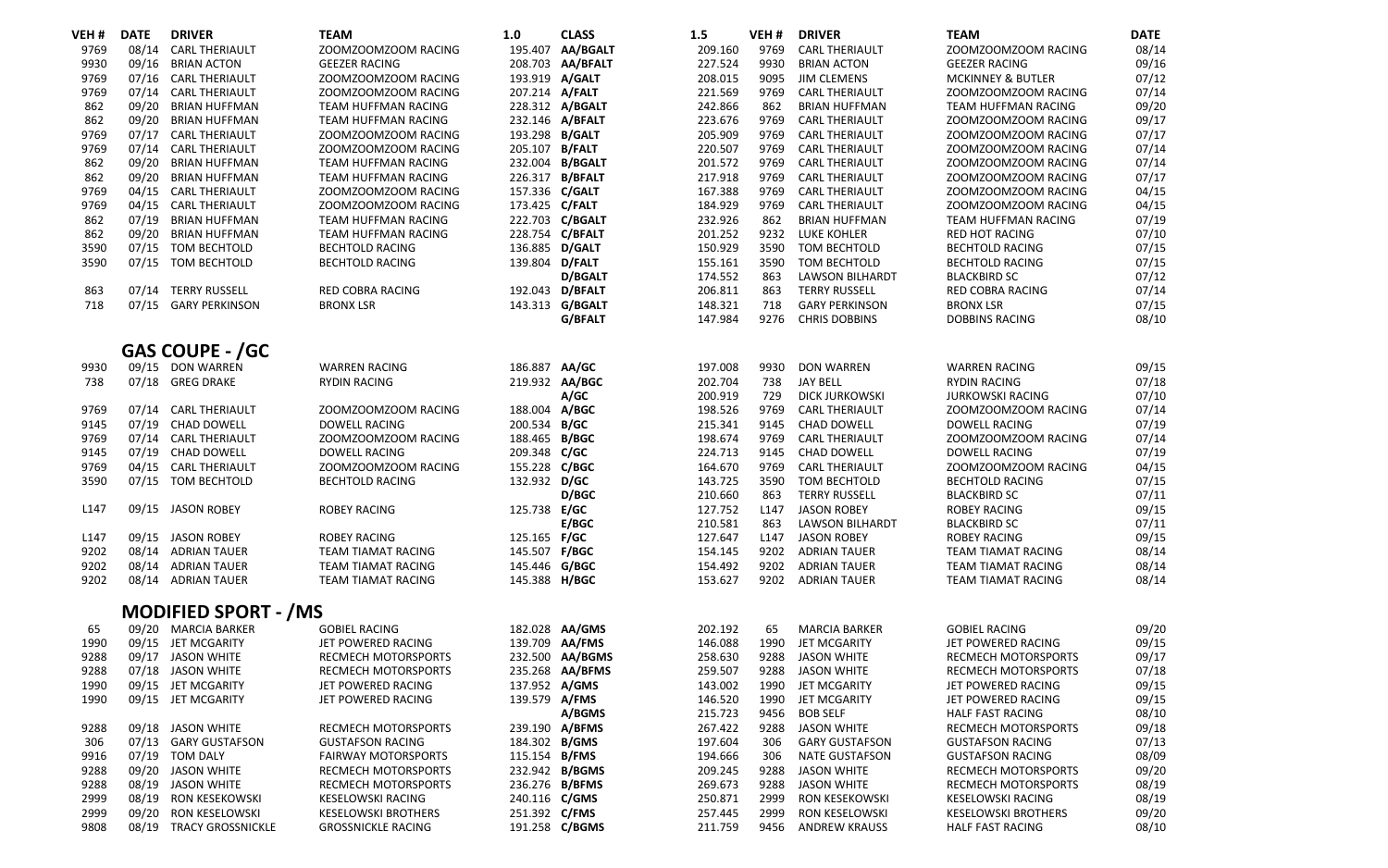| VEH#             | <b>DATE</b> | <b>DRIVER</b>                           | <b>TEAM</b>                                      | 1.0                              | <b>CLASS</b>      | 1.5                | VEH <sub>#</sub> | <b>DRIVER</b>                             | <b>TEAM</b>                                      | <b>DATE</b>    |
|------------------|-------------|-----------------------------------------|--------------------------------------------------|----------------------------------|-------------------|--------------------|------------------|-------------------------------------------|--------------------------------------------------|----------------|
| 1990             |             | 09/15 JET MCGARITY                      | JET POWERED RACING                               | 137.297 D/GMS                    |                   | 143.333            | 1990             | JET MCGARITY                              | JET POWERED RACING                               | 09/15          |
| 1990             |             | 09/15 JET MCGARITY                      | JET POWERED RACING                               | 139.755 D/FMS                    |                   | 146.842            | 1990             | JET MCGARITY                              | JET POWERED RACING                               | 09/15          |
| 4613             |             | 09/20 ERIC HATCH                        | <b>HATCH RACING</b>                              | 113.374                          | E/GMS             | 117.449            | 4613             | <b>ERIC HATCH</b>                         | <b>HATCH RACING</b>                              | 08/19          |
|                  |             |                                         |                                                  |                                  | F/BFMS            | 182.466            | 9063             | ANDREW DIMARTINO                          | DIMARTINO FABRICATION                            | 08/10          |
|                  |             | <b>CIRCLE TRACK - / CT</b>              |                                                  |                                  |                   |                    |                  |                                           |                                                  |                |
| 7100             |             |                                         |                                                  |                                  |                   |                    | 7100             |                                           |                                                  |                |
| 7100             |             | 07/14 GARY BEINEKE<br>05/16 PAM BEINEKE | <b>G-SERIES RACING</b><br><b>G-SERIES RACING</b> | 195.548 AA/GCT<br>170.386 AA/FCT |                   | 209.478<br>205.700 | 7100             | <b>GARY BEINEKE</b><br><b>PAM BEINEKE</b> | <b>G-SERIES RACING</b><br><b>G-SERIES RACING</b> | 07/14<br>07/11 |
| 86               |             | 07/18 MIKE WILSON                       | <b>TEAM RACEHEART</b>                            | 198.357 A/GCT                    |                   | 206.387            | 86               | <b>MIKE WILSON</b>                        | <b>TEAM RACEHEART</b>                            | 07/18          |
| 2900             |             | 09/15 ALFRED PIGGOTT                    | PIGGOTT RACING                                   | 211.788 B/GCT                    |                   | 202.799            | 2900             | <b>ALFRED PIGGOTT</b>                     | PIGGOTT RACING                                   | 09/15          |
| 86               |             | 07/18 MIKE WILSON                       | <b>TEAM RACEHEART</b>                            | 185.828 B/FCT                    |                   | 192.287            | 86               | <b>MIKE WILSON</b>                        | <b>TEAM RACEHEART</b>                            | 07/18          |
| 2988             |             | 07/18 BOB KESELOWSKI                    | <b>KESELOWSKI RACING</b>                         | 233.406 C/GCT                    |                   | 252.060            | 2988             | <b>BOB KESELOWSKI</b>                     | <b>KESELOWSKI RACING</b>                         | 07/18          |
| 2988             |             | 09/20 BOB KESELOWSKI                    | <b>KESELOWSKI BROTHERS</b>                       | 241.871 C/FCT                    |                   | 261.273            | 2988             | <b>BOB KESELOWSKI</b>                     | <b>KESELOWSKI BROTHERS</b>                       | 09/20          |
| 37               |             | 07/19 JESSE MICHAUD                     | <b>FAIRWAY MOTORSPORTS</b>                       | 148.416 D/GCT                    |                   | 171.706            | 9250             | <b>BOB HEMMENWAY</b>                      | <b>LYNN RACING</b>                               | 07/10          |
|                  |             |                                         |                                                  |                                  | <b>D/FCT</b>      | 169.201            | 9250             | <b>BOB HEMMENWAY</b>                      | <b>LYNN RACING</b>                               | 07/10          |
| 10               |             | 07/19 TOM CROMPTON                      | <b>MOHAWK RACING</b>                             | 88.719 E/GCT                     |                   | 53.574             | 10               | <b>TOM CROMPTON</b>                       | <b>MOHAWK RACING</b>                             | 07/19          |
| L517X            | 07/15       | KENNETH COOMBS                          | <b>HOOPTIE RACING</b>                            | 104.891 F/GCT                    |                   | 106.324            |                  | L517X KENNETH COOMBS                      | <b>HOOPTIE RACING</b>                            | 07/15          |
| 7207             |             | 07/18 FRANK WALKA                       | THE FLYING SEVEN                                 | 119.060 XO/GCT                   |                   | 122.194            | 7207             | <b>MARK MAYBURY</b>                       | <b>FLYING SEVEN RACING</b>                       | 07/15          |
| 7207             |             | 05/16 MARCIA BARKER                     | FLYING SEVEN RACING                              | 133.012 XO/FCT                   |                   | 136.517            | 7207             | <b>MARCIA BARKER</b>                      | THE FLYING SEVEN                                 | 07/17          |
|                  |             |                                         |                                                  |                                  | <b>XF/GCT</b>     | 97.737             | 9388             | <b>BARRY D. ROY</b>                       | <b>ROY RACING</b>                                | 08/10          |
|                  |             |                                         |                                                  |                                  | <b>XF/FCT</b>     | 97.401             | 9388             | <b>BARRY D. ROY</b>                       | <b>ROY RACING</b>                                | 08/10          |
| 2400             | 07/17       | <b>ROBERT SWARTZ</b>                    | <b>RDS</b>                                       | 55.200                           | V4/GCT            | 53.950             | 2400             | <b>ROBERT SWARTZ</b>                      | <b>RDS</b>                                       | 07/17          |
| 7207             |             | 07/19 MARCIA BARKER                     | FLYING SEVEN RACING                              | 74.383                           | V4/FCT            | 76.480             | 7207             | <b>MARCIA BARKER</b>                      | <b>FLYING SEVEN RACING</b>                       | 07/19          |
| 10               | 09/20       | <b>TOM CROMPTON</b>                     | <b>MOHAWK RACING</b>                             | 91.594                           | V4F/GCT           | 90.319             | 10               | <b>TOM CROMPTON</b>                       | <b>MOHAWK RACING</b>                             | 09/20          |
| 10               |             | 09/20 TOM CROMPTON                      | <b>MOHAWK RACING</b>                             | 89.538                           | V4F/FCT           | 89.488             | 10               | <b>TOM CROMPTON</b>                       | <b>MOHAWK RACING</b>                             | 09/20          |
| <b>RETIRED</b>   |             |                                         |                                                  |                                  | A/BFCT            | 208.490            | 6299             | <b>DAVID HAAS</b>                         | <b>LSR DRIVING EXPERIENCE</b>                    | 07/11          |
|                  |             |                                         |                                                  |                                  |                   |                    |                  |                                           |                                                  |                |
|                  |             | <b>CLASSIC PRODUCTION - / CPRO</b>      |                                                  |                                  |                   |                    |                  |                                           |                                                  |                |
| 802              |             | 07/14 IAIN MACARTHUR                    | <b>DEATHPROOF RACING</b>                         |                                  | 194.329 AA/CPRO   | 209.989            | 802              | <b>IAIN MACARTHUR</b>                     | <b>DEATHPROOF RACING</b>                         | 07/14          |
| 9338             |             | 07/15 MIKE LARGESSE                     | <b>FAIR WARNING RACING</b>                       | 177.983 A/CPRO                   |                   | 194.651            | 9338             | <b>MIKE LARGESSE</b>                      | <b>FAIR WARNING RACING</b>                       | 07/15          |
| 9100             |             | 07/14 DWIGHT HORNE                      | SILVER AUTO RACING                               | 150.757 B/CPRO                   |                   | 153.920            | 9100             | <b>DWIGHT HORNE</b>                       | SILVER AUTO RACING                               | 07/14          |
| 9100             |             | 05/16 DWIGHT HORNE                      | SILVER AUTO RACING                               | 153.222 C/CPRO                   |                   | 157.633            | 9100             | <b>DWIGHT HORNE</b>                       | SILVER AUTO RACING                               | 07/17          |
| L <sub>131</sub> |             | 07/14 ERNEST LANDRY                     | <b>LANDRY RACING</b>                             | 138.149 D/CPRO                   |                   | 152.430            | L <sub>131</sub> | <b>ERNEST LANDRY</b>                      | <b>LANDRY RACING</b>                             | 07/14          |
| RT-66            |             | 07/17 TOM DALY                          | <b>FAIRWAY MOTORSPORTS</b>                       | 102.465 E/CPRO                   |                   | 106.186            | RT-66            | <b>TOM DALY</b>                           | <b>FAIRWAY MOTORSPORTS</b>                       | 07/17          |
| 8365             |             | 07/19 GREG LLOYD                        | ITS ALL RICK FAULT RACING                        | 146.017 F/CPRO                   |                   | 153.448            | 8365             | <b>GREG LLOYD</b>                         | ITS ALL RICK FAULT RACING                        | 07/19          |
| 5844             |             | 09/20 ERIC DERWESTER                    | FORTUNE COOKIE RACING                            | 144.846 G/CPRO                   |                   | 156.343            | 5844             | <b>ERIC DERWESTER</b>                     | FORTUNE COOKIE RACING                            | 09/20          |
|                  |             | <b>CLASSIC ALTERED - / CALT</b>         |                                                  |                                  |                   |                    |                  |                                           |                                                  |                |
| 802              |             | 09/12 BILL AMARAL                       | <b>DEATHPROOF RACING</b>                         |                                  | 199.887 AA/CGALT  | 216.531            | 802              | <b>BILL AMARAL</b>                        | <b>DEATHPROOF RACING</b>                         | 09/12          |
| 805              |             | 09/15 TIM MCQUAIN                       | <b>VENABLE ROD &amp; RACE</b>                    |                                  | 151.940 AA/CFALT  | 186.843            | 805              | TIM MCQUAIN                               | <b>VENABLE ROD &amp; RACE</b>                    | 09/15          |
|                  |             |                                         |                                                  |                                  | <b>AA/CBGALT</b>  | 208.097            | 462              | <b>TONYA TURK</b>                         | SO-AL RACING                                     | 08/10          |
| 5300             |             | 08/19 RJ GOTTLIB                        | <b>BIG RED CAMARO</b>                            |                                  | 238.889 AA/CBFALT | 256.268            | 5300             | <b>RJ GOTTLIB</b>                         | <b>BIG RED CAMARO</b>                            | 08/19          |
| 35               |             | 09/20 MICHAEL VAUGHAN                   | PONTIMAC RACING                                  |                                  | 159.864 A/CGALT   | 178.564            | 729              | <b>DICK JURKOWSKI</b>                     | <b>JURKOWSKI RACING</b>                          | 08/09          |
| 9338             |             | 07/15 MIKE LARGESSE                     | <b>FAIR WARNING RACING</b>                       |                                  | 183.987 A/CFALT   | 206.027            | 9338             | MIKE LARGESSE                             | <b>FAIR WARNING RACING</b>                       | 07/15          |
| 35               |             | 09/20 MICHAEL VAUGHAN                   | PONTIMAC RACING                                  |                                  | 164.936 A/CBGALT  | 163.952            | 35               | MICHAEL VAUGHAN                           | PONTIMAC RACING                                  | 09/20          |
|                  |             |                                         |                                                  |                                  | A/CBFALT          | 187.775            | 805              | <b>CHARLES VENABLE</b>                    | <b>VENABLE ROD &amp; RACE</b>                    | 07/11          |
| 9896             |             | 09/17 DICK CURTIS                       | <b>IRON INDIAN RACING</b>                        |                                  | 148.596 B/CGALT   | 205.429            | 805              | DAVID MATYJASIK                           | <b>VENABLE ROD &amp; RACE</b>                    | 07/12          |
|                  |             |                                         |                                                  |                                  | <b>B/CFALT</b>    | 200.834            | 9492             | JOHN CIANCITTO                            | <b>STREAMLINE BROS</b>                           | 08/10          |
|                  |             |                                         |                                                  |                                  | <b>B/CBFALT</b>   | 187.781            | 805              | <b>CHARLES VENABLE</b>                    | <b>VENABLE ROD &amp; RACE</b>                    | 07/11          |
| 805              |             | 09/15 CHARLES VENABLE                   | <b>VENABLE ROD &amp; RACE</b>                    |                                  | 205.729 C/CGALT   | 213.624            | 805              | <b>CHARLES VENABLE</b>                    | <b>VENABLE ROD &amp; RACE</b>                    | 09/15          |
|                  |             |                                         |                                                  |                                  | <b>C/CFALT</b>    | 184.768            | 805              | <b>CHARLES VENABLE</b>                    | <b>VENABLE ROD &amp; RACE</b>                    | 07/11          |
|                  |             |                                         |                                                  |                                  | <b>C/CBFALT</b>   | 188.311            | 805              | <b>CHARLES VENABLE</b>                    | <b>VENABLE ROD &amp; RACE</b>                    | 07/11          |
| 37               |             | 08/19 JESSE MICHAUD                     | <b>FAIRWAY MOTORSPORTS</b>                       |                                  | 143.518 D/CFALT   | 149.019            | 37               | <b>JESSE MICHAUD</b>                      | <b>FAIRWAY MOTORSPORTS</b>                       | 08/19          |
|                  |             |                                         |                                                  |                                  | <b>E/CGALT</b>    | 163.277            | 805              | <b>CHARLES VENABLE</b>                    | <b>VENABLE ROD &amp; RACE</b>                    | 07/10          |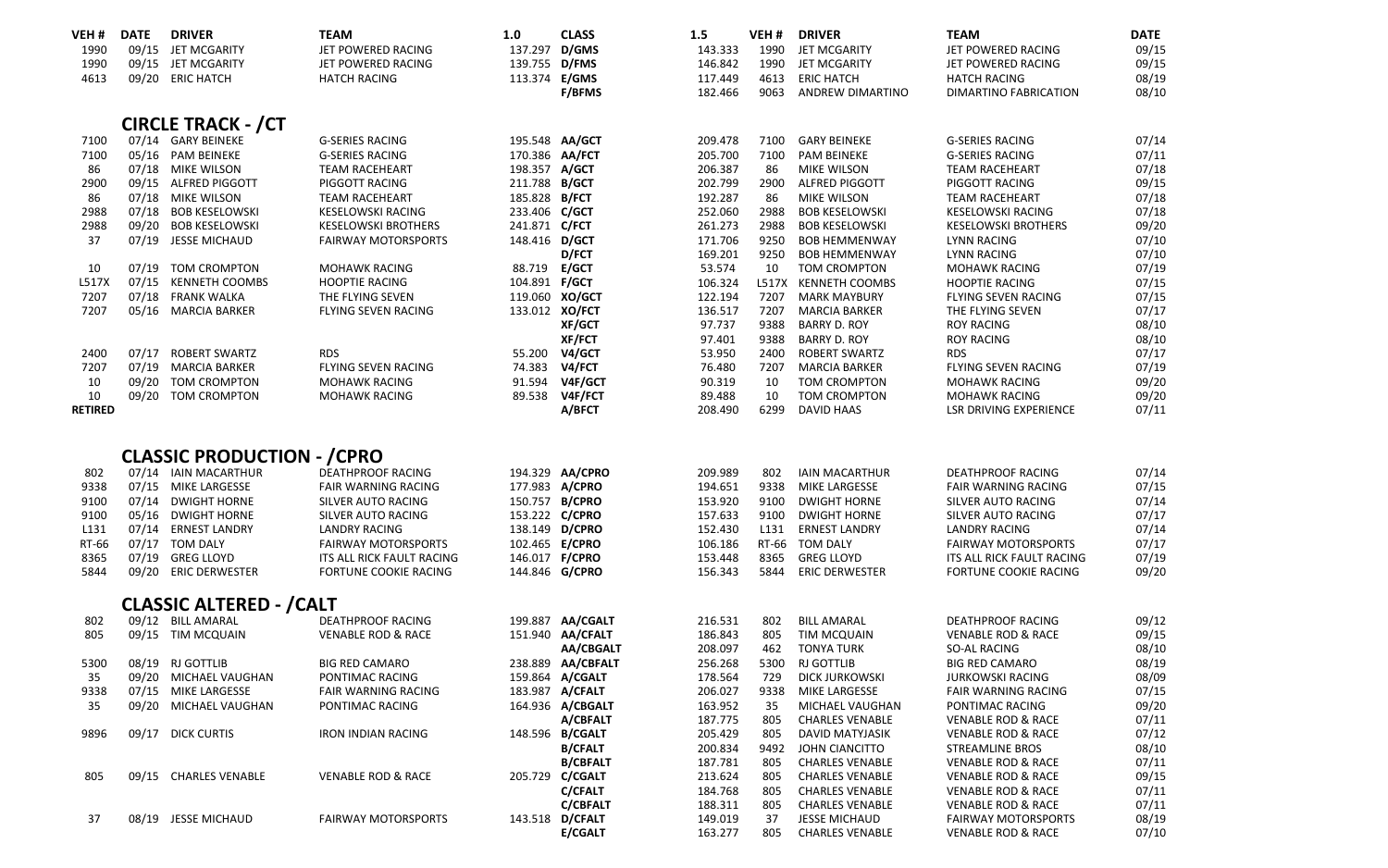| VEH <sub>#</sub>         | <b>DATE</b> | <b>DRIVER</b>                            | <b>TEAM</b>                                          | 1.0                           | <b>CLASS</b><br>E/CFALT<br><b>F/CGALT</b> | 1.5<br>175.250<br>136.134     | VEH#<br>802         | <b>DRIVER</b><br><b>CHARLES VENABLE</b><br>1223 PAUL CALAGUIRO | <b>TEAM</b><br><b>VENABLE ROD &amp; RACE</b><br><b>CALAGUIRO BROS</b> | <b>DATE</b><br>08/10<br>08/09 |
|--------------------------|-------------|------------------------------------------|------------------------------------------------------|-------------------------------|-------------------------------------------|-------------------------------|---------------------|----------------------------------------------------------------|-----------------------------------------------------------------------|-------------------------------|
|                          |             | <b>CLASSIC GAS COUPE - / CGC</b>         |                                                      |                               |                                           |                               |                     |                                                                |                                                                       |                               |
| 9717                     |             | 07/13 GEORGE GALLIMORE                   | <b>BUCKWHEAT RACING</b>                              |                               | 223.334 AA/CGC<br>AA/CBGC                 | 241.781<br>205.198            | 9717<br>462         | <b>GEORGE GALLIMORE</b><br><b>KEITH TURK</b>                   | <b>BUCKWHEAT RACING</b><br>SO-AL RACING                               | 07/13<br>07/10                |
| 9896                     |             | 07/16 DICK CURTIS                        | <b>IRON INDIAN RACING</b>                            | 147.133 B/CGC                 | A/CGC<br><b>B/CBGC</b>                    | 169.984<br>179.644<br>177,507 | 729<br>9270<br>9270 | <b>DICK JURKOWSKI</b><br>ANDREW NELSON<br><b>ANDREW NELSON</b> | <b>JURKOWSKI RACING</b><br><b>PACC RACING</b><br><b>PACC RACING</b>   | 08/09<br>08/09<br>08/09       |
| 5656                     |             | 07/17 ERIC HATCH                         | <b>HATCH RACING</b>                                  | 115.565 C/CGC                 | C/CBGC                                    | 177.675<br>176.442            | 9270                | 9270 ANDREW NELSON<br><b>ANDREW NELSON</b>                     | <b>PACC RACING</b><br><b>PACC RACING</b>                              | 07/10<br>07/10                |
| 1223                     |             | 08/19 PAUL CALAGUIRO                     | CALAGUIRO BROTHERS RACING                            | 148.365 F/CGC                 | <b>F/CBGC</b>                             | 150.382<br>129,772            | 1223<br>548         | PAUL CALAGUIRO<br>WM. MURPHY                                   | <b>CALAGUIRO BROS</b><br>MURPHY-SLATTERY                              | 07/12<br>08/09                |
|                          |             | <b>VINTAGE - /V</b>                      |                                                      |                               |                                           |                               |                     |                                                                |                                                                       |                               |
| 804                      |             | 07/18 B.C. WOOD                          | <b>B.C. WOOD RACING</b>                              |                               | 118.936 XO/VGC<br>XXO/BVGC                | 129.966<br>131.045            | 9863                | ELE SULLIVAN<br>6624 BOBBY MINIS                               | <b>JES RACING</b><br><b>SCRAP IRON RACING</b>                         | 07/12<br>07/11                |
| 9440<br>430              |             | 07/14 DAN LADRIGAN<br>09/20 PETER KEYSER | STREET SWEEPER RACING<br><b>GREAT PUMPKIN RACING</b> |                               | 86.771 XF/VGC<br>154.432 XF/BVGCC         | 83.108<br>162.452             | 9440<br>430         | <b>DAN LADRIGAN</b><br>PETER KEYSER                            | AMERICAN IRON RACING<br><b>GREAT PUMPKIN RACING</b>                   | 07/16<br>09/20                |
|                          |             | <b>PRODUCTION PICKUP - /PP</b>           |                                                      |                               |                                           |                               |                     |                                                                |                                                                       |                               |
| L <sub>113</sub>         |             | 09/13 FRED HAINES                        | <b>HAINES RACING</b>                                 | 95.576 AA/PP                  |                                           | 95.648                        |                     | L113 FRED HAINES                                               | <b>HAINES RACING</b>                                                  | 09/13                         |
| L114                     |             | 09/13 ROBERT KILCOLLINS                  | KILCOLLINS RACING                                    | 117.315 A/PP                  |                                           | 121.921                       |                     | L114 ROBERT KILCOLLINS                                         | KILCOLLINS RACING                                                     | 09/13                         |
| 4494                     |             | 09/20 JANIE DALY                         | <b>FAIRWAY MOTORSPORTS</b>                           | 112.858 B/PP                  |                                           | 114.952                       |                     | 9488C FRAN WHITE                                               | RECMECH MOTORSPORTS                                                   | 09/20                         |
| 4494                     |             | 09/20 JANIE DALY                         | <b>FAIRWAY MOTORSPORTS</b>                           | 112.830 C/PP                  |                                           | 112.103                       | 4494                | <b>JANIE DALY</b>                                              | <b>FAIRWAY MOTORSPORTS</b>                                            | 09/20                         |
| L117<br>L <sub>153</sub> |             | 09/13 KALEB DONOVAN<br>07/15 TOM SHAY    | DONOVAN RACING<br><b>SHAY RACING</b>                 | 94.453 D/PP<br>102.367 F/BPP  |                                           | 94.229<br>100.957             | L117                | <b>KALEB DONOVAN</b><br>L153 TOM SHAY                          | DONOVAN RACING<br><b>SHAY RACING</b>                                  | 09/13<br>07/15                |
|                          |             | <b>MINI PRODUCTION PICKUP - /MPP</b>     |                                                      |                               |                                           |                               |                     |                                                                |                                                                       |                               |
| 9947                     |             | 07/14 JOHN SULLIVAN                      | <b>JES RACING</b>                                    | 116.191 D/MPP                 |                                           | 120.542                       | 9947                | JOHN SULLIVAN                                                  | <b>JES RACING</b>                                                     | 07/14                         |
| 9947                     |             | 09/13 JOHN SULLIVAN                      | <b>JES RACING</b>                                    | 109.006 E/MPP                 |                                           | 113.214                       | 9947                | JOHN SULLIVAN                                                  | <b>JES RACING</b>                                                     | 09/13                         |
| 9947                     |             | 08/13 JOHN SULLIVAN                      | <b>JES RACING</b>                                    | 113.720 F/MPP                 |                                           | 119.413                       |                     | 9947 JOHN SULLIVAN                                             | <b>JES RACING</b>                                                     | 08/13                         |
|                          |             | <b>MODIFIED PICKUP - /MP</b>             |                                                      |                               |                                           |                               |                     |                                                                |                                                                       |                               |
| L208                     |             | 09/15 KIRK ASSELYN                       | <b>ASSELYN RACING</b>                                | 109.432 AA/MP                 |                                           | 113.138                       | L208                | <b>KIRK ASSELYN</b>                                            | <b>ASSELYN RACING</b>                                                 | 09/15                         |
| L208                     |             | 09/16 KIRK ASSELYN                       | <b>ASSELYN RACING</b>                                | 119.626 A/MP                  |                                           | 123.132                       | 1208                | <b>KIRK ASSELYN</b>                                            | <b>ASSELYN RACING</b>                                                 | 09/16                         |
| L208<br>9149             |             | 09/20 KIRK ASSELYN<br>07/13 SHAWN MCKAY  | ASSELYN RACING<br>AFFORDABLE PERFORMANCE             | 117.315 C/MP<br>121.266 C/BMP |                                           | 121.681<br>101.601            | L208                | <b>KIRK ASSELYN</b><br>9149 SHAWN MCKAY                        | ASSELYN RACING<br>AFFORDABLE PERFORMANCE                              | 09/20<br>07/13                |
|                          |             | MINI MODIFIED PICKUP - /MMP              |                                                      |                               |                                           |                               |                     |                                                                |                                                                       |                               |
| 874                      |             | 07/14 RODNEY KING                        | <b>RK RACING</b>                                     |                               | 103.027 B/MMP                             | 105.863                       | 874                 | <b>RODNEY KING</b>                                             | <b>RK RACING</b>                                                      | 07/14                         |
| 1236                     |             | 09/16 JOHN RITTER                        | RITTER MOTORSPORTS LSR                               |                               | 155.744 C/MMP                             | 173.194                       |                     | 1236 JOHN RITTER                                               | <b>RITTER MOTORSPORTS LSR</b>                                         | 09/16                         |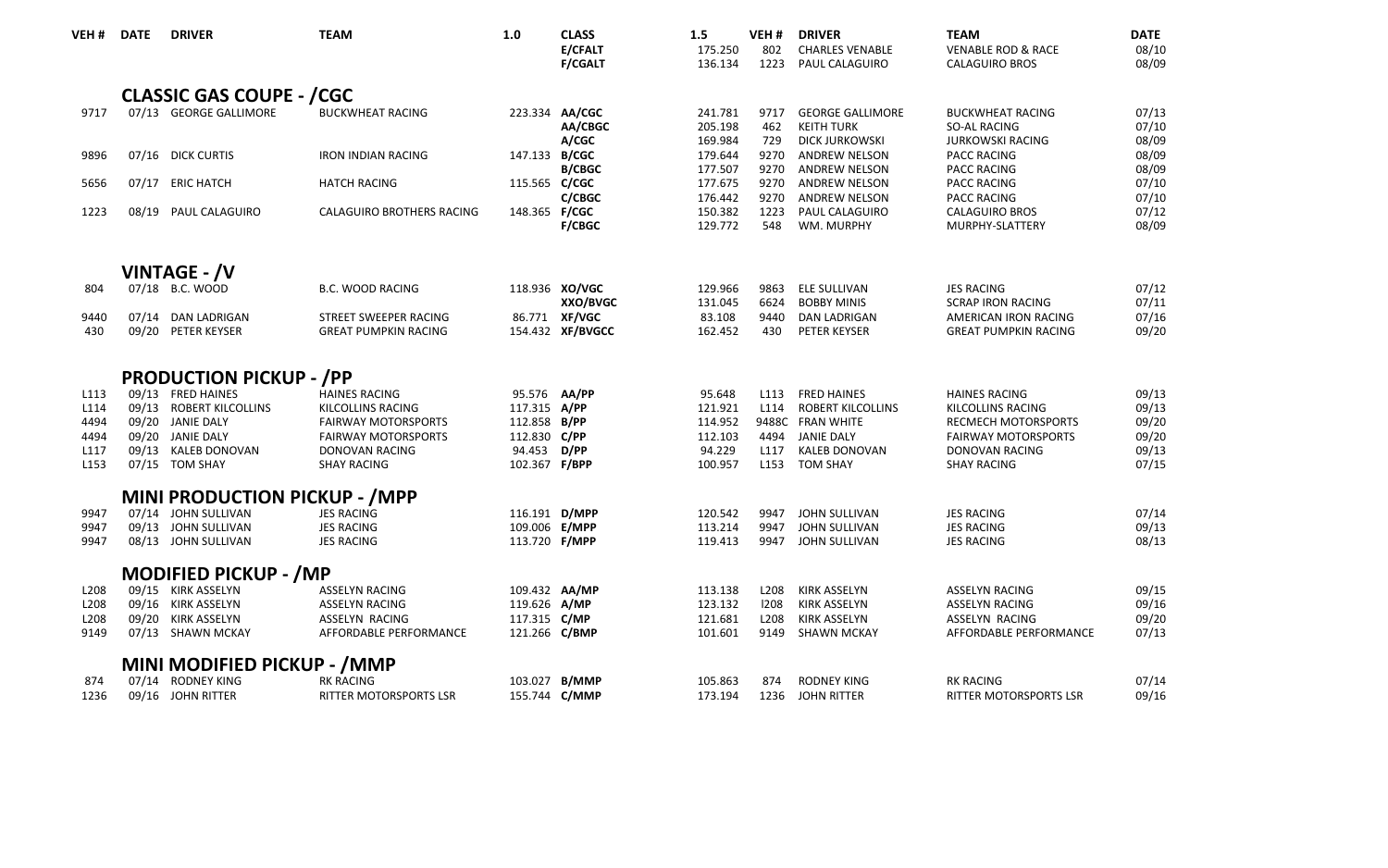| VEH <sub>#</sub> | <b>DATE</b> | <b>DRIVER</b>                     | <b>TEAM</b>                   | 1.0           | <b>CLASS</b>   | 1.5     | VEH <sub>#</sub> | <b>DRIVER</b>           | <b>TEAM</b>                   | <b>DATE</b> |
|------------------|-------------|-----------------------------------|-------------------------------|---------------|----------------|---------|------------------|-------------------------|-------------------------------|-------------|
| 1236             | 09/16       | JOHN RITTER                       | <b>RITTER MOTORSPORTS LSR</b> | 156.583       | D/MMP          | 175.289 | 1236             | JOHN RITTER             | <b>RITTER MOTORSPORTS LSR</b> | 09/16       |
|                  |             |                                   |                               |               | <b>F/BMMP</b>  | 123.655 | 9778             | <b>JASON THERIAULT</b>  | <b>JRT CUSTOMS</b>            | 08/10       |
|                  |             | <b>DIESEL TRUCK-/DT</b>           |                               |               |                |         |                  |                         |                               |             |
| L <sub>108</sub> |             | 09/13 RALPHIE NAVARRO             | NAVARRO RACING                | 126.031 AA/DT |                | 130.996 | L <sub>108</sub> | <b>RAI PHIF NAVARRO</b> | NAVARRO RACING                | 09/13       |
| L <sub>108</sub> | 08/13       | RALPHIE NAVARRO                   | NAVARRO RACING                | 127.973 A/DT  |                | 133.509 | L <sub>108</sub> | RAI PHIF NAVARRO        | NAVARRO RACING                | 08/13       |
| L600             | 07/19       | ROBERT SWARTZ                     | MOTUS OF NEW ENGLAND          | 128,680 B/DT  |                | 136.335 | L600             | ROBERT SWARTZ           | MOTUS OF NEW ENGLAND          | 07/19       |
|                  |             | <b>MODIFIED DIESEL TRUCK-/MDT</b> |                               |               |                |         |                  |                         |                               |             |
| L <sub>129</sub> |             | 05/16 MARK DUNBAR                 | HOT WATER RACING              |               | 109.367 AA/MDT | 109.269 | L <sub>129</sub> | <b>MARK DUNBAR</b>      | HOT WATER RACING              | 05/16       |
| L <sub>108</sub> |             | 07/14 RALPHIE NAVARRO             | <b>NAVARRO RACING</b>         | 138.883 A/MDT |                | 143.279 | L <sub>108</sub> | <b>RAI PHIF NAVARRO</b> | <b>NAVARRO RACING</b>         | 07/14       |
| 1189             |             | 09/20 IORDAN HANSON               | MAINE BARONS RACING           | 105.983 B/MDT |                | 105.683 | 1189             | <b>IORDAN HANSON</b>    | MAINE BARONS RACING           | 09/20       |

## **UNLIMITED DIESEL TRUCK‐ /UDT**

#### **NO RECORDS**

|      | LAKESTER-/L |                         |                            |                |        |         |      |                         |                            |       |  |
|------|-------------|-------------------------|----------------------------|----------------|--------|---------|------|-------------------------|----------------------------|-------|--|
| 608  |             | 05/16 DON BIGLOW        | DUAERHEIM BILGLOW          | 232.879 AA/GL  |        | 247.545 | 608  | <b>DON BIGLOW</b>       | DUAERHEIM BILGLOW          | 05/16 |  |
| 1733 | 07/18       | <b>BOB JINKENS</b>      | MCLAIN-JINKENS RACING      | 225.865 AA/FL  |        | 222.657 | 1733 | <b>BOB JINKENS</b>      | MCLAIN-JINKENS RACING      | 07/18 |  |
| 9309 |             | 08/14 JEROME BEST       | <b>ASSELYN RACING</b>      | 160.683 AA/BGL |        | 133.260 | 9309 | JEROME BEST             | <b>ASSELYN RACING</b>      | 08/14 |  |
| 553  | 08/19       | <b>TOM HAAS</b>         | <b>HAAS &amp; SHIPLEY</b>  | 206.855 A/GL   |        | 211.952 | 553  | <b>TOM HAAS</b>         | <b>HAAS &amp; SHIPLEY</b>  | 08/19 |  |
| 1733 | 07/15       | <b>BOB JINKENS</b>      | MCCLAIN/JINKENS RACING     | 205.257 A/FL   |        | 106.012 | 1733 | <b>BOB JINKENS</b>      | MCCLAIN/JINKENS RACING     | 07/15 |  |
| 990  | 07/12       | <b>JOHN OKALY</b>       | CHEEP SPEED RACING         | 172.933 A/BGL  |        | 175.655 | 990  | <b>JOHN OKALY</b>       | CHEEP SPEED RACING         | 07/12 |  |
| 553  | 08/19       | <b>DAVID HAAS</b>       | <b>HAAS &amp; SHIPLEY</b>  | 206.991 B/GL   |        | 212.716 | 553  | <b>DAVID HAAS</b>       | <b>HAAS &amp; SHIPLEY</b>  | 08/19 |  |
| 9263 | 07/15       | <b>KENT SIRIMOGLU</b>   | <b>KMS RACING</b>          | 212.430 B/FL   |        | 210.162 | 1733 | <b>BOB JINKENS</b>      | MCCLAIN/JINKENS RACING     | 07/16 |  |
| 990  |             | 09/15 JOHN OKALY        | CHEEP SPEED RACING         | 225.361 B/BGL  |        | 250.758 | 990  | JOHN OKALY              | CHEEP SPEED RACING         | 09/15 |  |
| 9365 | 09/20       | <b>MICHAEL BROWN</b>    | <b>ITISFORFREEDOM</b>      | 208.913 B/BFL  |        | 223.347 | 7600 | JIM COSGROVE            | <b>DAS BULLET</b>          | 08/19 |  |
| 9309 | 05/16       | <b>JEROME BEST</b>      | <b>ASSELYN RACING</b>      | 170.072 C/GL   |        | 180.385 | 9373 | <b>ANDREW MURRAY</b>    | <b>MURRAY RACING</b>       | 08/10 |  |
| 9309 |             | 07/14 KIRK ASSELYN      | <b>ASSELYN RACING</b>      | 155.544 C/BGL  |        | 158.639 | 9309 | <b>KIRK ASSELYN</b>     | <b>ASSELYN RACING</b>      | 07/14 |  |
| 7600 | 09/17       | <b>DENNIS COSGROVE</b>  | <b>DAS BULLET</b>          | 197.086 C/BFL  |        | 217.957 | 7600 | <b>DENNIS COSGROVE</b>  | <b>DAS BULLET</b>          | 09/17 |  |
| 9309 | 07/13       | <b>KIRK ASSELYN</b>     | <b>ASSELYN RACING</b>      | 149.291 D/GL   |        | 152.191 | 9309 | <b>KIRK ASSELYN</b>     | <b>ASSELYN RACING</b>      | 07/13 |  |
| 9309 |             | 04/15 KIRK ASSELYN      | <b>ASSELYN RACING</b>      | 153.126 D/FL   |        | 157.736 | 9309 | <b>KIRK ASSELYN</b>     | <b>ASSELYN RACING</b>      | 04/15 |  |
| 7600 |             | 09/17 JIM COSGROVE      | <b>DAS BULLET</b>          | 194.915 D/BGL  |        | 215.378 | 7600 | JIM COSGROVE            | <b>DAS BULLET</b>          | 09/17 |  |
| 7600 |             | 08/13 JIM COSGROVE      | <b>DAS BULLET</b>          | 202.039 D/BFL  |        | 212.029 | 7600 | JIM COSGROVE            | <b>DAS BULLET</b>          | 09/13 |  |
| 7600 |             | 07/15 JIM COSGROVE      | <b>DAS BULLET</b>          | 194.902 E/BGL  |        | 217.967 | 7600 | JIM COSGROVE            | <b>DAS BULLET</b>          | 07/15 |  |
| 7600 | 09/13       | <b>DENNIS COSGROVE</b>  | <b>DAS BULLET</b>          | 184.182 E/BFL  |        | 204.473 | 7600 | <b>DENNIS COSGROVE</b>  | <b>DAS BULLET</b>          | 09/13 |  |
| 7600 | 07/18       | <b>JIM COSGROVE</b>     | <b>DAS BULLET</b>          | 188.436 F/BGL  |        | 206.981 | 7600 | JIM COSGROVE            | <b>DAS BULLET</b>          | 04/15 |  |
| 405  | 09/20       | <b>JACK GIFFORD</b>     | SPEED QUEEN II             | 140.986 F/BFL  |        | 206.882 | 7600 | JIM COSGROVE            | <b>DAS BULLET</b>          | 07/11 |  |
|      |             |                         |                            |                | G/GL   | 171.601 | 253  | <b>STEVE DIMARTINO</b>  | <b>JESSE'S GIRL</b>        | 08/10 |  |
|      |             |                         |                            |                | I/GL   | 149.867 | 259  | LEE LEVANT              | LEE LEVANT                 | 09/11 |  |
|      |             |                         |                            |                | I/FL   | 180.026 | 259  | LEE LEVANT              | LEE LEVANT                 | 09/11 |  |
| 1445 |             | 07/14 ERIC HATCH        | <b>HATCH RACING</b>        | 74.568         | J/GL   | 73.361  | 1445 | <b>ERIC HATCH</b>       | <b>HATCH RACING</b>        | 07/14 |  |
| 1445 |             | 07/15 ERIC HATCH        | <b>HATCH RACING</b>        | 71.543         | J/FL   | 69.828  | 1445 | <b>ERIC HATCH</b>       | <b>HATCH RACING</b>        | 08/14 |  |
|      |             |                         |                            |                | J/BGL  | 166.011 | 9796 | MICHAEL ROMAN           | <b>WOUNDED WARRIORS</b>    | 07/10 |  |
| 2255 | 09/15       | <b>ANDREW WELKER</b>    | <b>BLONDE BITCH RACING</b> | 154.343 XF/GL  |        | 166.085 | 2255 | <b>ANDREW WELKER</b>    | <b>BLONDE BITCH RACING</b> | 09/15 |  |
| 8150 | 07/14       | <b>RON SAN GIOVANNI</b> | <b>RON'S HOBBY SHOP</b>    | 174.874 XF/BGL |        | 181.815 | 8150 | <b>RON SAN GIOVANNI</b> | <b>RON'S HOBBY SHOP</b>    | 07/14 |  |
|      |             |                         |                            |                | XF/BFL | 84.438  | 8150 | <b>RON SAN GIOVANNI</b> | <b>RON'S HOBBY SHOP</b>    | 07/11 |  |
| 7231 |             | 09/15 E.J. KOWALSKI     | <b>KOWALSKI RACING</b>     | 140.042 V4F/GL |        | 143.008 | 7231 | E.J. KOWALSKI           | <b>KOWALSKI RACING</b>     | 09/15 |  |
| 2400 | 07/17       | <b>ROBERT SWARTZ</b>    | <b>RDS</b>                 | 55.087         | V4F/FL | 54.401  | 2400 | <b>ROBERT SWARTZ</b>    | <b>RDS</b>                 | 07/17 |  |
| 343  | 09/20       | <b>FRANK JOHN</b>       | <b>FJ RACING</b>           | 141.359        | A2/EL  | 127.872 | 343  | <b>FRANK JOHN</b>       | <b>FJ RACING</b>           | 09/20 |  |
| 999  | 07/18       | <b>ROBERT LARAVIE</b>   | <b>FIG BOY RACING</b>      | 71.007         | H/EL   | 74.220  | 999  | <b>ROBERT LARAVIE</b>   | <b>FIG BOY RACING</b>      | 07/18 |  |